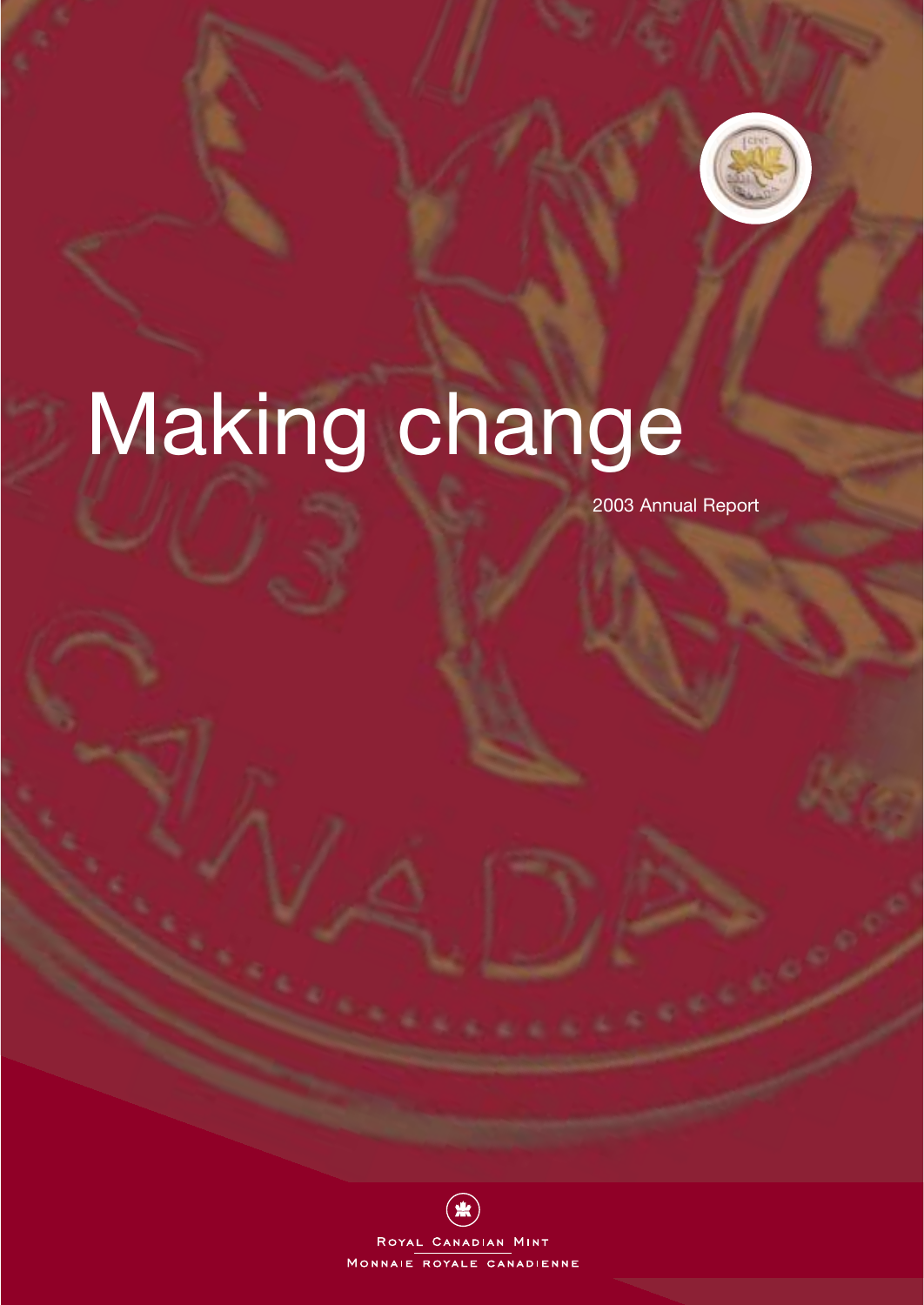# **THE 2003 GOLDEN 1-CENT COIN**



THE 2003 GOLDEN 1-CENT COIN IS THE FIRST OF A SIX YEAR SERIES OF LIMITED EDITION ANNUAL REPORTS FEATURING A LIMITED MINTAGE NUMISMATIC COIN. THE SERIES WILL CULMINATE IN THE MINT'S CENTENNIAL ANNIVERSARY IN 2008.

The 2003 Golden 1-Cent Coin is a proof copper composition. It has a diameter of 19.05 millimetres and weighs 2.35 grams. The coin features selective gold plating to highlight the relief of the traditional maple leaf design by G.E. Kruger-Gray, first introduced in 1937. The obverse features the portrait of Her Majesty Queen Elizabeth II by Dora de Pédery-Hunt. The coin was expertly struck by the Royal Canadian Mint and has a limited mintage of 10,000 coins worldwide.

To order your own copy of the limited edition annual report featuring the Golden 1-Cent Coin, contact the Royal Canadian Mint online at www.mint.ca, or at 1-800-267-1871.

# Defining the new Royal Canadian Mint brand

As part of repositioning the Royal Canadian Mint for future growth, new visual branding has been developed. The redesign creates a powerful image for the Mint that is unique and recognizable, standardized across all communications touchpoints and a significant element in cost reduction. This modernized brand reflects our core customer promise of providing high quality products that reflect the heritage, culture and values of Canada. It will be rolled out during 2004.



# ROYAL CANADIAN MINT MONNAIE ROYALE CANADIENNE

# Table of contents

| Financial and operating highlights         | 1              |
|--------------------------------------------|----------------|
| The Mint, at a glance                      | $\overline{2}$ |
| Message from the Chairperson               | 4              |
| Message from the President and CEO         | 6              |
| Directors and Officers                     | 12             |
| Management's discussion and analysis       | 13             |
| <b>Statistics</b>                          | 27             |
| Consolidated financial statements          | 31             |
| Notes to consolidated financial statements | 36             |

Head Office, Ottawa Royal Canadian Mint 320 Sussex Drive Ottawa, Ontario Canada K1A 0G8 (613) 993-3500

Winnipeg Plant Royal Canadian Mint 520 Lagimodière Blvd. Winnipeg, Manitoba Canada R2J 3E7 (204) 983-6400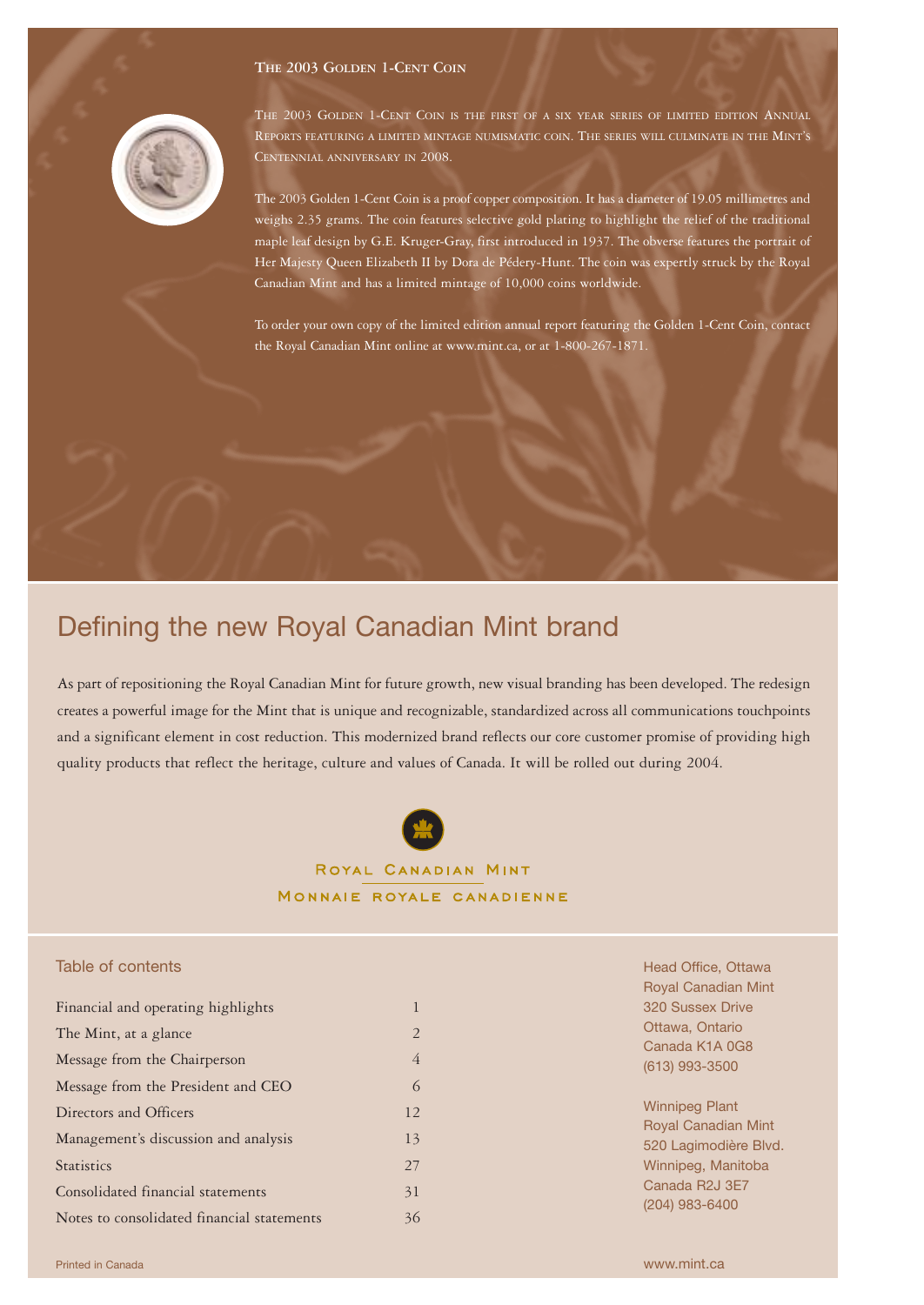# Financial and operating highlights

|                                                     | 2003    | 2002      | % change |
|-----------------------------------------------------|---------|-----------|----------|
| Key financial highlights (in millions of dollars)   |         |           |          |
| Revenue                                             | 254.7   | 350.4     | (27.3)   |
| Income (loss) from continuing operations            |         |           |          |
| before income tax                                   | 0.5     | (0.2)     | 350.0    |
| Net loss from discontinued operations, net of taxes | (2.7)   | (5.0)     | 46.0     |
| Net income (loss)                                   | (3.0)   | (5.4)     | 44.4     |
| Total assets                                        | 140.2   | 151.8     | (7.6)    |
| Capital expenditures                                | 4.6     | 4.9       | (6.1)    |
| Cash flow from operating activities                 | 13.8    | 23.3      | (40.8)   |
| Key operating highlights                            |         |           |          |
| Circulation coins produced (in millions of pieces)  | 1,363.2 | 1,691.4   | (19.4)   |
| Gold bullion sales (in thousands of ounces)         | 237.6   | 392.0     | (39.4)   |
| Number of employees                                 | 471     | 563       | (16.3)   |
| Gross profit from continuing operations             |         |           |          |
| (in millions of dollars)                            | 54.5    | 53.2      | 2.4      |
| Value-added sales revenue per employee              |         |           |          |
| from continuing operations                          | 67.0    | 93.0      | (28.0)   |
| Pre-tax return on equity                            |         |           |          |
| from continuing operations                          | 0.6%    | $(0.2\%)$ |          |
| Debt to equity ratio                                | 0.29:1  | 0.33:1    |          |
| Shareholder's equity (in millions of dollars)       | 86.0    | 89.0      | (3.4)    |
| Total production (millions of pieces)               | 1,367.5 | 1,714.0   | (20.2)   |



**584,4**

**302,6**



**Production totale**





**5,6**

**21,7**

(en millions de pièces)



**(5,4) (1,8) (3,0)**

**Pièces de circulation canadiennes** Pièces numismatiques canadiennes

Pièces étrangères

**99 01 00 02 03**

**246,0**

**350,4**

**254,7**

**Produits d'investissement et affinage**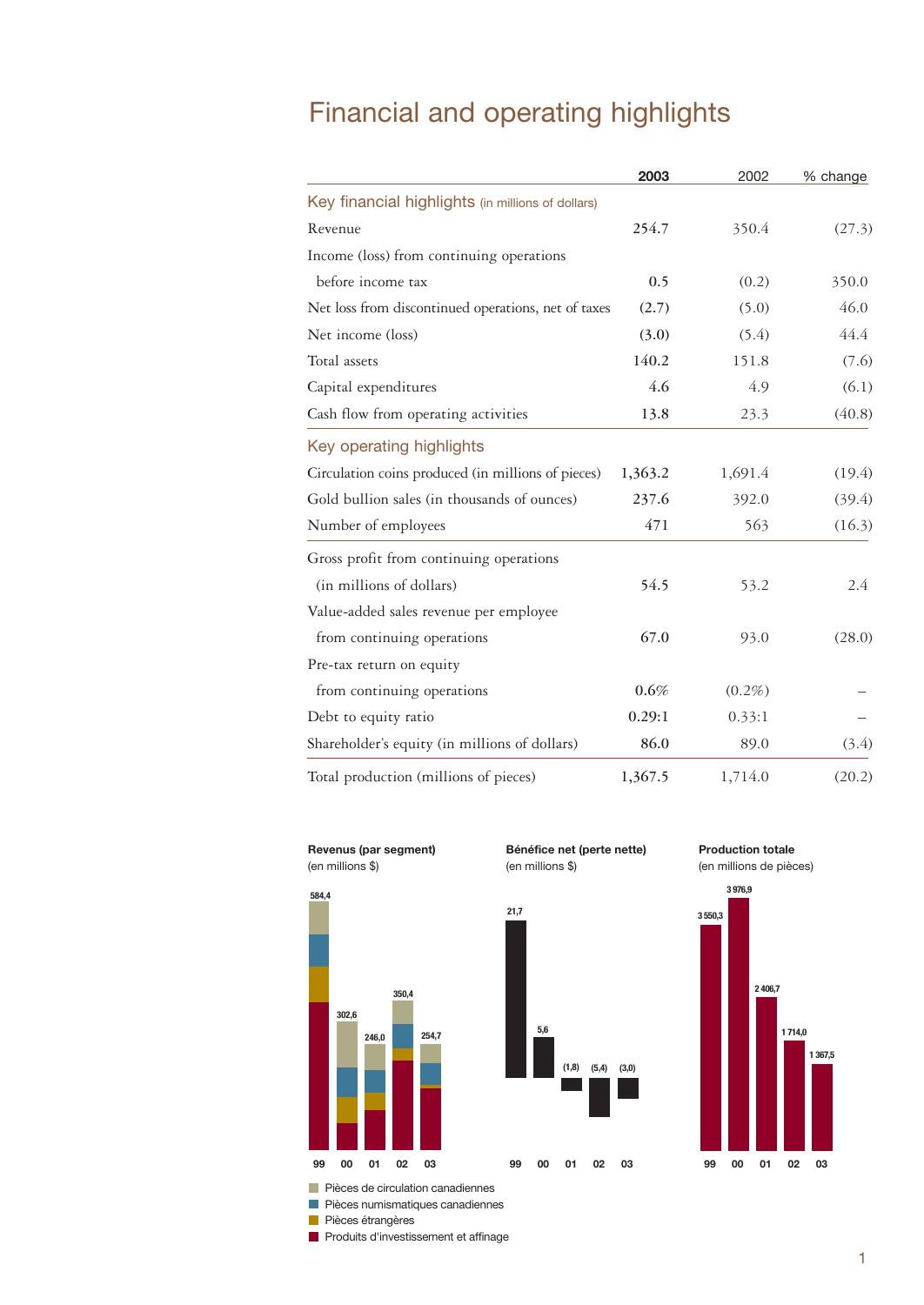# The Mint at a glance

Profile: The Royal Canadian Mint produces all of the circulation coins used in Canada and manages the supporting coin distribution system for the Government of Canada. It is also one of the world's premier producers of circulation, numismatic and bullion investment coins for the domestic and international marketplace. As one of North America's largest gold refiners, it refines and recasts gold for Canadian and foreign customers.

# Canadian circulation coins

Profile: The Mint's core responsibility is the cost-effective production of quality coins for circulation in Canada. It is also responsible for ensuring the supply of coins across the country meets the needs of business and the public.

# Canadian numismatic coins

Profile: The Mint is renowned for its ability to mint coins of innovative effect and extraordinary quality for the coin collecting market. It also produces uncirculated, specimen and proof sets of circulation coins.

# Foreign coins

Profile: The Mint produces coins using various alloys as well as its patented Multi-Ply technology developed to mint Canadian coinage. The Mint also markets foreign numismatic coins, ready-to-strike coin blanks and coin production tooling.

# Bullion products, Refinery and other

Profile: The Mint produces and markets gold and silver Maple Leaf bullion coins and gold wafers and bars for the investment market, as well as gold granules for jewellery and industrial applications. In addition to refining gold for customers, the Mint offers bullion storage, assaying and consulting services.

Total revenue (% by segment)







Demand for the Mint's circulation coins is driven by the condition of the economy and the ability of the Mint to produce coins that capture the imagination of Canadians.

Revenue (\$ in millions)



Demand for numismatic coins depends upon collectors' disposable income and the perceived investment value of the coins in the secondary market.

### Revenue (\$ in millions)



Excess global minting capacity created in 1999 with the launch of euro coins continues to foster intense competition in the global coin market.

Revenue (\$ in millions)



Market demand for the Mint's bullion has been affected by the decision of another mint to buy market share as well as renewed patriotism in the U.S., eliciting stronger interest in the American gold coins in that market.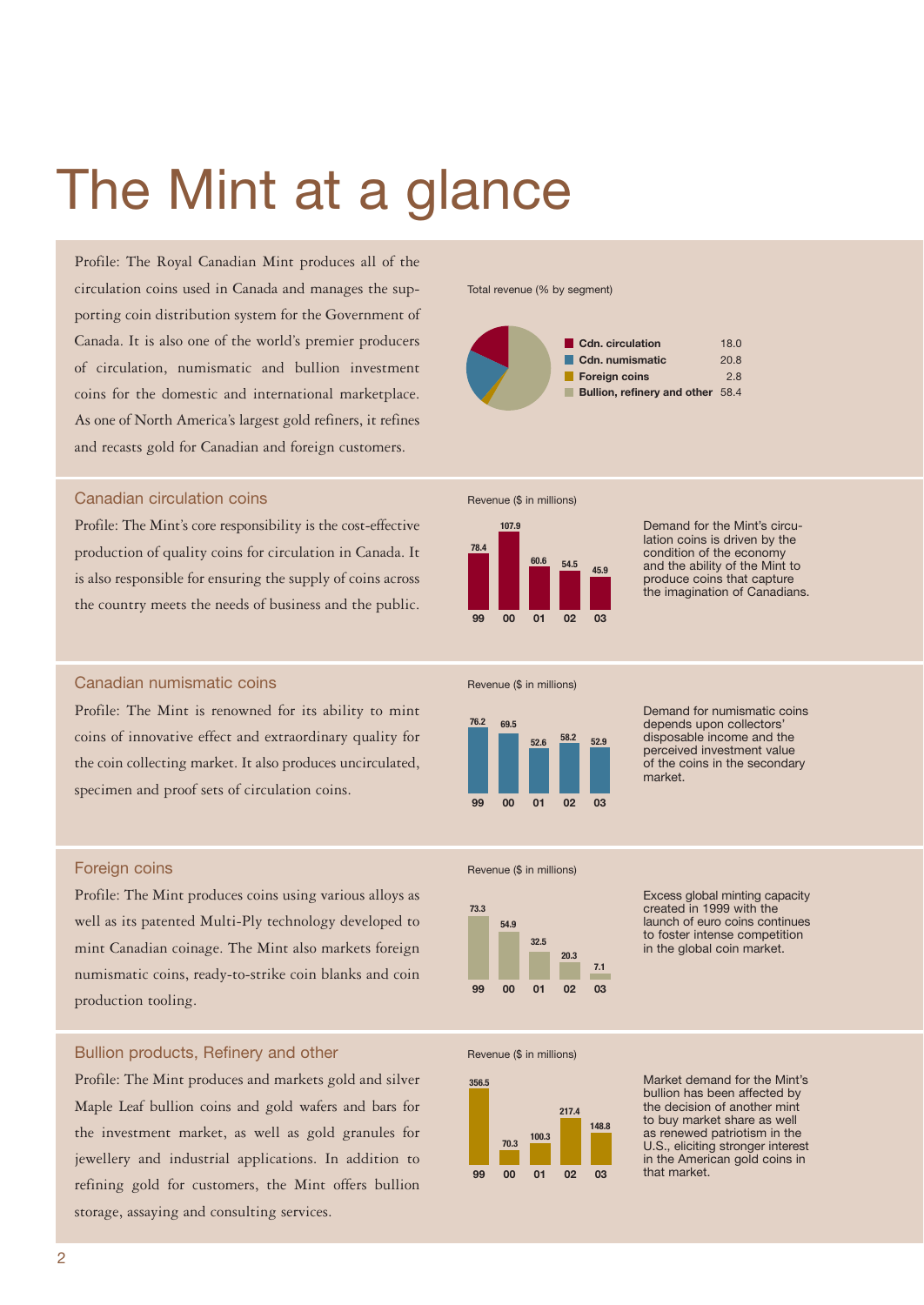

| Canada<br>г.         | 139.4 |
|----------------------|-------|
| <b>US</b>            | 71.0  |
| Asia                 | 33.7  |
| <b>Latin America</b> | 2.8   |
| <b>Africa</b>        | 1.6   |
| <b>Europe</b>        | 6.1   |
| <b>Middle East</b>   | 0.1   |





Revenue (% by region)



Revenue (% by region)



Revenue (% by region)



Outlook: After establishing financial stability in 2003, the Mint enters 2004 with better control over costs and a firmer understanding of its marketplace. While this is expected to drive profitability in 2004, the tight focus on delivering value to the Mint's customers will drive growth in 2005 and future years.

Outlook: In 2004, the Mint will focus on developing multi-year coin programs with themes that will stimulate the interest of Canadians in coin collecting. It is anticipated this will significantly increase demand for coins and the seigniorage earned by the Canadian government.

Outlook: Sales of numismatic coins in 2004 will be driven by more effective direct marketing strategies; improved relationships with the Mint's collectors, dealers and distributors; themes that have been proven to capture collector attention; more effective packaging; more aggressive retail distribution; and, a redesigned web site.

Outlook: In 2004, the Mint will focus on circulation coinage sales to countries where its patented Multi-Ply technology offers the most significant cost savings and the probability of securing profitable contracts is greatest. It will continue to offer integrated solutions, including technology transfer and consulting.

Outlook: The Mint will commemorate the 25th anniversary of the Gold Maple Leaf program with the first change to the image on the coins since 1979. This change in design for 2004, along with continued global geopolitical turmoil and weakening capital markets, is expected to create a modest increase in demand.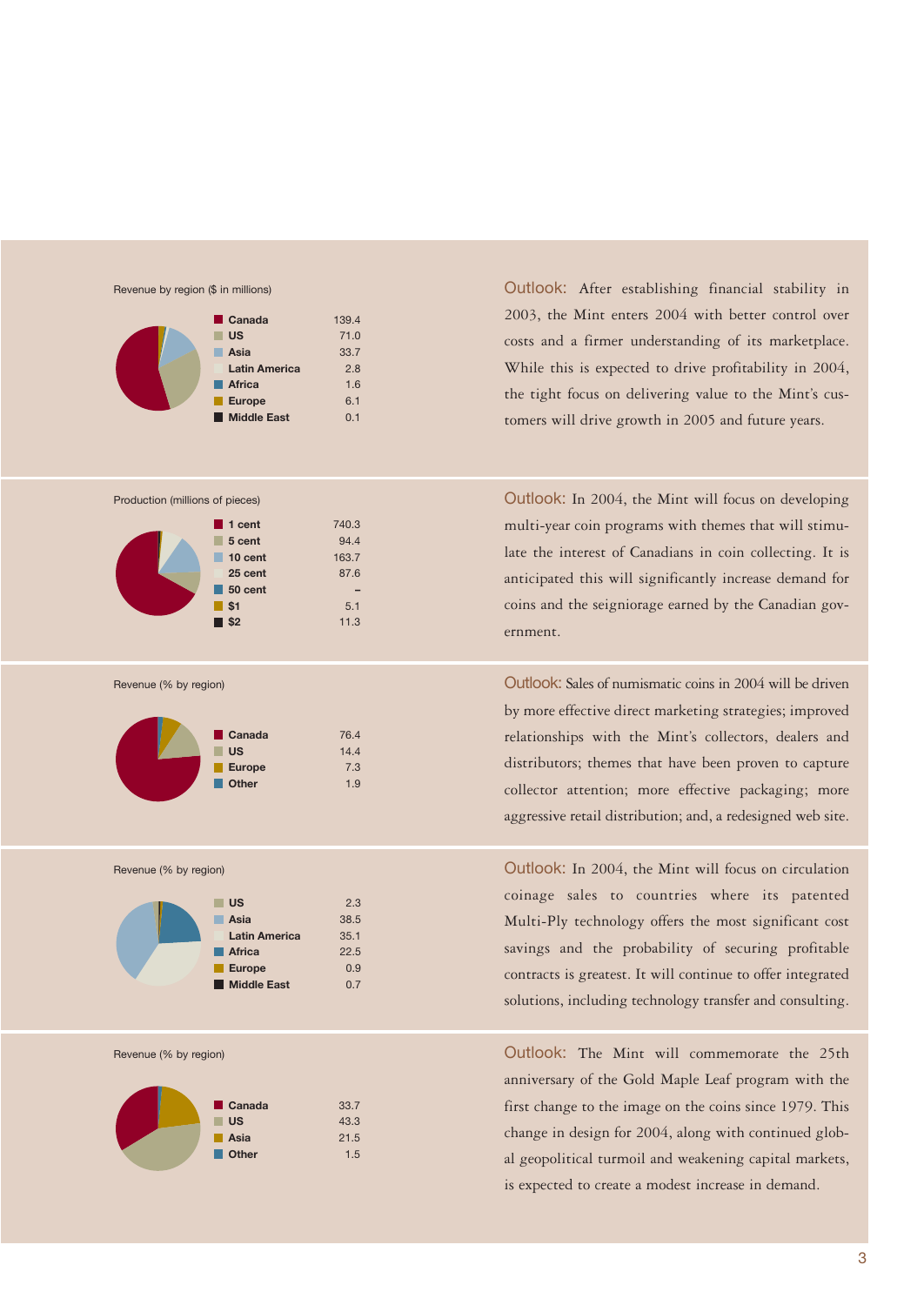# Message from the Chairperson

The year 2003 was no doubt the most challenging and rewarding year as Chairperson of the Board of Directors of the Royal Canadian Mint.

The Board recognized the need for enhancement and renewal in corporate governance in order to continue our leadership in minting, maintain our corporate values and safeguard our long-term viability as a corporation.



The governance renewal that the Board began in earnest in 2002 was meant to modernize the practices of the Mint. The Board commissioned a thorough review of the Mint's governance practices—from roles and responsibilities to performance and risk management—with the objective of having the Mint become a leader in best practices. This work was a core focus of the Board for the year 2003. In addition, we began a thorough review of the Corporation's by-laws and of the Mint's policies and procedures.

The Board developed a Governance Policy manual setting out our governance framework, describing in detail how the Board will be structured and how the Corporation will operate. The Board's roles and responsibilities were reviewed and amended to reflect best practices. In addition to its annual management calendar, the Board implemented a three-year workplan, which focuses on duties and responsibilities of the Board and its committees. This workplan is a living and dynamic document that will ensure that the Corporation fulfills all of its responsibilities in a rigourous manner.

The Board also began the process of updating the policies of the Mint and making a commitment to keep them relevant and current. To date, the Board has updated the following existing policies: procurement, travel and risk management. The Board also approved the following new policies: hospitality, intellectual property, sponsorships, charitable donations, and employee charitable donations.

> For the first time in its history, the Mint struck two one-of-a-kind gold coins based on the silver dollar designs of 2003 and 2002, and auctioned them off for charity. The 24 Karat Gold Coronation (Voyageur) Coin (inset), and the 24 Karat Gold Golden Jubilee Coin (background) raised \$117,700.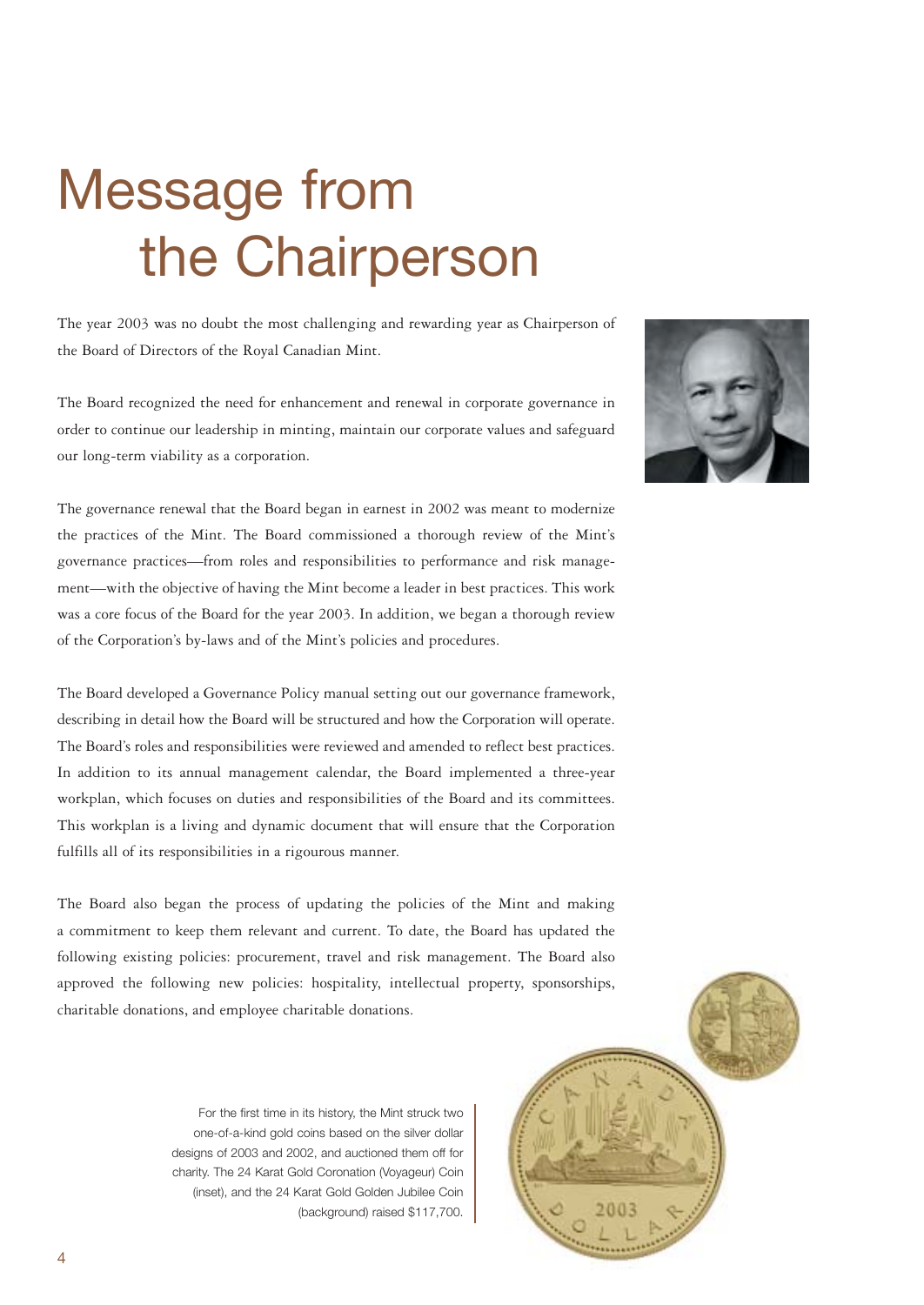

The Niagara Falls \$20 hologram coin, part of the Natural Wonders Collection initiated in 2003, was tremendously popular with collectors. All 30,000 issues were sold.

The three standing committees of the Board in 2003 reviewed their terms of reference, clarified roles and defined responsibilities. The Audit Committee conducted its first annual self-assessment and developed a more comprehensive Charter for the Committee, taking into account the recommendations of the Auditor General. The Human Resources Committee developed a Statement of People Philosophy that clearly articulates our corporate values, what we as a corporation expect of our employees, and what the employees can in turn expect from the Mint. The Corporate Governance Committee continued to oversee the governance practices of the Mint, taking a leadership role in reviewing the policies and implementing best practices.

We believe that a good governance framework improves transparency and relationships with stakeholders and minimizes liabilities—all important elements for any corporation.

I would like to acknowledge the strong leadership of Mr. David C. Dingwall as President and CEO in 2003. His emphasis on collaboration and cooperation between the Board and the Executive has been central to our progress. We are strongly aligned with a common goal to grow the organization.

I would also like to extend my sincere thanks to each member of the Board for his or her active involvement and truly hard work last year, and to outgoing members Mr. Paul H. Bilodeau and Ms. Judith Kavanagh, whose input we will greatly miss. I would like to welcome Mr. Tom Taylor, Mr. J. Marc Brûlé and Mr. Ghislain Harvey, who join our team with new perspectives and new experience to share.

We made great progress in 2003 and I am proud to say that we have developed one of the strongest models of corporate governance for Crown corporations. I believe that the Mint continues to realize its vision of being "the global leader in minting through people, innovation and quality."

Emmanuel Triassi Chairperson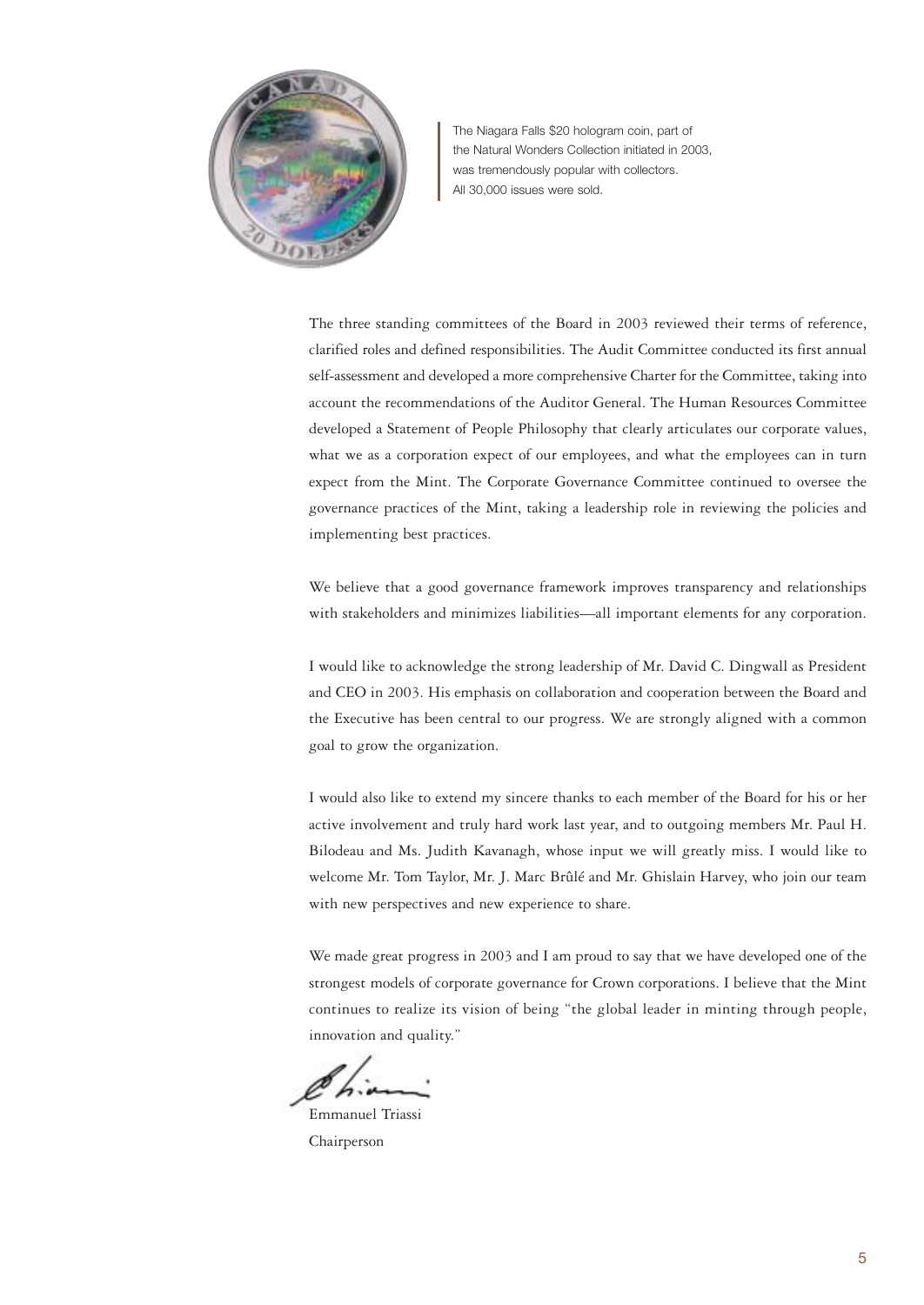# Message from the President and CEO

The past year was one of major transformation for the Royal Canadian Mint—of purposeful, deliberate and directed change.

It was a year in which we established stability within the organization. While our consolidated statement of operations and retained earnings shows an operating loss, when we exclude an exceptional item involving the residual loss from the sale of the Mint's jewellery business—we in fact ended the year with an income from continuing operations before income tax of more than \$500,000.



In addition, the Mint will have generated over \$28 million in revenue for the Federal Government in 2003 through seigniorage, attesting to the strength of the Mint's role as the producer of Canada's circulation coins.

Substantive changes were required to achieve these results. When I joined the organization in March 2003, I worked closely with the executive team to define an aggressive agenda for improvement, beginning with a significant reduction in operating costs. Specifically, \$5.4 million was cut in 2003, and 2004 costs were reduced by \$10 million.

At the Board level, a complete governance review was undertaken, through which greater clarity of roles and responsibilities and increased transparency have been achieved.

At the operational level, we introduced a *Lean Enterprise* program of continuous improvement into every division of the business, becoming the only Canadian Crown Corporation ever to do so and one of the few worldwide to have rolled *Lean* out across the organization within a six month time frame.

In the summer of 2003, the Mint launched a series of circulation and commemorative coins bearing the fourth effigy of Her Majesty Queen Elizabeth II in celebration of the 50<sup>th</sup> anniversary of Her Coronation.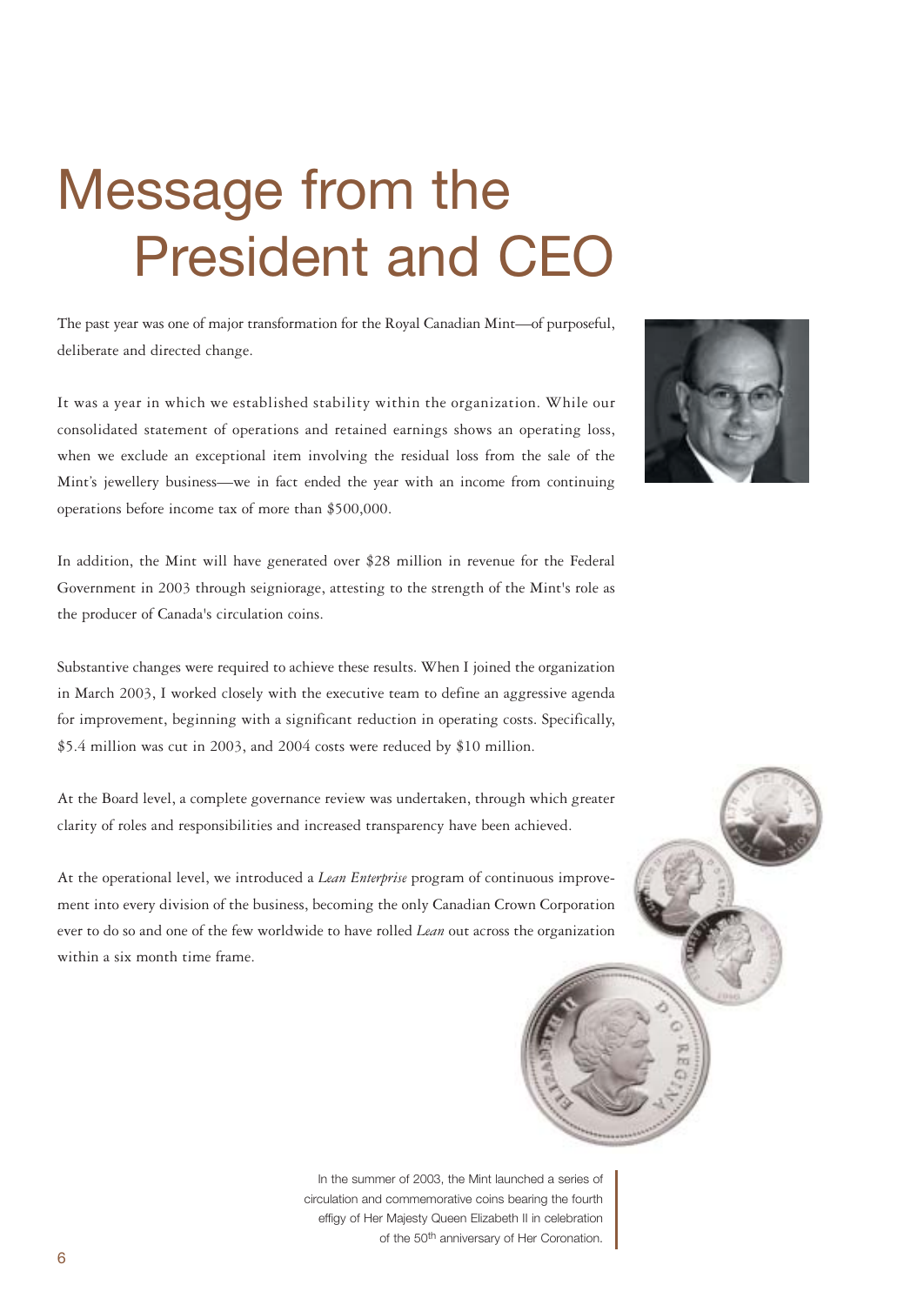

In just one hour, all 1,000 issues of this 2003 Great Seal of Canada coin sold out. A numismatic collectible, the coin depicts the official stamp used to bring the authority of Her Majesty Queen Elizabeth II to documents produced on her behalf.

We refocused our lines of business, toppling departmental silos, and we renewed our focus on the Mint's core business: Canadian circulation coin production.

We worked diligently to reconnect with customers—through one-on-one consultations, customer events and national market research. This dialogue will be critical to our ongoing understanding of the needs of dealers, distributors and Canadians, and to our anticipation of new products that will appeal to them. To ensure greater reach to our customers, we began to actively pursue new retail channels of distribution.

While reorienting the business in the aforementioned ways to define and deliver value to the customer, we also elicited greater input from our employees. We formed a Leadership Council, providing staff with a forum for suggesting operational improvements and growth initiatives. We introduced quarterly reports on the activities of the organization and held our first all-employees annual meeting. Furthermore, we celebrated employee success through a formal Rewards and Recognition program.

We are creating a new Royal Canadian Mint. As a *Lean Enterprise*, we are becoming more responsive, flexible and adaptive to the dynamic environment in which we operate. We are putting customers first in all business activities, finding new ways to involve Canadians in coin design development, and forming new relationships to make us a more progressive Mint. And we are capitalizing on our powerful brand values of trust and quality to grow our business internationally. We are clearly defining lines of accountability and engaging employees in organizational improvement more than ever in Mint history.

Heading into 2004, we are strongly positioned for growth. We have accomplished much this past year, yet we have many challenges still ahead. I am confident that we can meet them. With an unwavering customer focus, and the sustained commitment and active involvement of our employees, we will have a profitable 2004 and build toward further growth in 2005.

Onward!

 $\circ \mathcal{A}$ . David C. Dingwall

President and CEO The Royal Canadian Mint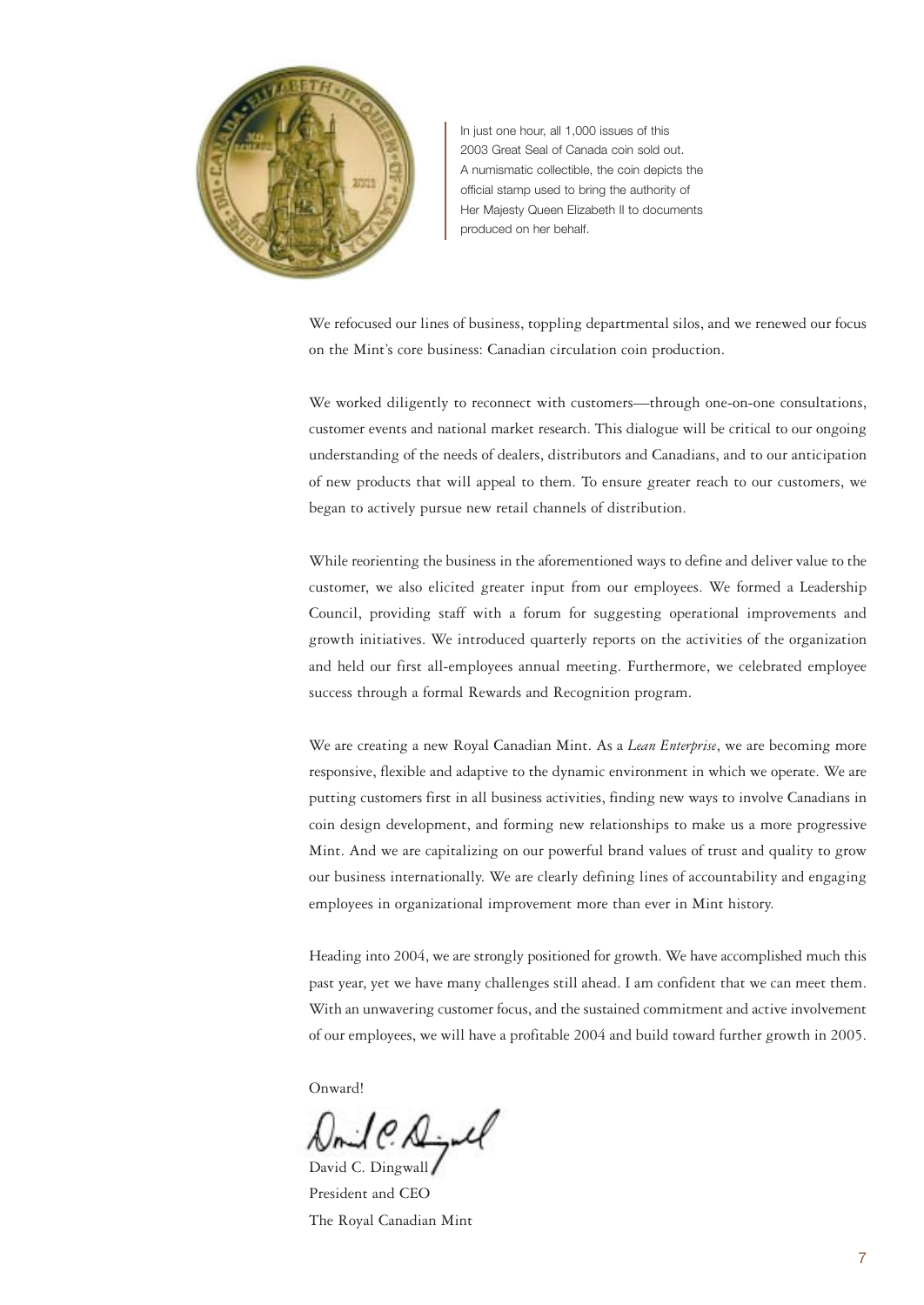The cornerstone of *Lean Enterprise* is customer orientation. In all areas of business, the Royal Canadian Mint has embraced that philosophy, identifying customer needs and responding to them. For example, in 2004 the Mint will introduce new restrictions on mintage numbers for numismatic products. By limiting the number of coins in circulation, the Mint is enhancing their secondary market appeal and increasing value to dealers and collectors.

The 2003 Commemorative Silver Dollar, launched in January, was the first struck in 99.99% pure silver, not sterling. It celebrates Cobalt, Ontario, as the foundation of Canada's silver-mining industry. The \$100 14-Karat Golden Grain coin commemorates the 100<sup>th</sup> anniversary of the discovery of Marquis Wheat, and features a unique effect to highlight the wheat plant.



# Lean and agile

In 2003, the Royal Canadian Mint significantly overhauled its operations, applying a *Lean Enterprise* approach to every aspect of the business. *Lean Enterprise* is a program through which an organization clearly defines value to the customer, then orients every function along the supply chain to deliver that value, eliminating cumbersome procedures and wasteful processes along the way.

While *Lean* had been incorporated previously into plant floor manufacturing procedures, 2003 marked the beginning of its holistic application to the corporation. Among the many continuous improvement projects initiated, the Mint will establish roll and wrap operations at its Winnipeg facility in January 2004, and adopted aggressive measures to significantly reduce lead times in new product development, engraving and die production, and bullion production. Complementing these initiatives, the Mint introduced bar coding at both of its plants to enable real-time inventory tracking; web analytics that allow measurement of the impact on sales of direct email campaigns; and a more responsive shipping system that facilitates more rapid order fulfillment.

As a *Lean Enterprise*, the Mint is gaining new flexibility to increase its volume of product designs, expand product promotion, accelerate throughput, eliminate errors and improve quality—to deliver optimal value to the customer.

the process

The Mint's Canadian Circulation Coin Distribution System is the global leader in forecasting the demand for coins. The Mint accurately measures demand on a daily basis, and identifies the required coin movements across the country.



# Circulation coinage is minted in our Winnipeg plant. The one-cent coin is currently produced in two different compositions; Copper Plated Steel (CPS) and Copper Plated Zinc (CPZ). The Mint uses two different compositions to allow flexibility in its operations. This process will focus upon the CPS.

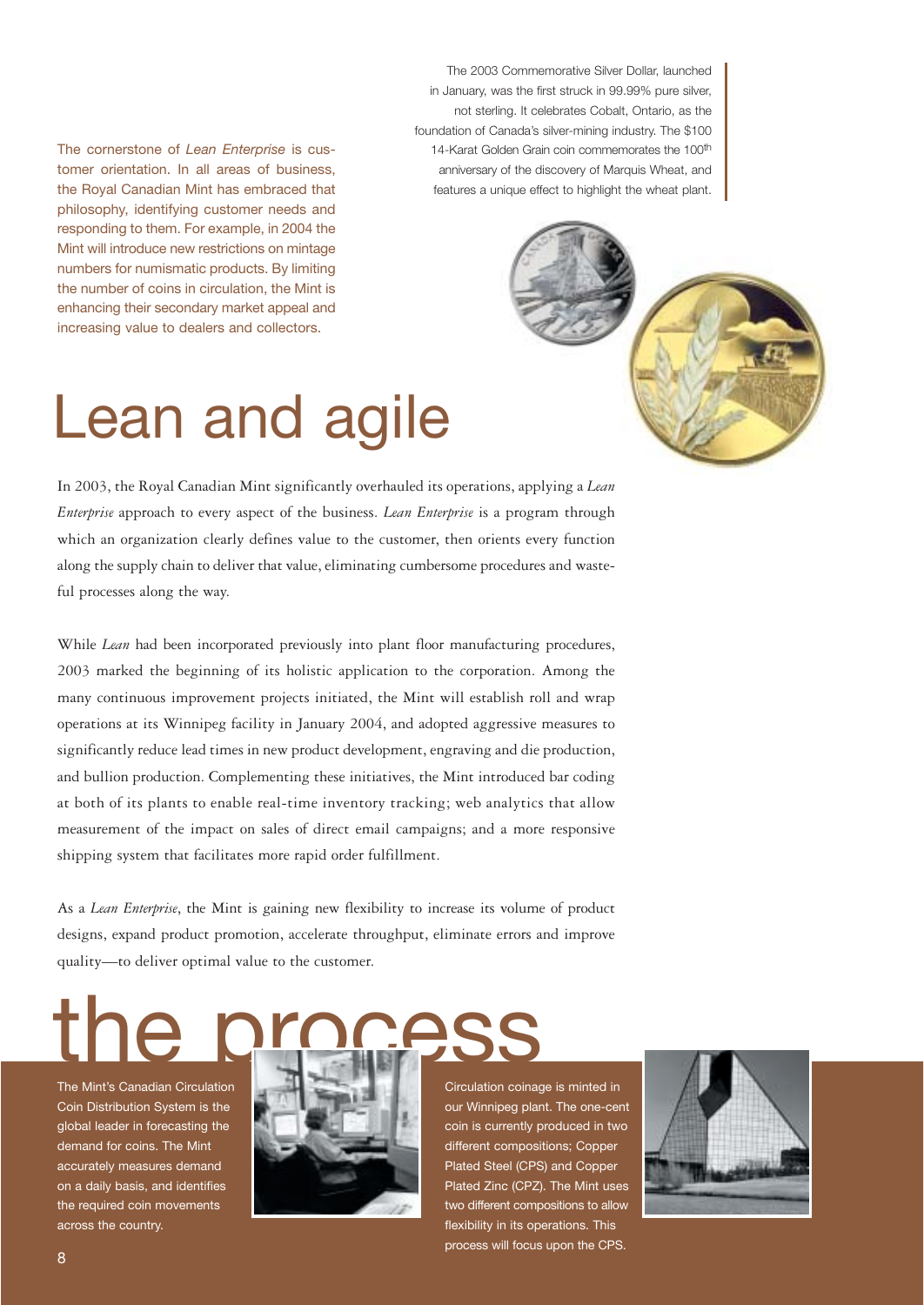# **Realigned** and reenergized

While introducing the *Lean Enterprise* model into Royal Canadian Mint operations, the management team embarked on a comprehensive review of the corporation's business lines—Canadian circulation coinage; Canadian numismatic products; foreign circulation and numismatic products; and gold bullion and refinery services.

Each business line was recreated as its own enterprise, led by a dedicated Executive Director and subject to defined profit-and-loss accountability mechanisms. A renewed focus was placed on the Mint's core business—Canadian circulation coinage. A Director of Growth was also named to identify market opportunities and prospects for all business lines.

At the same time, other departments within the Mint, such as Marketing and Sales, Communications, Information Technology, Human Resources and Finance were reoriented as service organizations, supporting the individual objectives and tactics of each business line with the common aim of growing the business. As a result, interaction between divisions has increased, new synergies are emerging and functional silos are dissolving.

Seigniorage is the difference between the face value of circulation coins produced by the Mint and the costs of production and distribution. In 2003, the Royal Canadian Mint once again returned considerable seigniorage to the Government of Canada—roughly \$28 million.



"In 2003, we renewed our focus on the Mint's core business: Canadian circulation coin production."

The core steel arrives in large coiled strips which are then fed into a high capacity punch, producing 22 blanks per strike at 600 strikes per minute.



The core metal blanks are then rimmed (a raising and slight rounding of the edges), annealed (heated to better receive the strike) and cleaned.

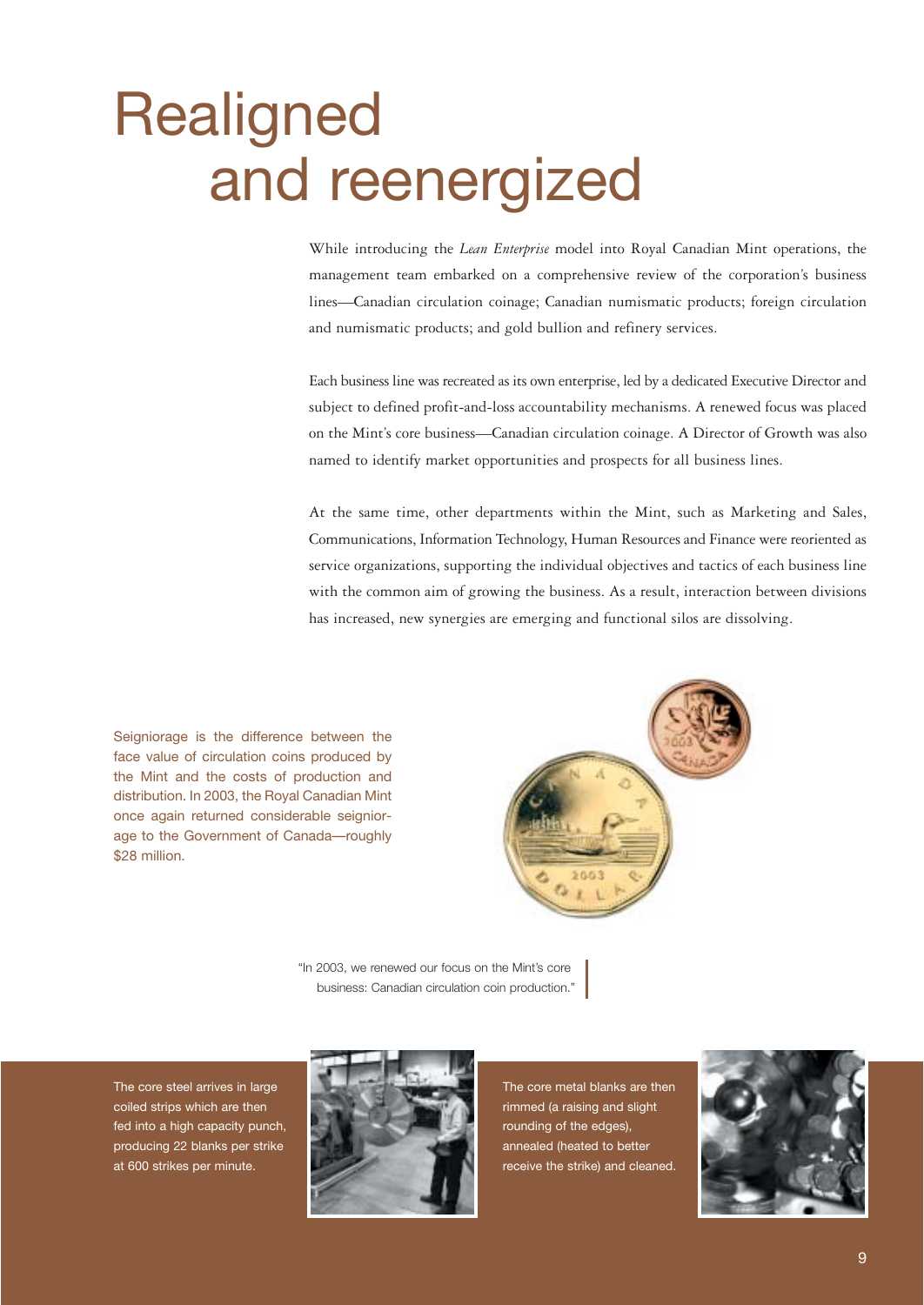The Mint undertook a pilot test to explore the feasibility of circulation coin recycling. It teamed up with a Toronto company that sorts peoples' collections of old coins, recycling the accumulated nickel, copper, and plated steel coins. The program aims to eliminate dormant coin and increase the volume of plated steel coinage in circulation for easier processing by the vending and transit sectors.

# In touch with customers

Improving its relationship with customers—Canadians, the federal Department of Finance, collectors, banks and others—was a primary goal for the Royal Canadian Mint last year. The Mint conducted a national Internet poll to test Canadians' openness to coin design changes. Seventy-six percent responded positively, and as a result, a new circulation program is being considered for 2004 that would celebrate beloved Canadian icons.

The Mint revived its National Coin Committee with Canada's major banks and armoured car companies to improve circulation coin inventory management. Sophisticated forecasting software was added to the Mint's circulation coin web tracking system, enabling more accurate prediction of coin volume requirements.

The Mint also reinvented its website as a true sales channel, issuing advance email alerts to subscribed members before each product launch. Web activity peaked: the 14 karat Great Seal of Canada coin (released in conjunction with the Golden Jubilee of Queen Elizabeth II) sold out in just one hour, and web sales for the year rose to \$3.2 million from \$2.8 million in 2002.

To increase visibility with Canadians, the Mint completed a full rebranding, for launch in 2004.



In May, the Mint issued this 2003 Canada Day Coloured Coin, designed by 14-year-old Jade Pearen of Kelowna, British Columbia. The coin was offered as Canada's official gift to new Canadians sworn in at citizenship ceremonies held during Celebrate Canada Week.

The core metal blanks are then submerged into different electrically charged chemical solutions, at various stages, to clean, charge, nickel plate, clean and then adhere the final copper plate.



The Mint's patented Multi-Ply Plating technique is the world's only multiple plate process that can match any electromagnetic signature of any traditional alloy coin. This capability is another feature that makes the RCM a valued coin maker to countries around the world.

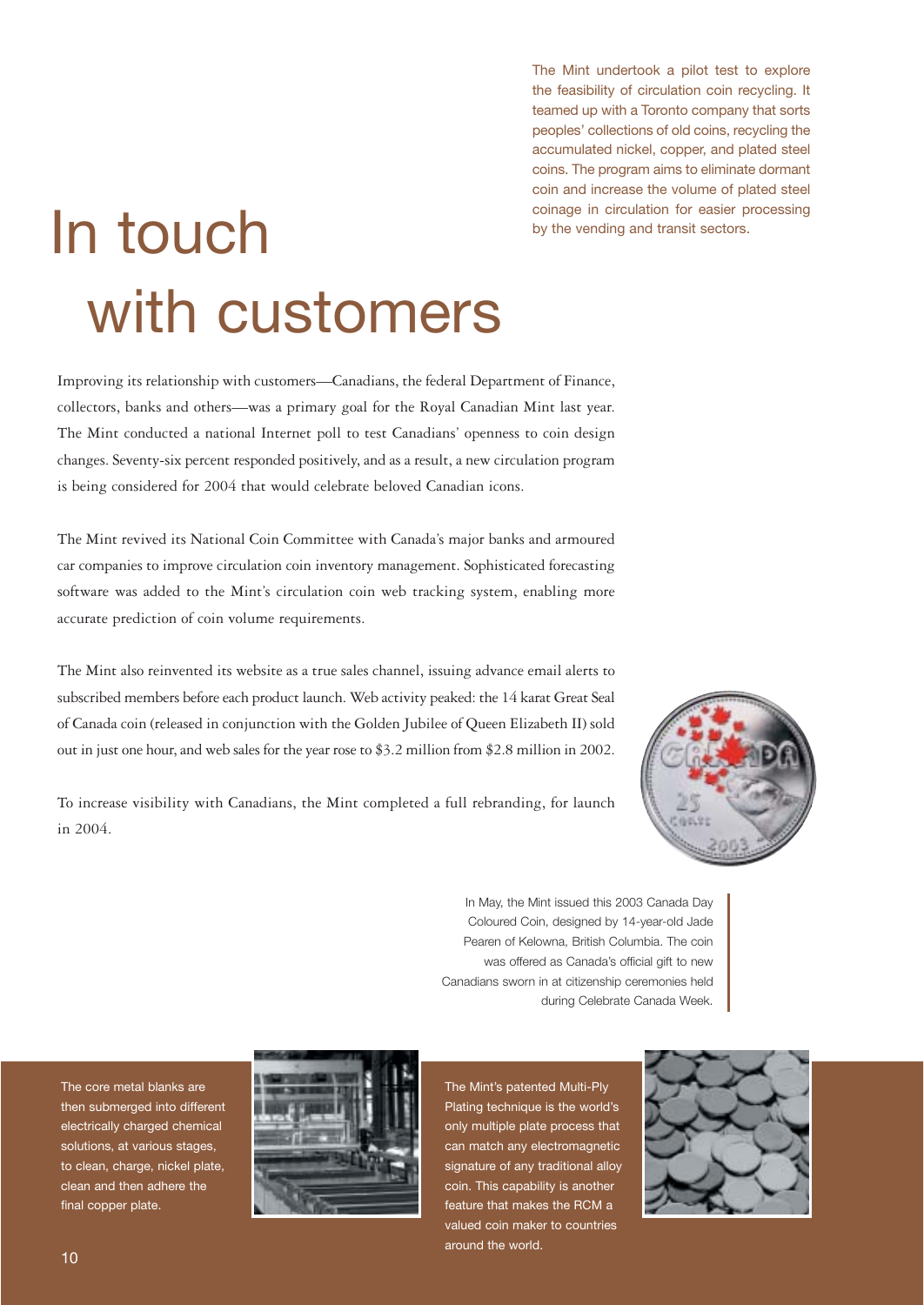The \$20 Bricklin SV-1 silver and gold-plated cameo coin, launched in the spring, celebrates Canadian innovation in transportation. It features the gull-wing sports car designed by Malcolm Bricklin that took the automotive world by storm in 1974. The HMCS Bras d'or coin, the second issue in the Modern Innovations series, depicts the storied hydrofoil vessel of Cape Breton.

In the early part of 2003, 10 percent of the Mint workforce opted for a voluntary Early Retirement Package. When, soon after, President and CEO David Dingwall announced the introduction of *Lean Enterprise* into Mint operations, he assured employees that no further staff reductions were planned as a result of *lean* efficiencies.

# **Decisive** and inclusive

2003 was a year of significant change at the Board level. The Directors undertook major improvements to the Mint's governance model. Proceeding with the review begun in 2002, the Board identified governance best practices, revisited Mint bylaws and formalized corporate policies. A detailed manual was published outlining clear policies on procurement, sponsorship and charitable giving, and travel and hospitality allowances. The Board clarified its organizational structure, responsibilities and accountability, and established performance targets and measurements for the Mint President and Executive. It created a formal workplan, according to which it will revisit its practices and policies regularly with the aim of continuous improvement.

At the same time, the Mint executive actively solicited input from employees on opportunities for improving efficiency within the organization. A Leadership Council was formed, group sessions were held—attended by management, union representatives and employees—and a dedicated Growth Registry was established, through which all ideas are tracked—from receipt and investigation, through testing, to abandonment or implementation. At year-end, some 230 improvements had been suggested and 41 had proceeded to investigation.

After plating, the coins are sorted and sent to the Mint's high volume striking line. The legendary "D" line is most often used for the one-cent coin, and can produce approximately 360,000 coins per day. The coins then move through an underground conveyor to the Mint's "roll and wrap" process.



Once the coins have been rolled and wrapped, they are shipped to the Mint's 22 coin pool sites across the country for final distribution to Canada's Financial Institutions based upon regional and individual demand

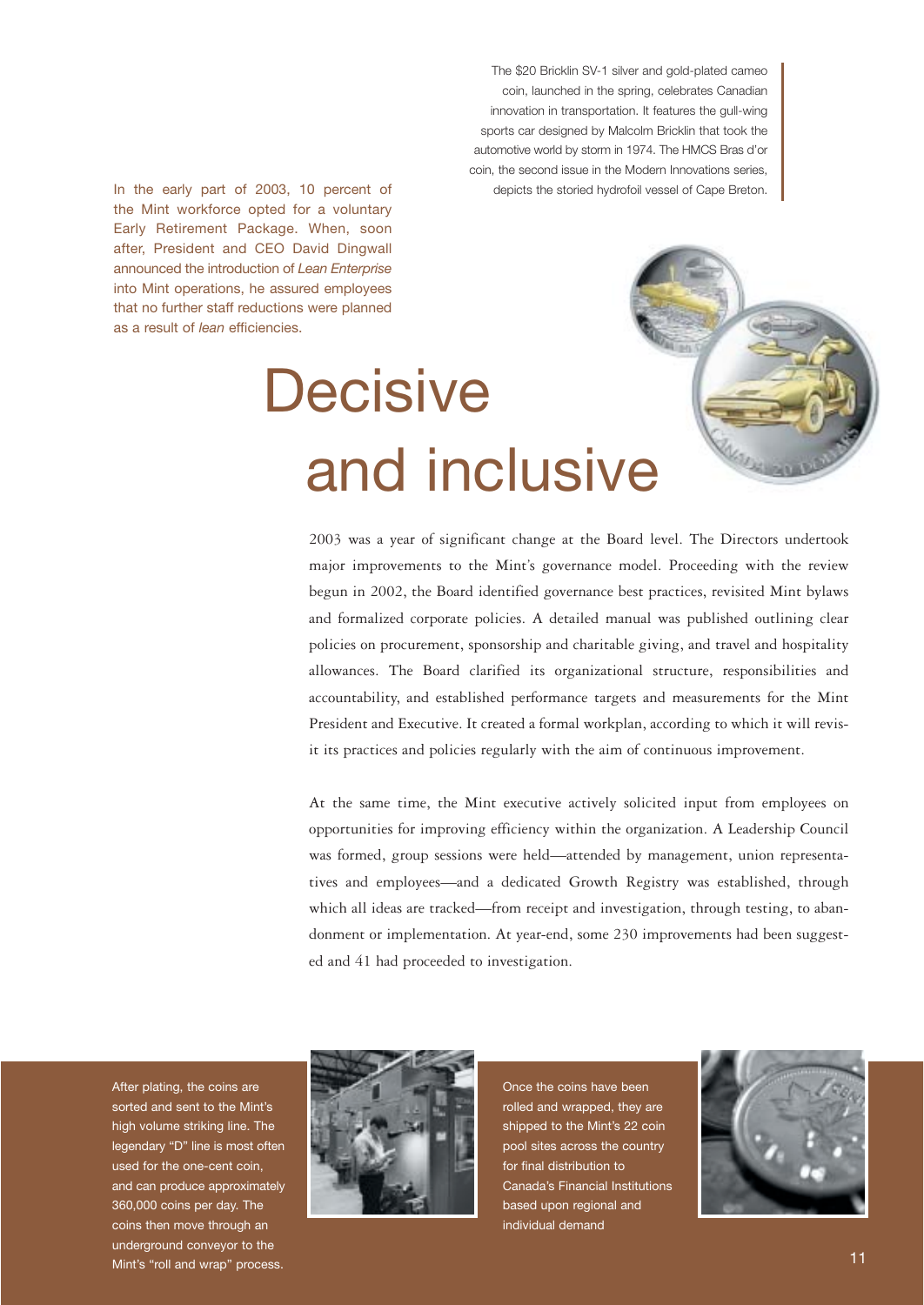# Directors and Officers

# Board of Directors



**Emmanuel Triassi**  President and Principal GROUP TEQ Westmount, Québec *Chairperson, Board of Directors*



**Timothy J. Spiegel**  Principal Spiegel, Skillen & Associates Kelowna, British Columbia



**Sheldon F. Brown**  President S. Brown Cresting Ltd. Sydney, Nova Scotia *Chair, Human Resources Committee* 



**Ernie Gilroy**  Chief Executive Officer Manitoba Floodway Expansion Authority Winnipeg, Manitoba *Chair, Corporate Governance Committee*



**Louis Proulx** President G. Proulx & Associés Assurances inc. Laval, Québec



**Hilary Goldenberg** President Thunder Bay Terminals Limited, a Russel Metals Company Toronto, Ontario

**Tom Taylor** Chief Executive Officer Westbrook Capital Markham, Ontario



**J. Marc Brûlé** Chief Operating Officer Energy Ottawa Inc. Ottawa, Ontario *Chair, Audit Committee*



**Ghislain Harvey** Chairperson Board of Directors Centre d'accueil régional (réadaptation) Centrari Inc. Ville de la Baie, Québec

# Senior Officers



**David C. Dingwall** *President and Chief Executive Officer*



**Richard J. Neville** *Vice-President* Finance and Administration and *Chief Financial Officer*



**Beverley A. Lepine** *Chief Operating Officer*



**Brian Legris** *Vice-President* Human Resources



**Marguerite F. Nadeau** *Vice-President* Corporate and Legal Affairs



**Nancy Cogger** *Vice-President* Marketing, Sales and Growth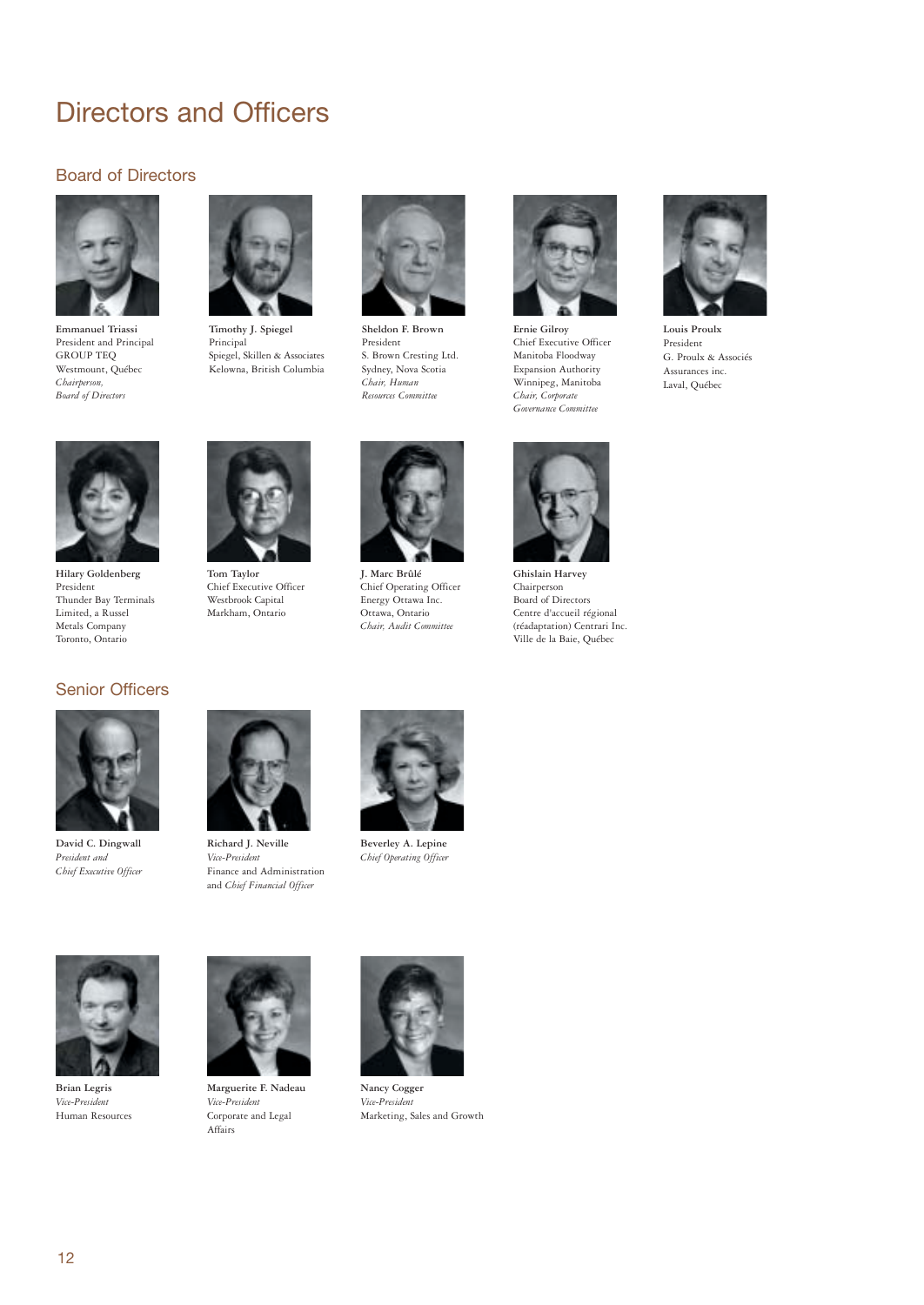# Management's discussion and analysis

The Royal Canadian Mint is one of the world's premier producers of circulation, collector and bullion investment coins for the domestic and international marketplace. The Mint also manages the supporting distribution system for Canadian circulation coins for the Government of Canada. In addition, the Mint is also one of the largest gold refiners in North America.

After two years of losses, the Mint's focus in 2003 was on financial stability. Operating costs were reduced by \$5.4 million. It is anticipated that operating costs will be reduced by another \$10 million in 2004, restoring the Mint to profitability. While improved productivity will continue to drive performance, the focus on marketing, innovation and delivering value to the Mint's customers will be the principal agent of growth in 2005 and future years.

In 2003, the income from continuing operations before income tax was \$510,000, which was impacted by \$2.4 million in restructuring costs allocated to an Early Retirement Program. A \$2.7 million net loss from discontinued operations (net of taxes) was further absorbed, which resulted in an overall net loss of \$3.0 million compared to \$5.4 million in 2002.

# Strategies for a *lean enterprise*

*Lean* manufacturing is a widely recognized concept that was adopted by the Mint's production facilities several years ago. In September 2003, the Mint expanded the concept of *lean* and its principles of removing waste and inefficiencies across the entire enterprise. Not only did this induce changes in the daily work of every employee, but the Mint was restructured under *lean* principles into four lines of business with Executive Directors responsible for the operating income of each business.

While specific goals and strategies have been established for each business line, there are areas of focus that have enterprise-wide impact.

# **Reducing inventories**

A core focus under *lean* is the reduction in inventory of raw materials, work in process, and finished products. The value of inventory had decreased 34% to \$16.4 million at the end of the year (\$24.7 million—December 31, 2002). A significant portion of this improvement arose from the write-off of residual inventory from the Mint's .9999 jewellery line. Significant improvements were also achieved in inventories of metal supplies and finished product.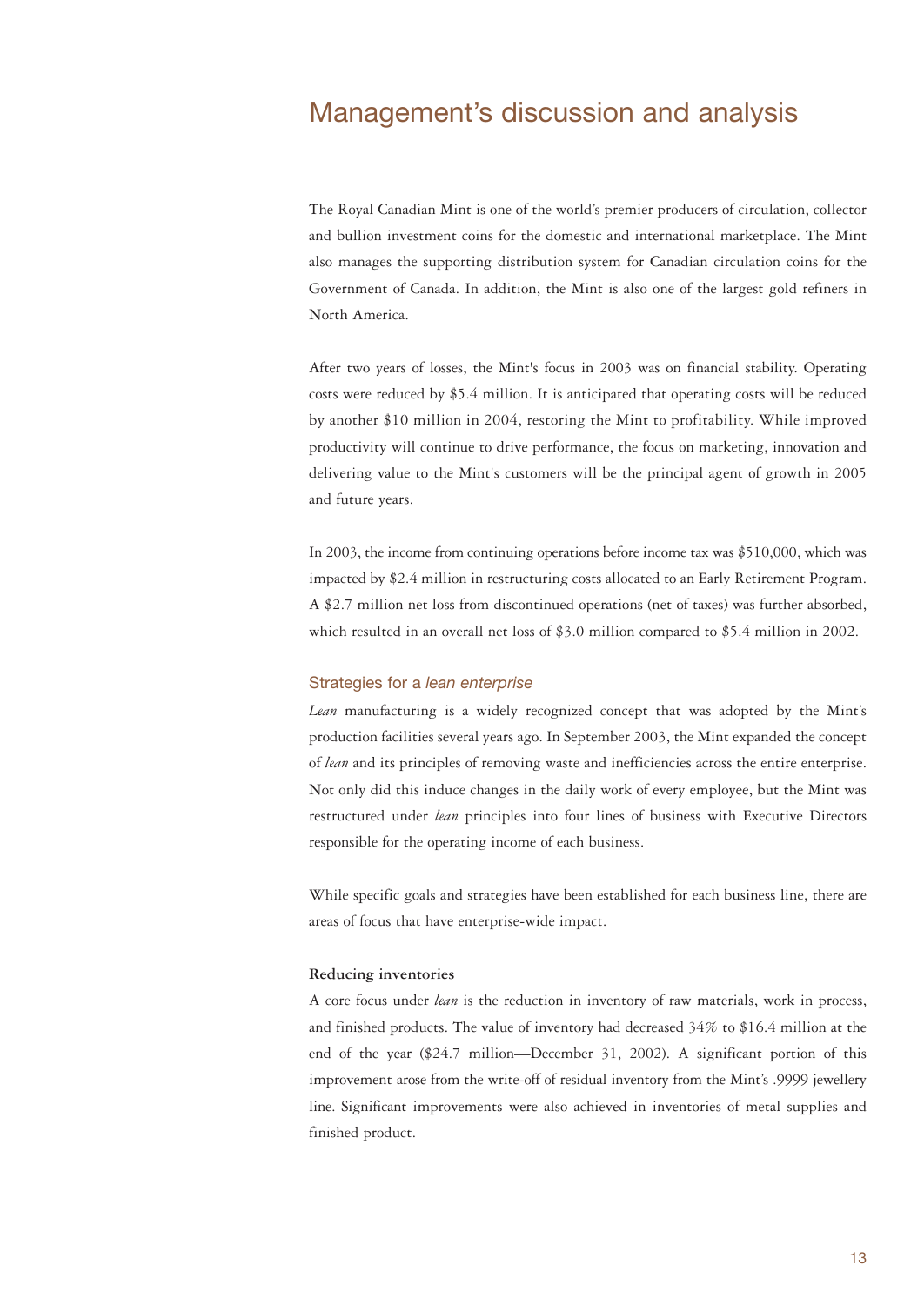# Management's discussion and analysis

# **Tightening supply relationships**

Encompassed by this focus on reducing inventory was the determination to reduce the number of suppliers to the Mint from 1,600 to 250 by the end of 2004 to leverage the Mint's buying power. Only those suppliers who can deliver substantial benefit to the enterprise through cost savings, improved quality and just-in-time delivery will retain their relationship with the Mint. The criteria established under *lean* supplement the standards for suppliers established under ISO 9001-2000, achieved in Winnipeg in 2002 and in Ottawa in 2003.

## **Continuous improvements in manufacturing**

In manufacturing, the perpetual cycle of improvements that is core to *lean* continues to enhance efficiency. The Mint's focus in 2003 was on improvements to the production of numismatic coins in Ottawa. Through process improvements, coin rejection rates at the press stage were reduced by as much as 75%. This reduction helps to lower costs and time to market. In Winnipeg, where Canada's circulation coins are produced, the plant continued to reduce variances and reject rates while improving throughput and capacity.

Specific improvements at the plants included:

- The full implementation of process controls through plant-wide bar coding
- New die coating technology to improve the longevity of dies
- Changes to the annealing processes to improve the surface finish on blanks
- A new lacquering process that improves the quality of the Mint's product while making its processes even more environmentally friendly

### **Improved marketing**

To ensure the Mint is delivering value to its customers, another cornerstone of a *lean* enterprise, the Mint completed research into brand awareness, product development, pricing, usage and attitude, and consumer satisfaction. As a result, the Mint's Marketing and Sales team was realigned to focus marketing efforts by lines of business and sales efforts by customer channel. Strategies to improve value to customers and trigger growth in each business line are being developed.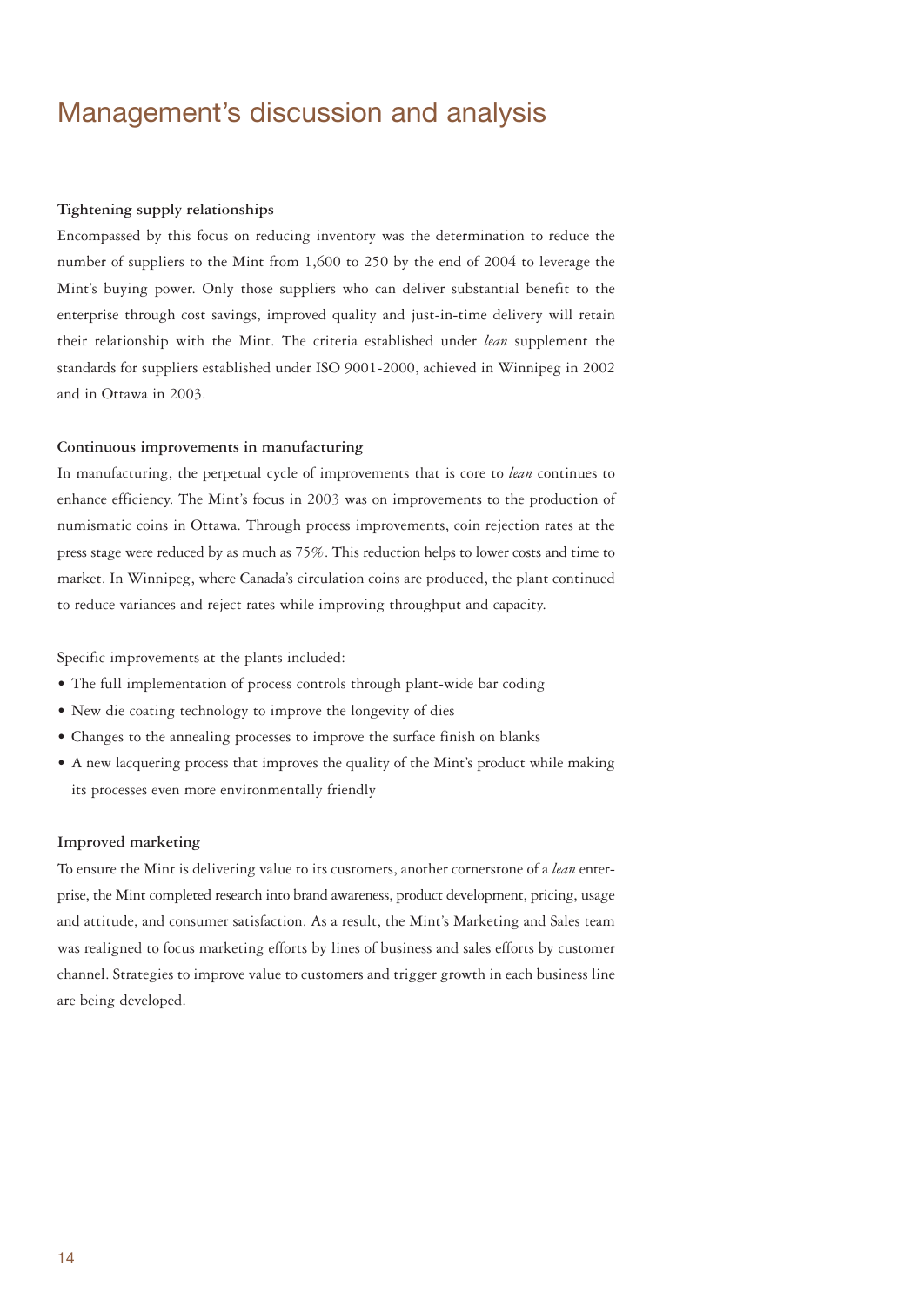**Canadian circulation coin production** (millions of pieces) **Millennium coin production** (millions of pieces)



## **Canadian circulation coins**

The Mint's core responsibility is the cost-effective production of quality coins for circulation in Canada. It is also responsible for the adequate supply and distribution of those coins across the country, which involves an effective working relationship with the financial institutions, vending industry, armoured car companies, and other stakeholders.

# Operating and financial performance

Revenue from Canadian circulation coins declined 16% to \$45.9 million (\$54.5 million— 2002). The total number of pieces produced decreased by 24% (1,102.4 million pieces—2003; 1,446.7 million pieces—2002).

Coins are essential to commerce and trade and the demand for coins depends on the economic health of a region. In 2003, the economy of Canada was significantly affected by the outbreak of severe acute respiratory syndrome (SARS). In Toronto, the city most seriously affected by SARS and the largest consumer of coins in Canada, shipments of coins dropped dramatically. Demand for 25-cent coins alone declined by 53% to 88 million coins from 187 million coins in 2002.

## Strategies for growth

Achieving growth in the production of Canadian circulation coins brings increased seigniorage for the Government of Canada. Seigniorage is the difference between the cost to produce and distribute coins and their face value. Since 1987, seigniorage has delivered over \$1.6 billion in revenues to the Government and the Mint will have generated an additional \$28 million in 2003. As in any business, production is driven by demand. Demand for the Mint's circulation coins is driven by the economy, the ability of the Mint to produce coins that capture the imagination of Canadians and the effectiveness of its sales and marketing efforts.

Market research undertaken by the Mint in late 2003 discovered that most Canadians are aware of the Mint, but do not feel that its products are relevant to them. Many, 76%, said they would like to see change. To capture the attention of Canadians, as it did in 1999 and 2000 with the Millennium coin program, the Mint is creating the infrastructure and processes necessary to allow it to develop more coins every year with themes that will be relevant to more people.

**Canadian circulation coin revenue** (\$ in millions) **Millennium coin revenue** (\$ in millions)

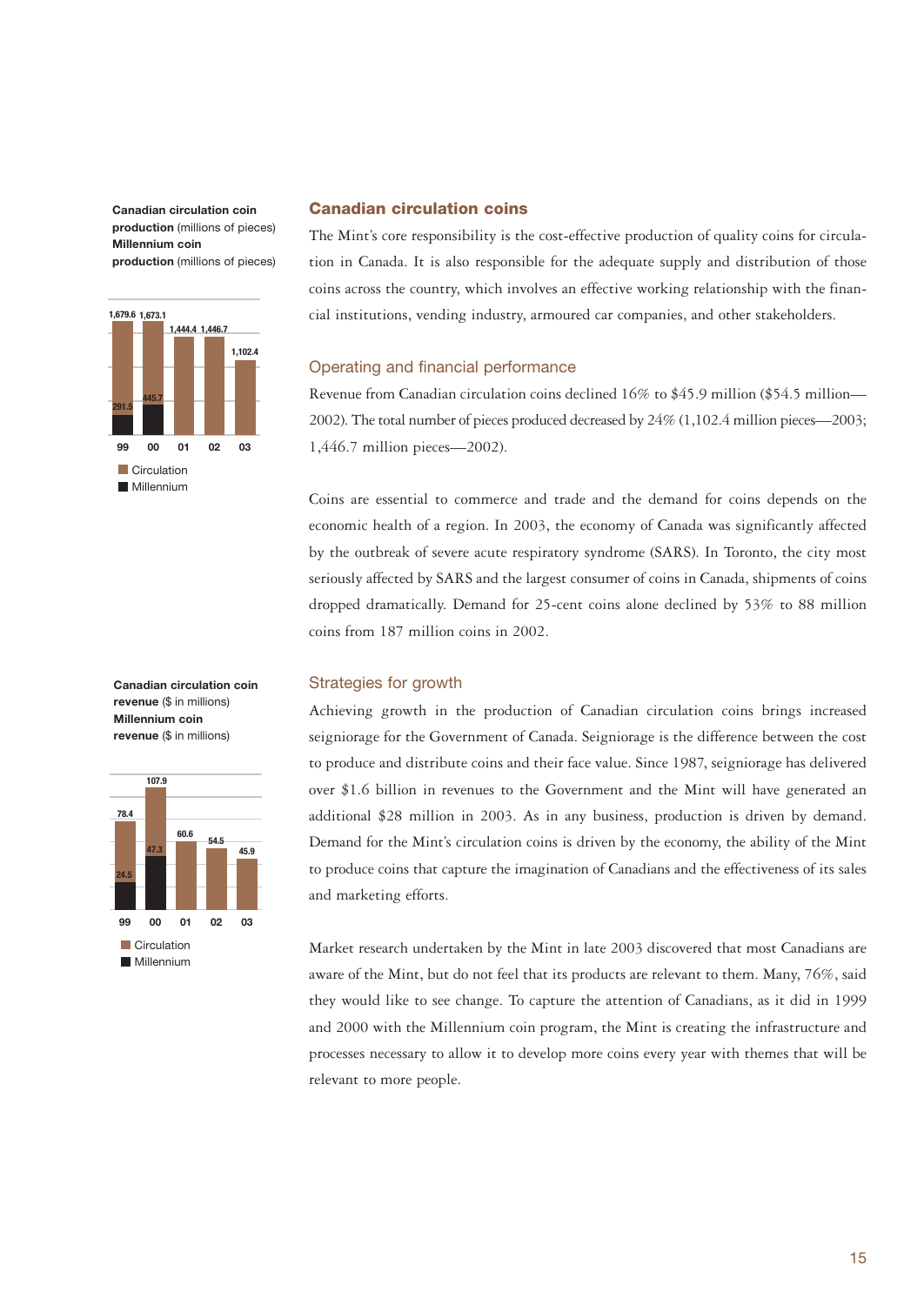# Management's discussion and analysis

Under *lean* principles, customer value is defined as a combination of product quality, cost and service. Implementation of the improvement projects, or "kaizens", identified under the *lean* process, will reduce both costs and the lead-time required to produce circulation coins. Within manufacturing, the goal is to reduce lead-time by 67 days or 35%, and improve inventory turnovers by 20% while continuing to meet the needs of our customers on-demand.

Improvements to lead time will also be achieved by rolling and wrapping finished coins at the manufacturing facility in Winnipeg. An outside supplier has traditionally fulfilled this final packaging step. The Mint is now implementing the processes to move coins directly from striking to roll-and-wrap machinery. It is expected costs will be reduced by 15% while eliminating the time required to transport coins to and from a supplier's facility.

To improve its relationship with Canada's chartered banks, the Mint launched the Canadian Circulation Coin Distribution System (CCCDS). This system integrates sophisticated systems with three years of data on the movement of coins between the 22 coin pool sites in 11 cities across Canada to more accurately forecast national coinage requirements. This will result in more efficient transportation of coins between pool operators and regions, lower inventories, and, eventually, reduced requirements for new coins.

As part of its responsibility to manage the production and distribution of Canadian circulation coins at the lowest possible cost to the Government, the Mint is evaluating the effectiveness and impact of a pilot project to recycle coins that Canadians typically store. Under the pilot project, consumers could drop their coins into self-service coin counting machines at a local grocery store in exchange for a voucher that could be spent at the store. The program would improve relationships with Canada's banks, which prefer not to have coins in their own inventories, as it is a non-interest-bearing asset. The impact on the production of coins is still to be determined.

# **Outlook**

The Mint's raison d'être is Canadian circulation coinage. In 2004, the corporate focus will be on building that business through improved value to customers through reduced costs and effective sales and marketing programs aimed at driving demand. There are also indications that a growing economy will boost coinage demand.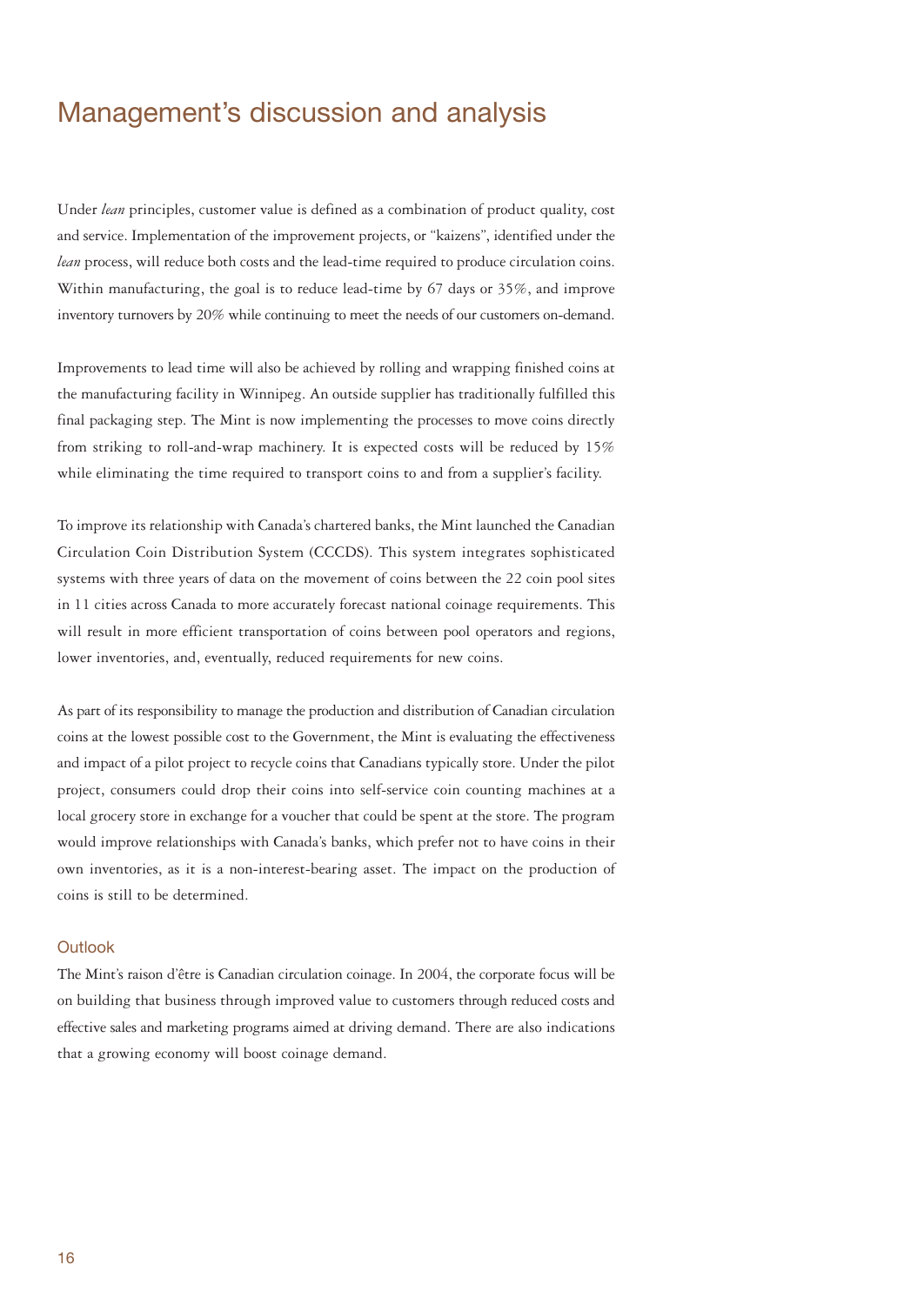**Canadian numismatic coins sold** (millions of pieces) **Millennium coins sold**  (millions of pieces)



### **Canadian numismatic revenues** (\$ in millions) **Millennium coin revenues** (\$ in millions)



# **Numismatic coins**

Canadian numismatic coins are considered to be among the most beautiful and popular coins in the world. These coins can play a significant role in capturing meaningful history and celebrating outstanding achievements through expressive designs and impeccable craftsmanship. The Mint produces gold, silver and platinum coins as well as uncirculated, specimen and proof coin sets that are issued every year. It also produces specialty coins.

# Financial and operating performance

Revenue from numismatic coins decreased by 9% to \$52.9 million (\$58.2 million— 2002). The sale of new and special edition coins increased by 9.4%. The sales of the Mint's traditional core numismatic products and other series such as the proof sets, proof dollar, and commemorative coins totalled \$43.5 million.

Sales of numismatic products in 2003 were affected by the absence of a national event such as the 2002 Golden Jubilee celebration that captured public attention and drove higher than average sales levels.

Despite these challenges, the Mint's numismatic products continued to engage collectors. In 2003, laser technology was used to create a coin celebrating the 100th anniversary of the discovery of Marquis Wheat. This coin had a shaft of wheat imbued with a softer yellow colour than the surrounding 14-carat gold. This coin was launched with the Canadian Wheat Board and classroom meetings to bring the world of minting to a primary school demographic. The Mint also used holographic technology to imbed a double-image ribbon of colour depicting the Northern Lights, one of the coins in the Natural Wonders collection.

### Strategies for growth

Recognizing that numismatic coins are attractive to collectors for their investment value as well as their artistry, the Mint is reducing the mintage of its coins to position every issue to sell out. In 2003, some products were produced to match orders received prior to manufacture. Such restrictions on the availability of coins will increase the urgency to own the coins while eliminating inventory at the Mint and improving the value of the coins in the secondary market. In turn, this will improve the Mint's relationships with dealers, distributors and collectors.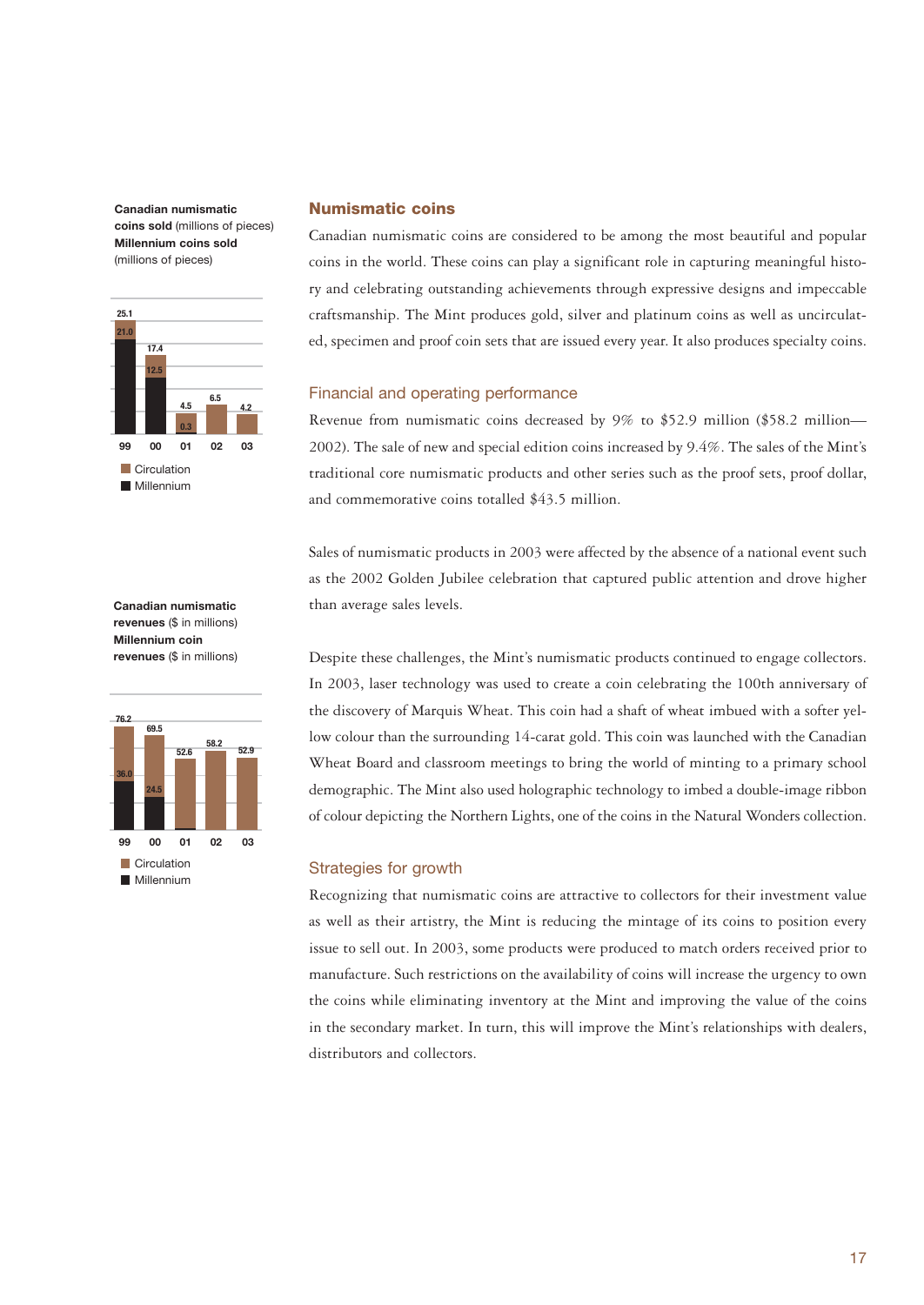# Management's discussion and analysis

Just as the themes for circulation coins were thoroughly reviewed, the Mint examined its process for developing themes on numismatic coins. In the future, only themes that have been proven through market research to be capable of capturing the imagination of collectors will be produced. The Mint will also continue to push the boundaries of minting technology to develop original and distinctive effects that can make a coin especially appealing to collectors.

While desirable products are important in the traditional collector market, the Mint will also make an aggressive effort to provide better and more consistent service to dealers and distributors.

The Marketing and Sales team is also targeting the retail and gift giving markets in 2004. The Tiny Treasures and Oh Canada collections are being repackaged for broader market appeal, and wedding and graduation gifts have been developed. More retail channels are being developed and current retail partners are being involved in the design and packaging of products. An Electronic Data Interchange (EDI) infrastructure necessary to manage retail relationships has been completed. Finally, realizing that Canadian companies prefer to give employees Canadian-made gifts, the Mint has undertaken a strategy for developing a rewards and recognition product suite for the corporate gift market that will include, among other selections, a new line of coin watches.

Other sales and marketing initiatives that will drive the performance of the Mint's numismatic business include:

- Packaging with a common look-and-feel will be developed for all of the Mint's products. Standard packaging will reduce costs and enhance brand recognition. It is expected to be ready for the launch of the 2005 product line.
- An improved process for responding to requests for quotes will be developed by mid-2004.
- A website strategy is being developed to expand sales to retail consumers, business partners and refinery customers. In 2003, web sales grew by  $14\%$  to \$3.2 million (\$2.8 million— 2002), primarily due to diligent analytics and targeted email campaigns introduced during the second half of the year.

# **Outlook**

It is anticipated that as the market becomes aware that the Mint restricts availability of its coins, they will become more desirable and the urgency to buy them before they are sold out will become increasingly intense. Although this is not expected to substantially increase demand for individual coins, it is expected to allow the Mint to produce a wider variety of coins that will appeal to a broader market.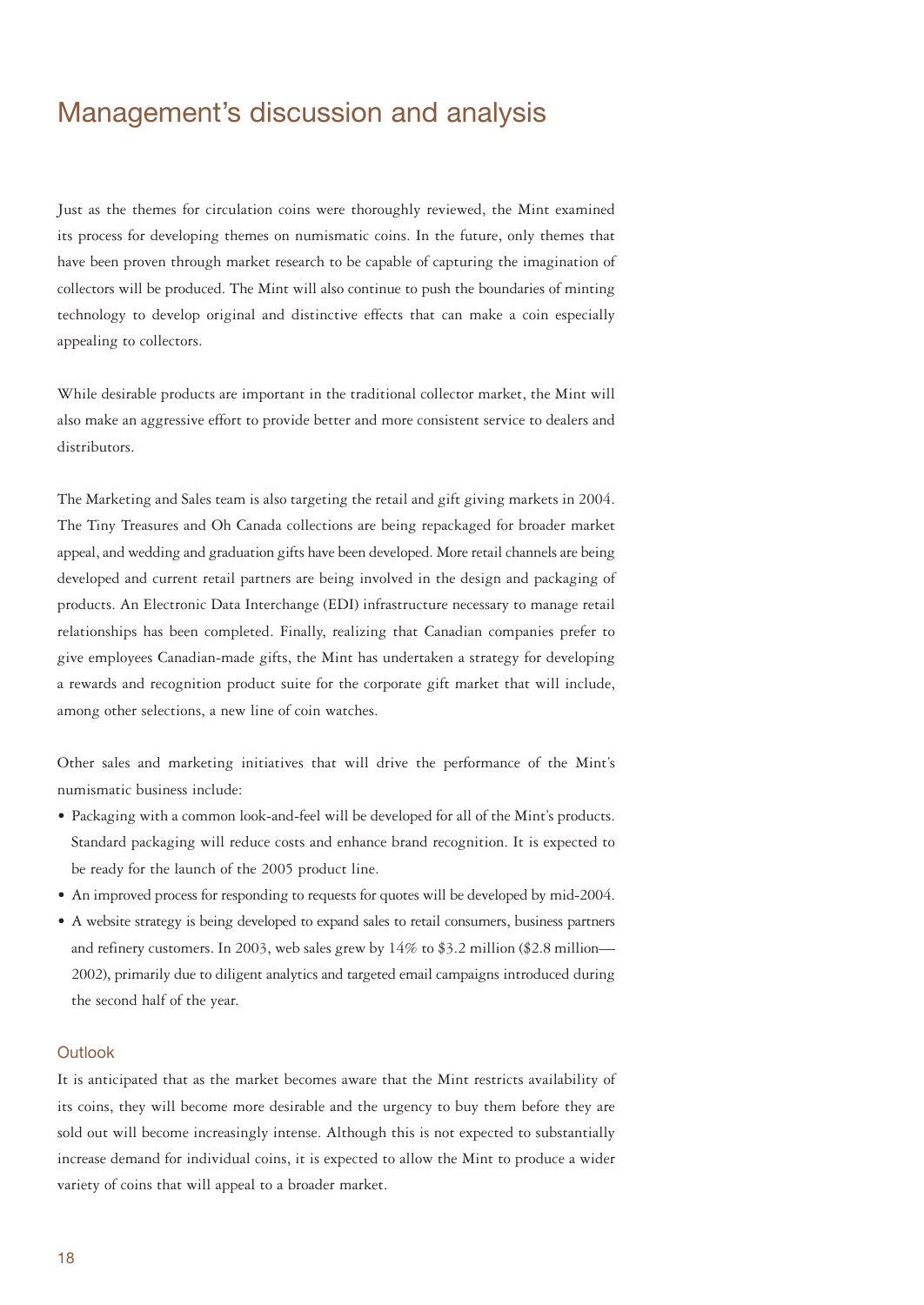**Foreign circulation coins sold** (millions of pieces)



## **Foreign circulation**

The Mint has extensive experience in striking circulation and numismatic coins, readyto-strike coins, blanks, and coin production tooling. From its original mandate to mint Canadian coinage, it has diversified its operations to produce coins of various sizes, shapes and alloys for countries around the world.

# Financial and operating performance

Competition in the global circulation coin business remains intense while demand for coins from foreign governments continues to decline. At the same time, the impact of the introduction of the euro in 2002 continues to leave European mints with excess capacity and access to recycled coinage alloy materials. These competitors are able to submit bids for foreign contracts that are often below the Mint's break-even levels.

As a result, the Mint produced and sold 260.8 million blanks and coins for 7 countries (211 million pieces for 11 countries—2002), generating \$5.7 million in revenue

**Foreign circulation revenue** (\$ in millions)



## Strategies for growth

(\$6.5 million—2002).

The Mint's patented Multi-Ply product and technology developed for Canadian coinage not only offers substantial cost savings and improved seigniorage for those governments that continue to circulate alloy coinage—it also has numerous technical advantages over the single-ply technology of other mints.

As the price of metals traditionally used in coins—nickel and copper—reach historic highs, the Mint's Multi-Ply technology becomes increasingly attractive, particularly to governments in countries where the cost of producing coins now exceeds their face value. The Mint has identified 24 countries where it can offer the most compelling argument for substantial reductions in costs and improvements in seigniorage.

The Mint has also continued to improve its Multi-Ply technology, developing the ability to match the electromagnetic signature (EMS) of any alloy with its plated material. This advancement was presented in Thailand in November to a technical conference of world mints where it generated significant interest. Matching the EMS signal is essential to countries considering the conversion and is one of the distinguishing advantages of the Mint's Multi-Ply technology, ensuring that automated merchandising in the country will not be disrupted.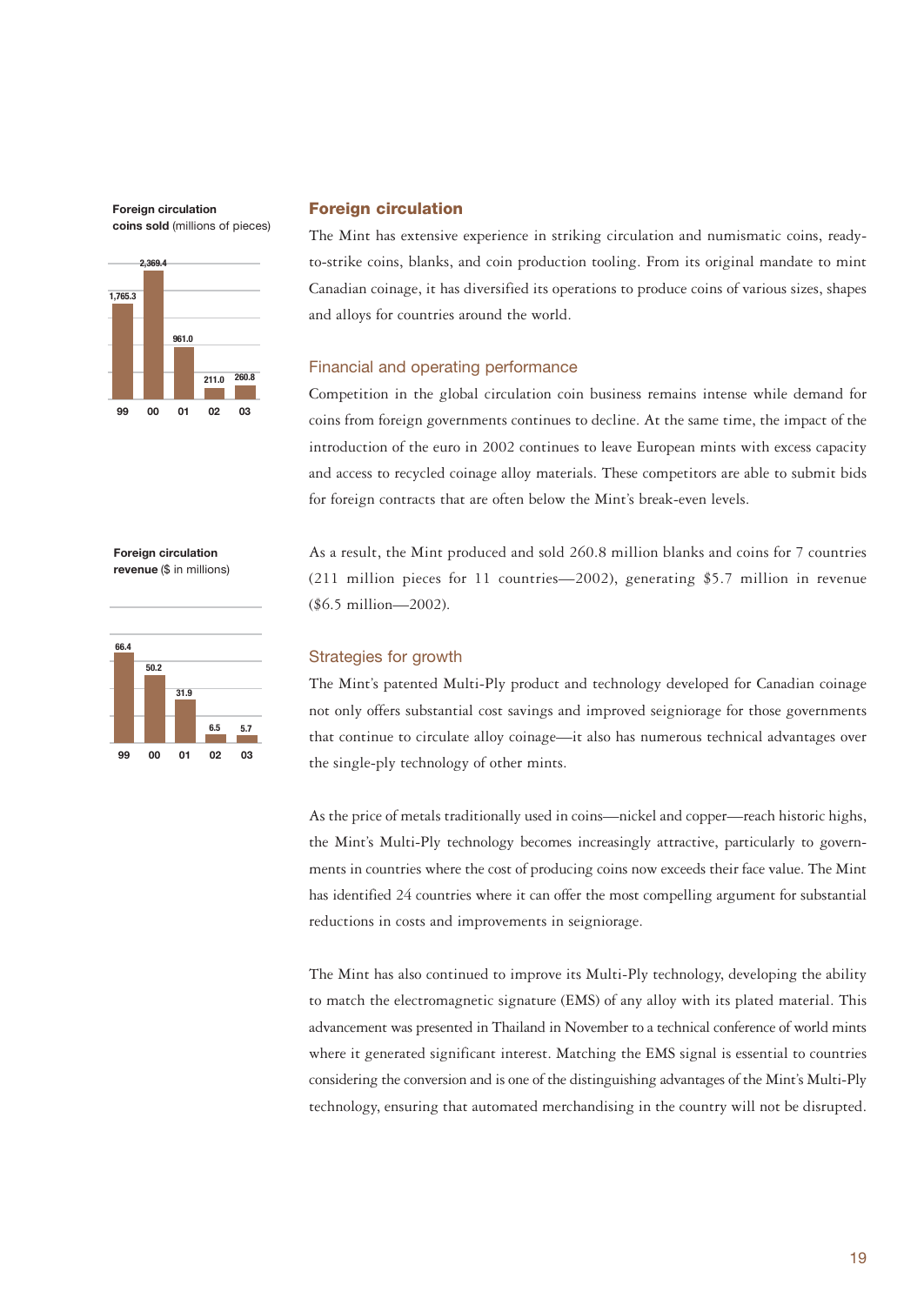# Management's discussion and analysis

## **Outlook**

The International Monetary Fund has forecast continued weak growth in Europe in 2004, but a much brighter situation in developing countries, where most foreign coinage is sold. The Mint will continue to offer its services internationally, but the strategic focus will be on select countries where the probability of securing profitable contracts is greatest. The Mint has secured contracts to supply Multi-Ply coinage to Ecuador, Panama, Bolivia and Uganda, where the sales process to many of those countries involved convincing the government to change the legislation that defines currency specifications.

### **Bullion and Refinery**

The Mint produces and markets a family of Gold and Silver Maple Leaf bullion coins and gold wafers. Experience, integrity, security, accuracy and liquidity have all contributed to developing the confidence of the international investment community in the Mint's investment products.

The Mint also operates a gold refinery with a production capacity of 4.2 million troy ounces per year. It refines and recasts gold for Canadian and foreign customers, both private and governmental, offering value-added products and services such as bullion storage, gold granules used in the jewellery industry and industrial applications, gold wafers and bars, as well as assaying and consulting services.

# Financial and operating performance

Bullion and Refinery revenue declined  $31\%$  to \$147.4 million (\$214.1 million—2002). Although worldwide demand for bullion and for the Mint's bullion products remained strong in 2003, revenue in 2002 included an extraordinarily large sale to a single customer. In 2003, the Mint sold 237,600 ounces of gold bullion (392,000 ounces—2002).

The rally in the price of precious metals that began with the events of September 11, 2001 continued as the geopolitical environment remained tense and the U.S. dollar weakened. At the same time, gold producing companies continue to reverse the hedges on their production. The price of gold has encouraged producing companies to open old mines and develop new mines, but it will take some time for this production to come onto the marketplace.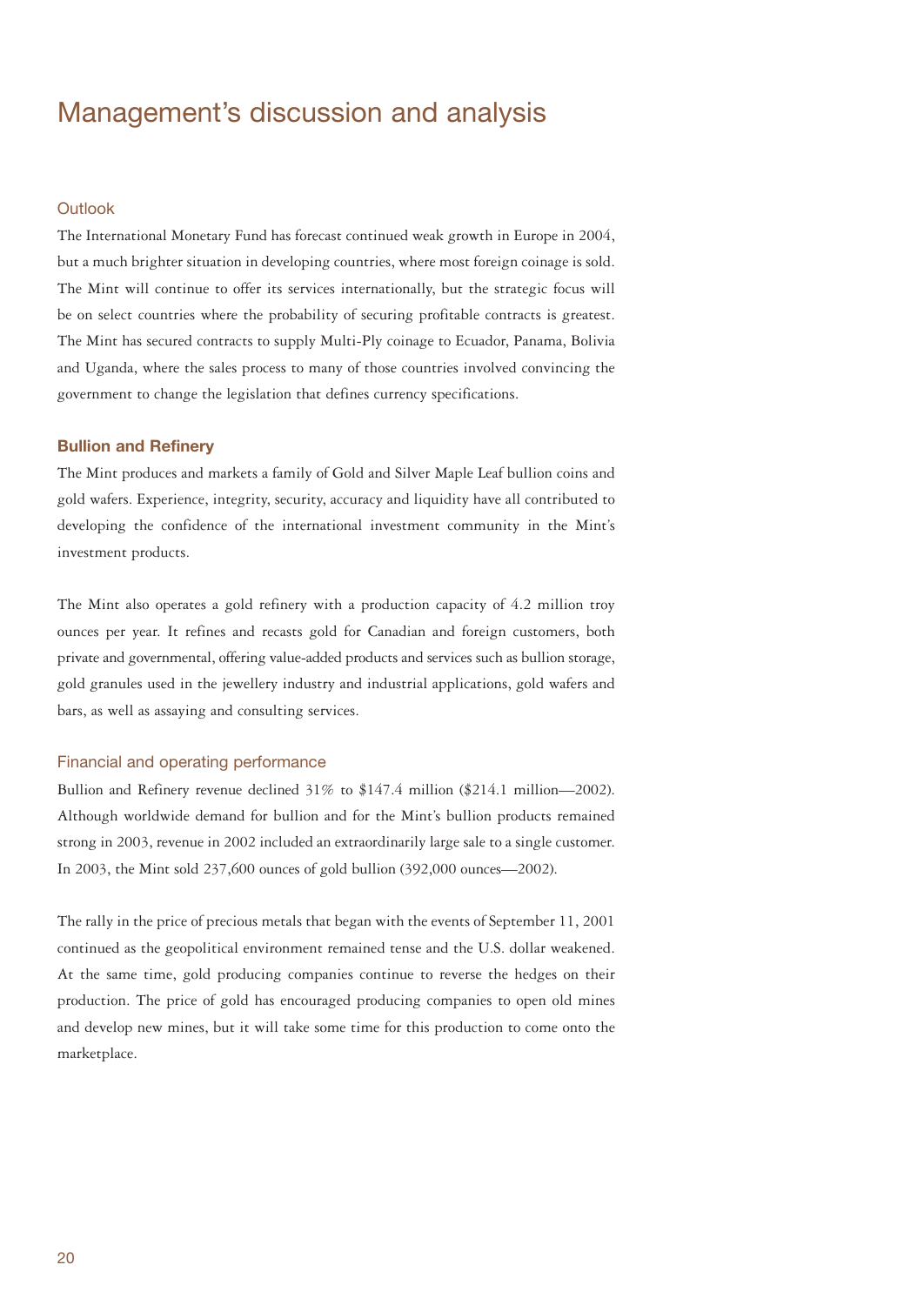**Bullion product revenue**  (\$ in millions)



**Sales of gold bullion products** (thousands of ounces) **Average price of gold** (US\$ per ounce) or



**Refining services**  (gross weight received in millions of troy ounces)



**Refining services revenue** (\$ in millions)



Demand for the Mint's Gold Maple Leaf was strong during the early months of 2003 but slowed in the second quarter with the end of the war in Iraq and profit taking in the secondary market. While sales in the United States were positive, patriotism encouraged U.S. buyers to choose the 91.66% gold Eagle over Canada's 99.99% pure Gold Maple Leaf.

The Mint's refining business continues to be challenged by the over-capacity of refining services in domestic and international markets. Rates have declined so substantially that shipping costs are often greater than the refining costs, and the location of the Mint's refinery in Ottawa can present a challenge to securing contracts.

### Strategies for growth

Bullion is a commodity and refining a commonly available service, but as a Crown Corporation of the Canadian Government, the Mint is seen to be extraordinarily trustworthy. The Mint's refinery must continue to develop a distinguishing advantage over its peers through the quality and depth of service that it provides to customers. In 2004, for example, it is developing the facility to post assay results to a trusted account the moment they are available as well as the capability to return platinum and palladium to customers.

The corporate-wide Enterprise Resource Planning (ERP) system that had been implemented in other areas of the Mint's operations was extended to the refinery, bringing improved manpower and machine scheduling, reporting, costing, metallurgical balance reporting and refined tracking of gold, silver and platinum coming into the Mint.

In 2004, the design on the Gold Maple Leaf (GML) will be changed to commemorate the 25<sup>th</sup> anniversary of the GML program. This will be the first change in the coin since its launch in 1979. The Mint will also make a fractional set, expanding the accessibility of the coins to more investors.

# **Outlook**

In late 2003, it was anticipated that gold and silver prices would increase modestly in 2004 without resolution in the geopolitical environment. Gold and silver prices will also be affected by the flow of funds from the weak performing bond market into bullion.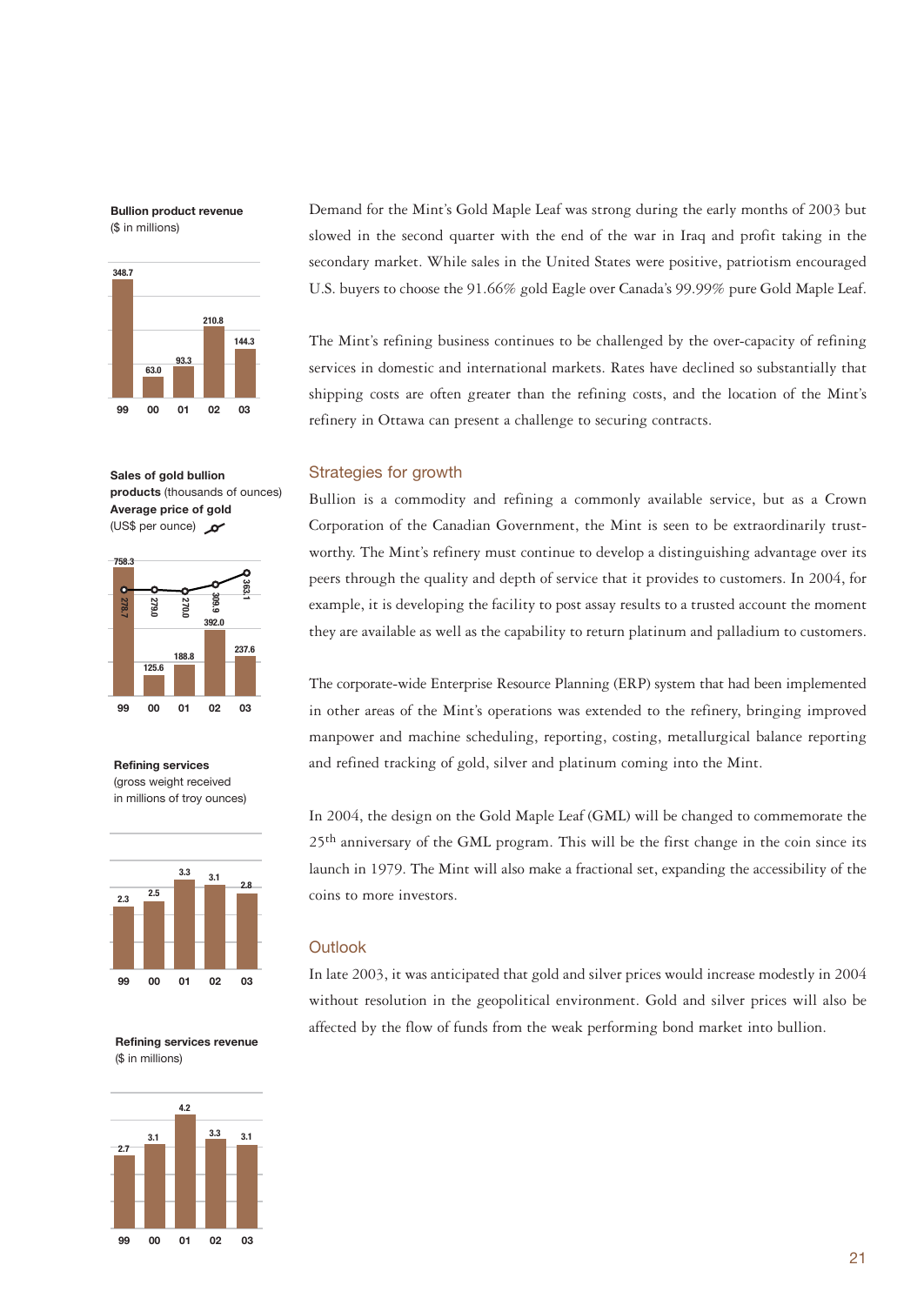# Management's discussion and analysis

The Mint anticipates a modest increase in demand for bullion with the U.S. again representing the strongest market. While the Mint will be well positioned for growth with the newly designed Gold Maple Leaf, patriotism may continue to encourage U.S. buyers to choose the Gold Eagle over the Gold Maple Leaf coins. The Japanese market continues to be dominated by one seller, a central bank that is attempting to liquidate its gold holdings. In Europe, the market is flooded with gold coins that are being inherited by a generation that would prefer cash.

The Mint will continue to build strategic relationships and strive to increase sales by ensuring that the market is aware of its differentiating strengths. The sales team will continue to vigorously promote its products and to nurture existing customer relationships.

## Consolidated financial performance

The Mint's net loss for the year was \$3.0 million compared to a net loss of \$5.4 million in 2002. Of the loss, \$2.7 million (net of taxes) is related to discontinued operations and \$2.4 million is related to restructuring costs allocated to an Early Retirement Program. Excluding the exceptional item of the discontinued operations, the Mint saw an income from continuing operations before income tax of \$510,000. The key factors behind the year's results include:

- Revenue declined 27% to \$254.7 million from \$350.4 million in 2002. Revenue in three business lines declined: bullion and refinery (31%), foreign circulation coins (12%) and numismatic coins (9%). Revenue from Canadian circulation coins decreased by 16%.
- Operating expenses declined  $1\%$  to \$52.2 million (\$52.5 million—2002) as the process of eliminating waste and inefficiency under the concepts of *lean* enterprise were extended from manufacturing to every department at the Mint.
- Between March and July, the Mint reduced staff by 14% primarily through an Early Retirement Program. Individuals targeted under the program were identified by age and technical expertise under the covenants of the succession planning. Because the reduction in staff took place later in the year, benefits will not be fully felt until 2004.
- The remaining inventory from the Mint's discontinued line of .9999 jewellery was sold, incurring a \$1.8 million write-off.

### Operating costs

Operating costs, including cost of goods sold and the costs of marketing, administration and depreciation were \$252.4 million, a decrease of 28% over costs of \$349.7 million in 2002. Cost of goods sold, which represents 79% of total operating costs (85%—2002), decreased 33% to \$200.2 million (\$297.1 million—2002). This decrease reflects the lower volumes of bullion wafers and coins, numismatic coins and Canadian circulation coinage and the increased price of gold.





**94 95 96 97 98 99 00 01 02 03**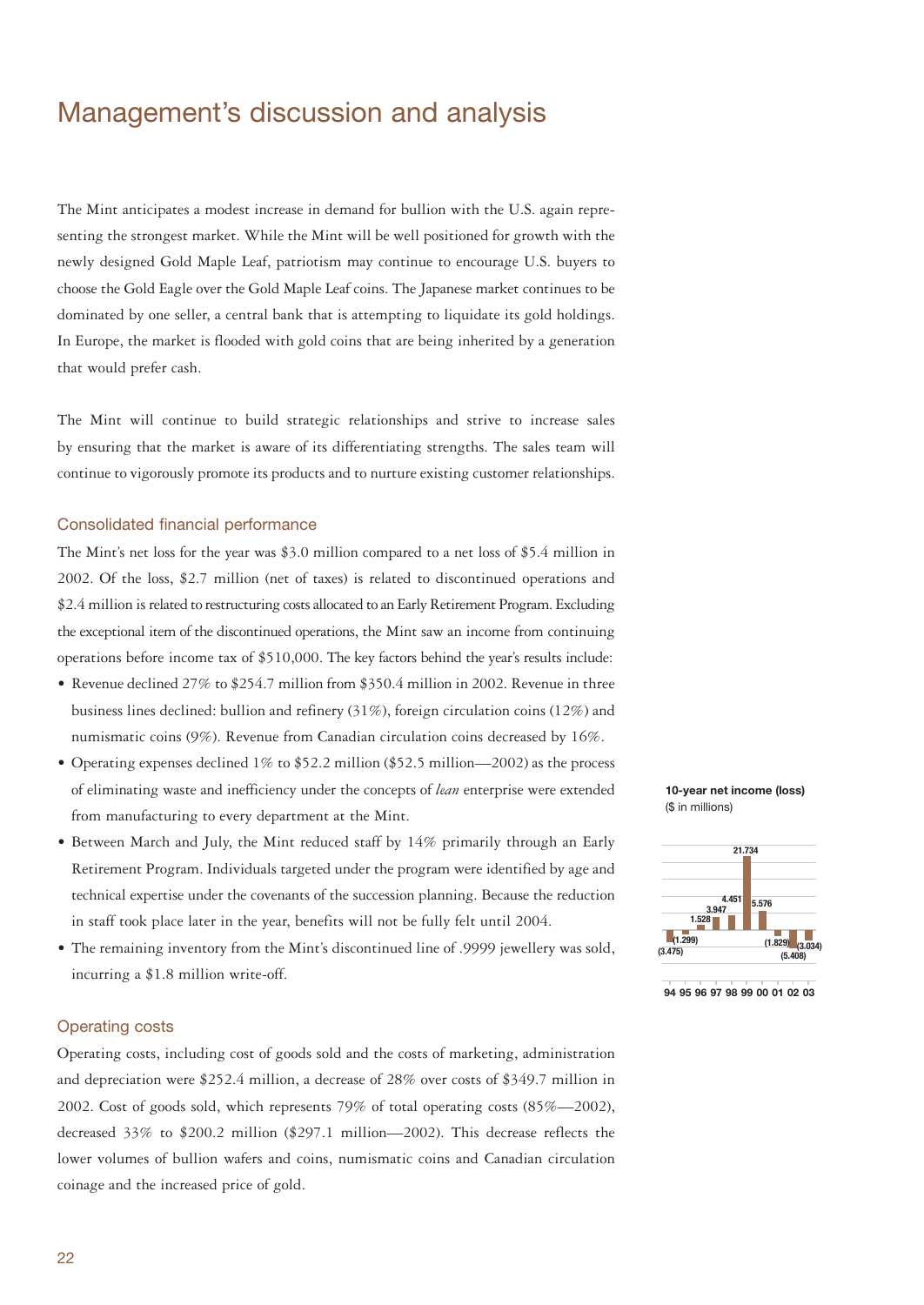# Administrative costs

Administrative costs decreased to \$21.0 million from \$21.8 million in 2002. The decrease reflects a determined effort to control discretionary expenditures to match the decline in demand for the Mint's products and services. Administrative costs as a percentage of revenue increased to 8%.

# Human resources management

Employment at the Mint declined to 471 persons by the end of 2003 (563 persons— December 31, 2002), including both permanent and temporary employees. Wages and benefits decreased to \$30.9 million (\$32.3 million—2002). The decline reflects the drop in demand for the Mint's products and services and the decision to reduce employment at the Mint, primarily through a targeted and voluntary Early Retirement Program.





Spending on skills development declined to \$0.4 million (\$0.5 million—2002). Programs focused on the continued implementation of the Mint's succession plan. Many of the employees in manufacturing are expected to retire over the next five to ten years. It is essential that the necessary skills be developed and that critical, proprietary information resident in retiring employees, particularly information related to maintaining quality and efficiency, be documented and shared with other employees.



**Value-added sales revenue per employee** (\$ in thousands)



The Mint will begin collective bargaining with the Amalgamated Transit Union, which represents the approximately 20 protective services officers in Ottawa, and the Public Service Alliance of Canada, representing approximately 350 workers. Both contracts expire December 2004.

The reduction in staff took place prior to the introduction of *lean* enterprise. One of the principles of *lean* is to encourage employees to eliminate waste and inefficiency without jeopardizing jobs. The operating principle is that *lean* leads to growth and the need for all employees on staff to support new initiatives.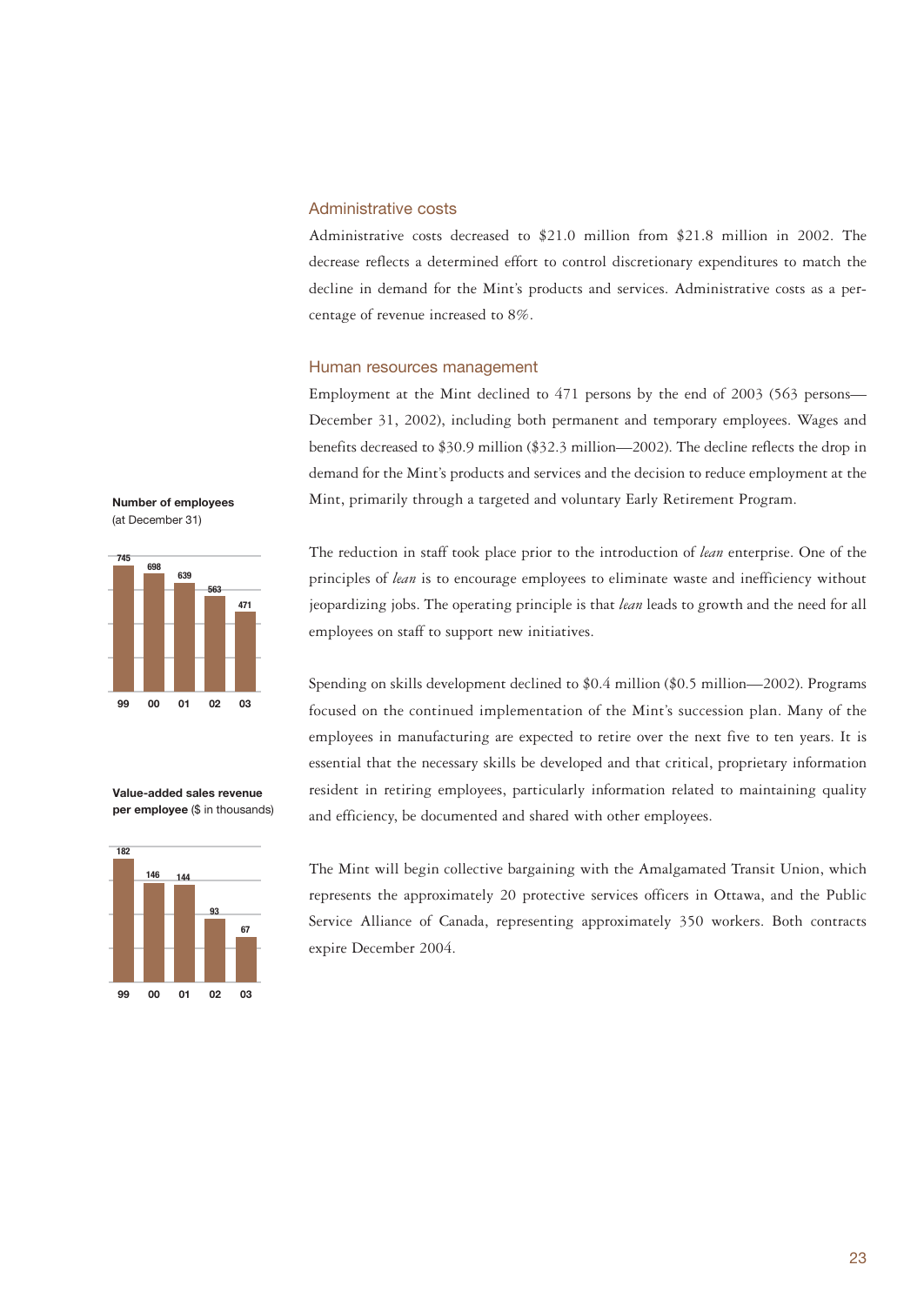# Management's discussion and analysis

## Occupational safety and health

The accident frequency rate increased slightly to 2.6 (2.0—2002). The severity rate declined to 17.5 (54.1—2002). During 2003, the effectiveness of awareness programs and training introduced in 2002 were reviewed and situations or problems that could endanger the well-being of the Mint's workforce were identified and resolved. An audit was conducted at the Winnipeg facility and site managers given the support and training to allow them to assume greater responsibility for health and safety at the plant.

### Operating results

Income from continuing operations increased to \$510,000 from a loss of \$220,000 in 2002. Gross profit margin increased to 21% from 15% in 2002. Changes in the Mint's operating income reflect the determination to reduce costs by \$5.4 million during the year.

Interest income increased to \$575,000 compared to \$496,000 in 2002. Interest expense in 2003 was \$1.8 million compared to \$1.9 million last year, related primarily to the debt for the plating facility.

Depreciation expense increased to \$8.5 million from \$8.1 million in 2002.

# Liquidity and capital resources

Cash and short-term investments increased to \$23.5 million from \$18.9 million at the end of 2002. The increase reflects improved management of accounts receivable, inventories and accounts payable. Throughout the year, the Mint was able to fund operations and capital expenditures with minimal short-term borrowing. The Mint's debt-to-equity ratio declined to 0.29:1.

**Capital expenditures:** Total capital expenditures in 2003 were \$4.6 million (\$4.9 million— 2002). The Mint's capital spending program in 2003 was focused on improving the Mint's operating efficiencies, reliability and flexibility. The major capital projects included a network infrastructure upgrade, a new point-of-sales system and an upgrade to the Mint's order processing system. Plant capital expenditures included an enhancement to the refinery ventilation system, a roughing mill control system upgrade, as well as nitriding furnace upgrades.





**Capital expenditures**  (\$ in millions)  $\blacksquare$  Expenditures **Plating expenditures** 





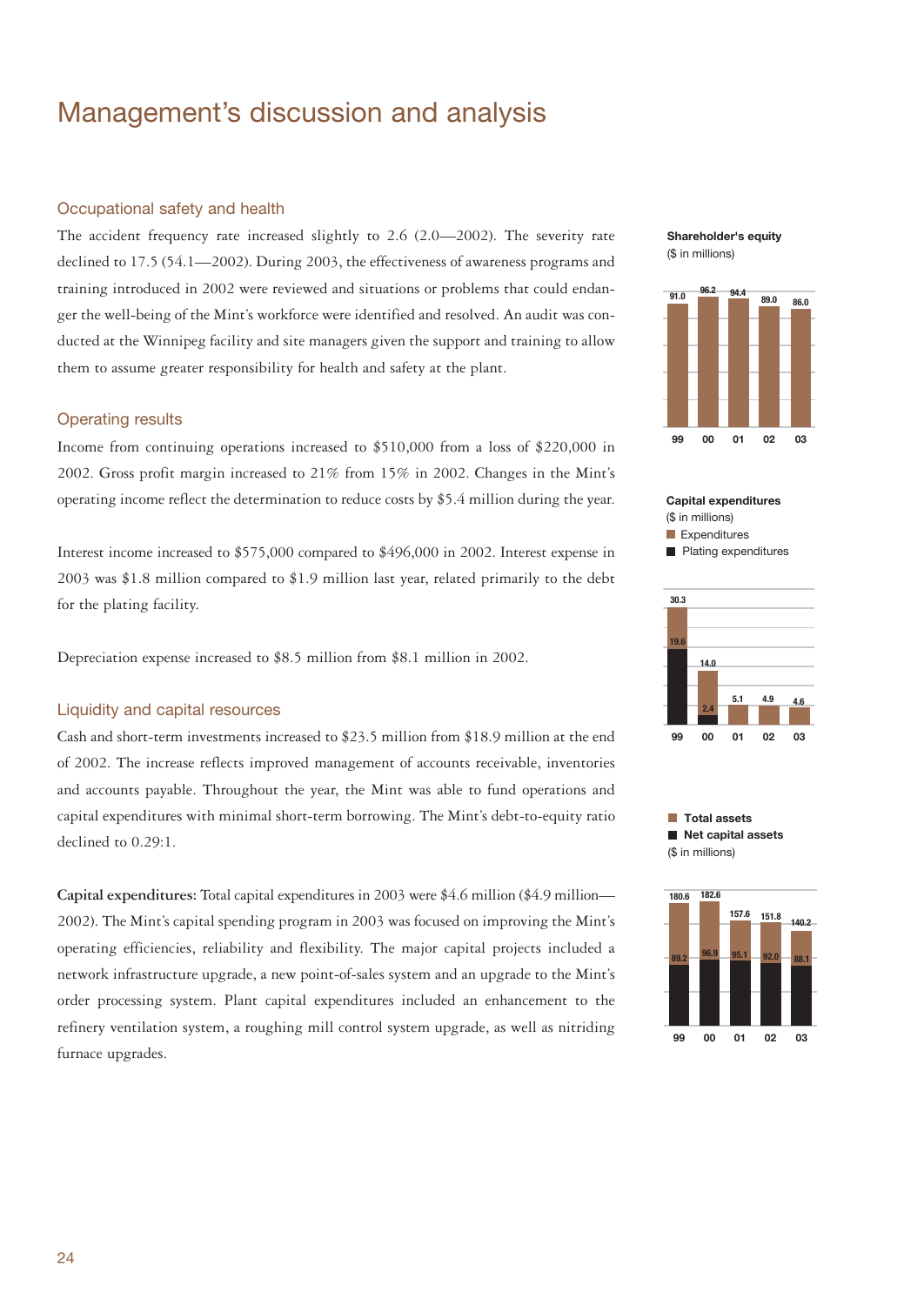**Financing:** By December 31, 2003, the Mint had reduced the plating facility debt by \$3.1 million to \$18.6 million with a scheduled repayment of capital. The Mint also made a scheduled \$1.3 million repayment of principal and interest on a 10-year debt due December 2007 with the outstanding principal now reduced to \$4 million.

# Risks to performance

**Precious metal risk:** The Mint purchases three precious metals—gold, silver and platinum. These metals are used in the Maple Leaf and numismatic coins. The Mint is not exposed to risk as a result of changes in the price of metals used for the bullion coins and wafers because the purchase and sale of metals used in these products are completed on the same date, using the same price, and in the same currency. For numismatic products, risk is mitigated through a precious metal risk management hedging program involving forward contracts and options. At the end of 2003, the Mint had four precious metal forward contracts in place related to the purchase of 6,000 ounces of gold and 600,000 ounces of silver for the Mint's coin program.

**Base metal risk:** The Mint purchases a wide range of alloys made from a handful of base metals for the production of domestic and foreign circulation coins. The most significant of these base metals are nickel, copper and steel, for which the market continues to be very volatile. The Mint has developed relationships with strategic vendors to secure supplies and manage costs in these difficult market conditions. Locking in the metal value only when a contract is awarded reduces the Mint's exposure to metal price fluctuation.

**Exports sales as a percentage of total revenue**



**Foreign exchange rate risk:** A portion of the Mint's revenue arises from exports. Any foreign exchange rate risk is mitigated by pricing contracts in the same currency as the expenses to be incurred and through an active currency hedging program.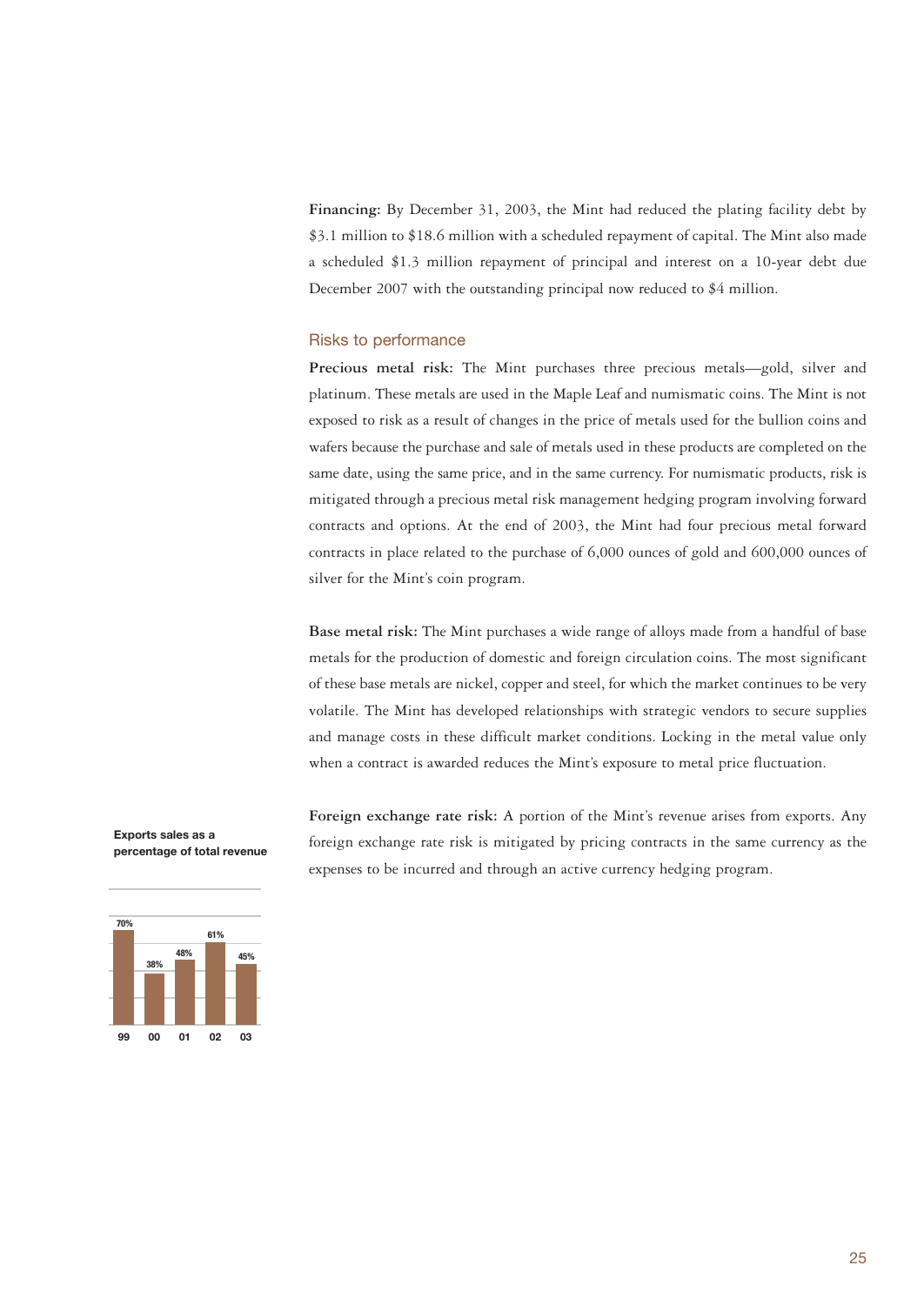# Management's discussion and analysis

# **Outlook**

The Mint completed 2003 with a new management structure, vastly improved control over costs, and a deeper understanding of its marketplace. It had established a team of people from every corner of the business, giving them responsibility for encouraging, developing and tracking ideas. This growth team will enable the Mint to identify and capitalize on a wider variety of growth opportunities. In addition, the Mint had undertaken a review of its information technology system to ensure it can support the growth anticipated from the *lean* initiatives.

Late in 2003, the Mint launched the Product Lifecycle Management project (PLM). This project will give the Mint a sophisticated technological capability that integrates four critical components: three-dimensional modeling, virtual sculpting, knowledge management and automation of work flow between departments and processes. It is anticipated PLM will result in annual savings of approximately \$400,000 while improving transparency, accountability and collaborative teamwork. It will also significantly decrease the time required to bring a new product to market, a critical factor in the ultimate success of new products and the Mint's ability to capture sales.

Excluding an extraordinary item relating to the discontinued operations, the Mint would have achieved a net income from continuing operations of \$510,000 in 2003. With the profitable performance in the fourth quarter and the \$10 million reduction in operating costs planned for 2004, the outlook for sustained profitability is good.

The PLM project and adoption of *lean enterprise* management are only two examples of the Mint's ability to respond to its customers' needs through continuous and effective communication while meeting its own goal of streamlining business practices. Such ambitious innovations will enable the Mint to successfully emerge from the challenging economic environment well-positioned to be profitable in 2004. It also establishes a solid foundation for substantial growth in 2005 and beyond.

Since its incorporation in 1969, the Mint has been a partner with the Government of Canada, generating substantial seigniorage revenues while celebrating Canada's heritage with the public. It has also established itself as one of the leading mints in the world. This foundation combined with the improvement brought by *lean* will ensure the Mint continues to provide value to the Government of Canada, the people of Canada, its employees and its customers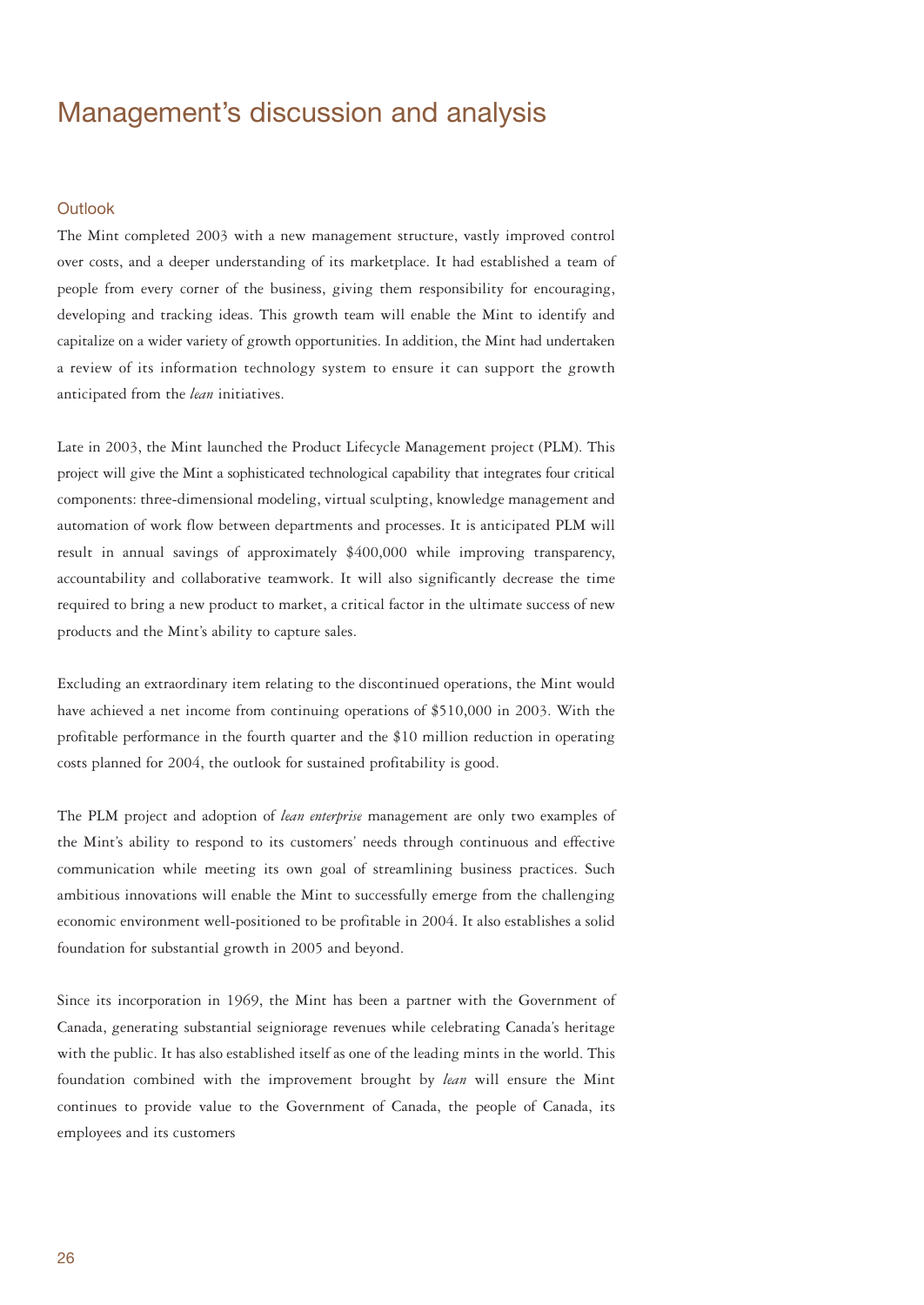# **Statistics**

# Table 1—Canadian circulation coinage

Production in 2001, 2002 and 2003 (1)

|                           | 2003 Total Pieces | 2002 Total Pieces | 2001 Total Pieces |
|---------------------------|-------------------|-------------------|-------------------|
| <b>Coinage dated 2000</b> |                   |                   |                   |
| \$2                       |                   |                   | 33,000            |
| \$1                       |                   |                   |                   |
| 50¢                       |                   |                   | 14,000            |
| 25¢                       |                   |                   | 1,665,000         |
| 10 <sub>c</sub>           |                   |                   | 1,673,000         |
| 5¢                        |                   |                   | 2,253,000         |
| 1 <sub>0</sub>            |                   |                   | 9,939,000         |
| <b>Coinage dated 2001</b> |                   |                   |                   |
| \$2                       |                   |                   | 11,910,000        |
| \$1                       |                   |                   |                   |
| 50¢                       |                   |                   | 389,000           |
| 25¢                       |                   | 3,620,000         | 60,562,000        |
| 10 <sub>c</sub>           |                   |                   | 270,792,000       |
| 5¢                        |                   | 6,000             | 166,686,000       |
| 1¢                        |                   | 864,000           | 918,495,000       |
| <b>Coinage dated 2002</b> |                   |                   |                   |
| \$2                       | 12,000            | 27,008,000        |                   |
| \$1                       | (1,000)           | 2,302,000         |                   |
| 50¢                       |                   | 14,440,000        |                   |
| 25¢                       | 4,880,000         | 183,112,000       |                   |
| 10 <sub>c</sub>           | 1,285,000         | 251,278,000       |                   |
| 5¢                        | 1,598,000         | 134,362,000       |                   |
| 1¢                        | 325,000           | 829,715,000       |                   |
| Coinage dated 2003        |                   |                   |                   |
| \$2                       | 11,244,000        |                   |                   |
| \$1                       | 5,102,000         |                   |                   |
| 50¢                       |                   |                   |                   |
| 25¢                       | 82,767,000        |                   |                   |
| 10 <sub>c</sub>           | 162,399,000       |                   |                   |
| 5¢                        | 92,781,000        |                   |                   |
| 1¢                        | 740,028,000       |                   |                   |
| <b>Total (all dates)</b>  |                   |                   |                   |
| \$2                       | 11,256,000        | 27,008,000        | 11,943,000        |
| \$1                       | 5,101,000         | 2,302,000         |                   |
| 50¢                       |                   | 14,440,000        | 403,000           |
| 25¢                       | 87,647,000        | 186,732,000       | 62,227,000        |
| 10 <sub>c</sub>           | 163,684,000       | 251,278,000       | 272,465,000       |
| 5¢                        | 94,379,000        | 134,368,000       | 168,939,000       |
| 1¢                        | 740,353,000       | 830,579,000       | 928,434,000       |
| Total                     | 1,102,420,000     | 1,446,707,000     | 1,444,411,000     |

(1) Figures are rounded to the nearest thousand pieces.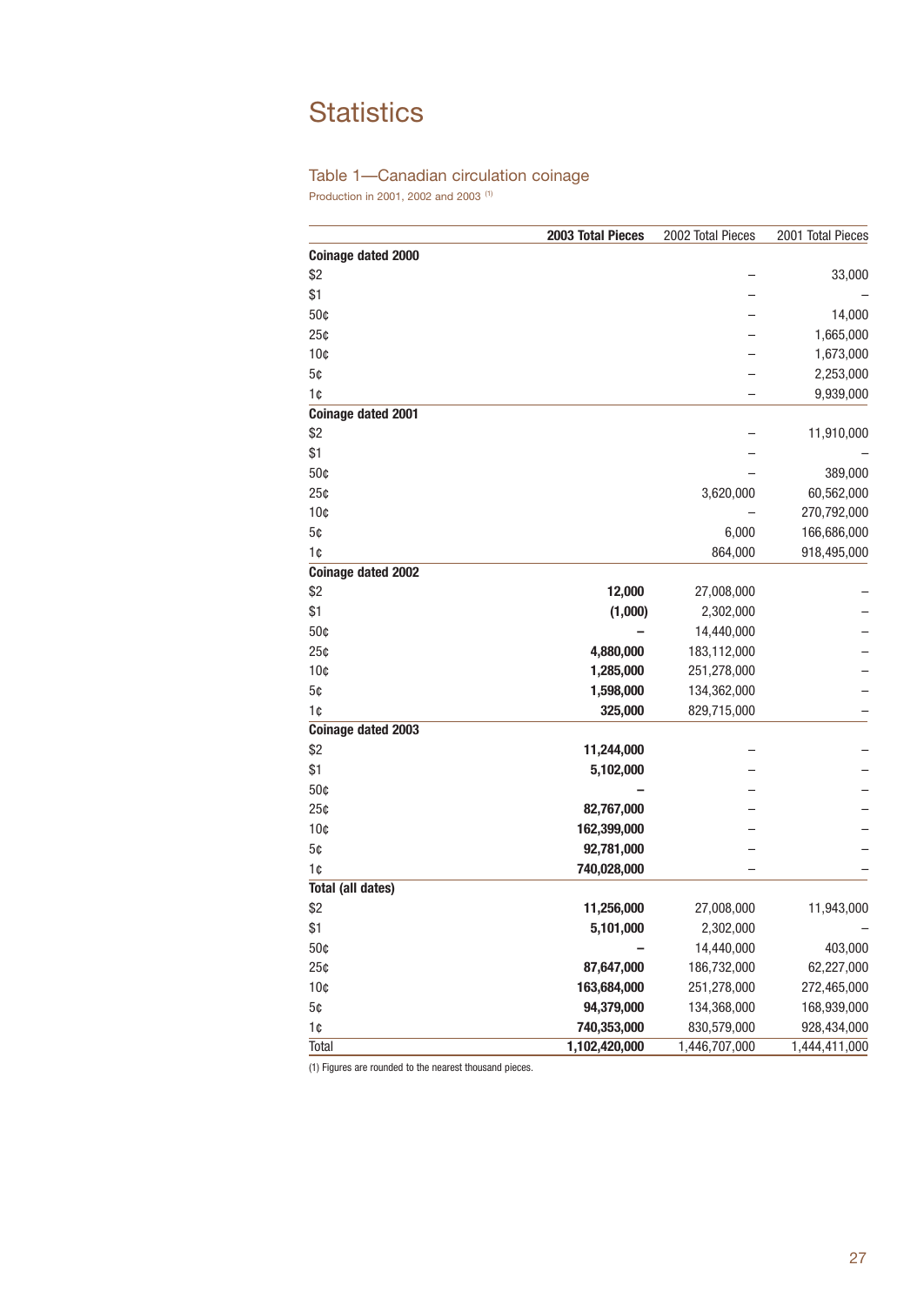# **Statistics**

# Table 2 – Canadian circulation coinage

Cumulative production up to December 31, 2003 (1) (2)

| 2003        | 2002        | 2001        | 2000        | 1999          |     |
|-------------|-------------|-------------|-------------|---------------|-----|
| 11,244,000  | 27,020,000  | 11,910,000  | 29,880,000  | 25,130,000    | \$2 |
| 5,102,000   | 2,301,000   |             |             |               | \$1 |
|             | 14,440,000  | 389,000     | 573,000     | 496,000       | 50c |
| 82,767,000  | 187,992,000 | 64,182,000  | 435,752,000 | 258,888,000   | 25c |
| 162,399,000 | 252,563,000 | 270,792,000 | 160,798,000 | 258,462,000   | 10¢ |
| 92,781,000  | 135,960,000 | 166,692,000 | 110,767,000 | 124,861,000   | 5¢  |
| 740,028,000 | 830,040,000 | 919,359,000 | 771,909,000 | 1,089,625,000 | 1¢  |

(1) Total coins of each date and denomination, regardless of the calendar year in which they were produced.

(2) Figures are rounded to the nearest thousand pieces.

# Table 3 – Canadian circulation coinage

Coinage issued in 2003  $(1)$  – Geographic distribution  $(2)$ 

| <b>Province</b>               |           |           |         |            |             |            |             |
|-------------------------------|-----------|-----------|---------|------------|-------------|------------|-------------|
| City <sup>(3)</sup>           | \$2       | \$1       | 50¢     | 25c        | 10¢         | 5¢         | 1¢          |
| <b>Newfoundland</b>           |           |           |         |            |             |            |             |
| St. John's                    | 250,000   | 242,000   |         | 642,000    | 1,682,000   | 1,558,000  | 12,080,000  |
| <b>New Brunswick</b>          |           |           |         |            |             |            |             |
| Saint John                    | 272,000   | 376,000   |         | 2,214,000  | 9,258,000   | 934,000    | 1,495,000   |
| <b>Nova Scotia</b>            |           |           |         |            |             |            |             |
| Halifax                       | 70,000    | 228,000   |         | 2,296,000  | 1,240,000   | 6,874,000  | 46,515,000  |
| Québec                        |           |           |         |            |             |            |             |
| Montréal                      | 300,000   | 360,000   |         | 26,446,000 | 47,050,000  | 21,160,000 | 125,438,000 |
| <b>Ontario</b>                |           |           |         |            |             |            |             |
| <b>Ottawa</b>                 | 1,208,000 | 531,000   |         | 8,418,000  | 17,650,000  | 10,960,000 | 53,878,000  |
| <b>Toronto</b>                | 3,569,000 | 2,593,000 |         | 6,072,000  | 31,448,000  | 7,352,000  | 225,987,000 |
| <b>Manitoba</b>               |           |           |         |            |             |            |             |
| Winnipeg                      |           | 971,000   |         | 300,000    | 6,670,000   | 2,690,000  | 39,248,000  |
| <b>Saskatchewan</b>           |           |           |         |            |             |            |             |
| Regina                        | 300,000   |           |         | 800,000    | 3,635,000   | 1,976,000  | 20,585,000  |
| <b>Alberta</b>                |           |           |         |            |             |            |             |
| Calgary                       |           |           |         | 2,234,000  | 10,328,000  | 7,028,000  | 52,765,000  |
| Edmonton                      | 750,000   | 148,000   |         | 5,192,000  | 14,830,000  | 9,376,000  | 61,767,000  |
| <b>British Columbia</b>       |           |           |         |            |             |            |             |
| Vancouver                     | 1,843,000 | 327,000   | -       | 10,006,000 | 23,385,000  | 13,408,000 | 86,190,000  |
| Sundry persons <sup>(4)</sup> | 97,000    | 152,000   | 177,000 | 512,000    | 477,000     | 416,000    | 1,690,000   |
| <b>Total</b>                  | 8,659,000 | 5,928,000 | 177,000 | 65,132,000 | 167,653,000 | 83,732,000 | 727,638,000 |

(1) Figures are rounded to the nearest thousand pieces.

(2) The dates on the coins are not always the same as the calendar year in which they were issued.

(3) The coins were issued to financial institutions in these cities.

(4) The figures for Sundry persons do not include numismatic coinage purchases.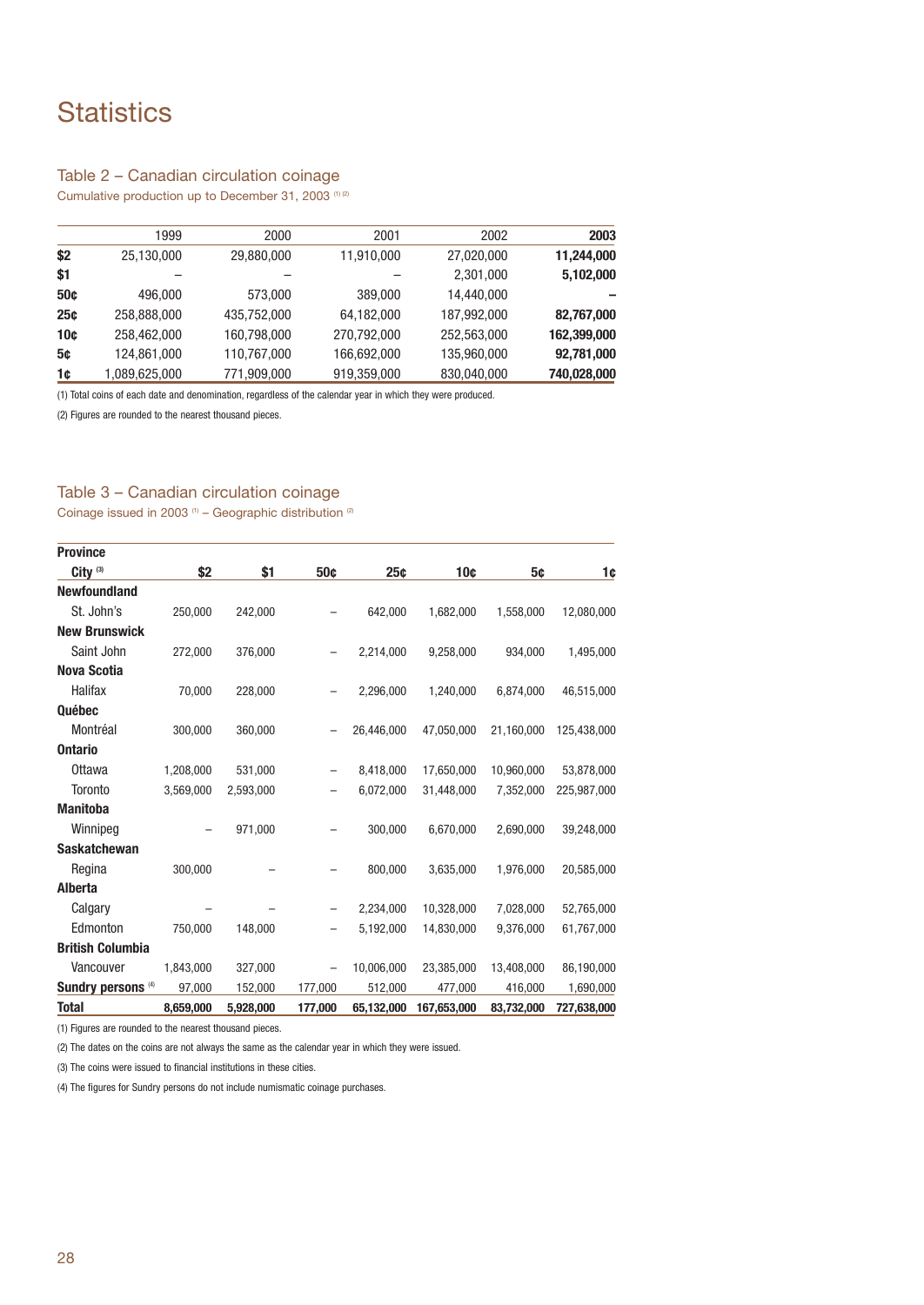# Table 4 – Canadian numismatic coinage

Issued as of December 31, 2003 bearing the dates 2002 and 2003 (1)

|                                                                        | 2003    | 2002 (2)  |
|------------------------------------------------------------------------|---------|-----------|
| Platinum Proof Coin Set (3)                                            | 354     | 449       |
| Platinum Maple Leaf Hologram Set (6)                                   |         | 499       |
| .99999 Gold Coin                                                       | 1,702   | 2,001     |
| 22-Karat Gold Coin                                                     | 3,983   | 5,754     |
| 14-Karat Gold Coin                                                     | 9,858   | 9,994     |
| Silver Lunar Cameo Coin Series                                         | 52,086  | 60,464    |
| Proof Sterling Silver Dollar                                           | 86,543  | 121,642   |
| Proof Sterling Silver Dollar-Coronation                                | 29,586  |           |
| Queen Mother Proof Sterling Silver Dollar                              |         | 9,994     |
| <b>Brilliant Sterling Silver Dollar</b>                                | 50,288  | 65,410    |
| Proof Set <sup>(4)</sup>                                               | 60,282  | 65,315    |
| Special Edition Proof Set-Golden Jubillee <sup>(4)</sup>               |         | 33,490    |
| Special Edition Proof Set-Coronation (4)                               | 21,400  |           |
| Specimen Set <sup>(5)</sup>                                            | 40,562  | 67,672    |
| Uncirculated Set <sup>(5)</sup>                                        | 93,515  | 100,467   |
| Special Edition Uncirculated Set-Golden Jubilee (5)                    |         | 49,869    |
| Special Edition Uncirculated Set-New Effigy (5)                        | 56,471  |           |
| Tiny Treasures Uncirculated Gift Set (5)                               | 43,252  | 51,491    |
| Oh Canada ! Uncirculated Gift Set (5)                                  | 50,762  | 61,484    |
| \$20 Sterling Silver Hologram Cameo Coins (Land, Sea, and Rail Series) | 31,403  | 35,944    |
| \$150 18-Karat Gold Hologram Coin                                      | 3,845   | 6,843     |
| Golden Tulip 50-cent Sterling Silver Coin                              |         | 19,986    |
| 50 cent Sterling Silver Coin (Canadian Festivals Series)               | 26,178  | 61,900    |
| 50 cent Sterling Silver Coin (Canadian Folklore and Legends Series)    |         | 19,789    |
| 5-cent Steling Silver Coin (Vimy Ridge)                                |         | 23,280    |
| 1 Ounce Silver Maple Leaf Coloured Coin                                | 27,707  | 29,509    |
| 1 Ounce Silver Maple Leaf Hologram Coin                                | 29,727  | 29,970    |
| 1912 Commemorative \$5 and \$10 Gold Coin Set                          |         | 2,001     |
| 1/4 Ounce Gold Maple Leaf Lasered Coin                                 | 1,000   |           |
| Golden Daffodil 50-cent Sterling Silver Coin                           | 35,462  |           |
| Niagara Falls \$20 Fine Silver Hologram Coin                           | 29,779  |           |
| Rocky Mountains \$20 Fine Silver Coloured Coin                         | 25,879  |           |
| Coronation 24-Karat Gold Coin                                          | 1       |           |
| Golden Jubilee 24-Karat Gold Coin                                      | 1       |           |
| Great Seal of Canada 14-Karat Gold Coin                                | ყგე     |           |
| Queen Elizabeth II Stamp and Coin Set                                  | 14,739  |           |
| Silver Maple Leaf Hologram Five Coin Set                               | 25,517  |           |
| 25-Cent Coloured Coin (Canada Day)                                     | 60,184  | 49,901    |
| Triple Cameo Coin                                                      |         | 999       |
| Golden Jubilee Keepsake Booklet (five coins)                           |         | 194,821   |
| Golden Jubilee Keepsake Booklet (ten coins)                            |         | 107,862   |
|                                                                        | 913,051 | 1,288,800 |

(1) Coins reported as issued are not necessarily all delivered in the same calendar year and therefore do not correspond to reported sales. (2) Revised figures.

(3) Four-coin set.

(4) Eight-coin set, including a \$2, \$1, (925 Ag) and a \$1 (aureate).

(5) Seven-coin set.

(6) Five-coin set.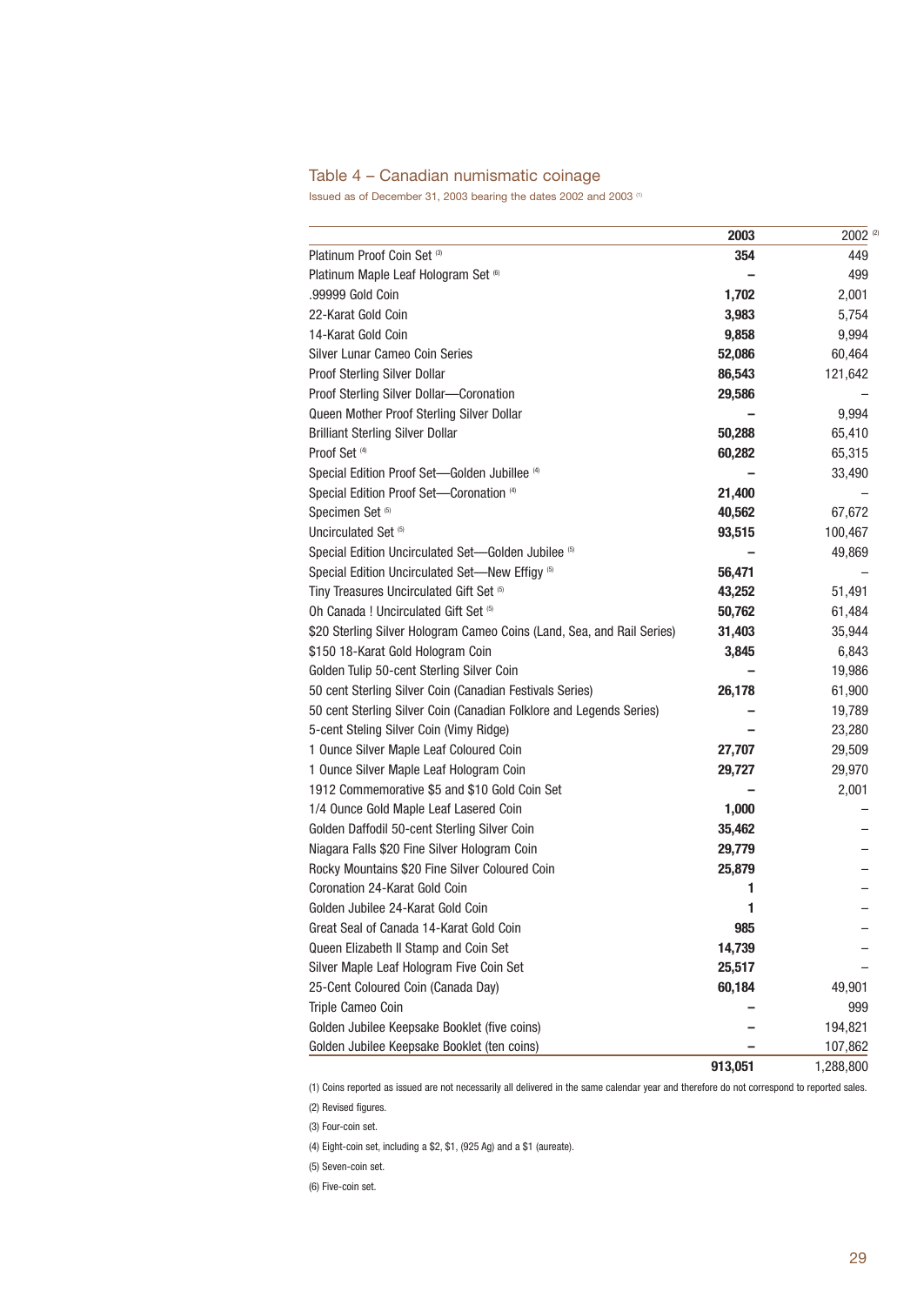# **Statistics**

# Table 5 – Maple Leaf coinage

Sales in ounces for 2002 and 2003

|                                | 2003    | 2002    |
|--------------------------------|---------|---------|
| <b>Gold Maple Leaf Coinage</b> |         |         |
| \$50 (9999 Au)                 | 194,631 | 344,883 |
| \$20 (9999 Au)                 | 11,735  | 14,353  |
| \$10 (9999 Au)                 | 5,807   | 10,735  |
| \$5 (9999 Au)                  | 2,694   | 4,502   |
| \$1 (9999 Au)                  | 778     | 857     |
| <b>Total (ounces)</b>          | 215,645 | 375,330 |

# **Silver Maple Leaf Coinage**

| \$5          | .750<br>684        | $\sim$ |
|--------------|--------------------|--------|
| <b>Total</b> | .750<br><b>GRA</b> |        |

# Table 6 – Refinery operations

For 2002 and 2003

|                                     |                                      |                     |                                      | <b>Refined gold</b> |                                     | <b>Refined silver</b> |
|-------------------------------------|--------------------------------------|---------------------|--------------------------------------|---------------------|-------------------------------------|-----------------------|
|                                     | <b>Gross weight</b><br>(Troy ounces) |                     | (9999) produced<br>(Troy ounces) (1) |                     | (999) produced<br>(Troy ounces) (2) |                       |
|                                     |                                      |                     |                                      |                     |                                     |                       |
|                                     | 2003                                 | 2002                | 2003                                 | 2002                | 2003                                | 2002                  |
| <b>Deposits from Canadian Mines</b> |                                      |                     |                                      |                     |                                     |                       |
| Québec                              | 220,504                              | 253,828             | 153.205                              | 152.086             | 22,209                              | 16,850                |
| Ontario                             | 513,277                              | 524.661             | 368,920                              | 376.681             | 50,902                              | 50,920                |
| <b>Total</b>                        | 733,781                              | 778.489             | 522,124                              | 528.767             | 73,111                              | 67,770                |
| Deposits from other sources         |                                      | 2,105,836 2,365,576 |                                      | 1,776,286 2,105,798 | 133,528                             | 116,616               |
| <b>Total</b>                        | 2.839.617                            | 3.144.065           |                                      | 2.298.410 2.634.565 | 206.639                             | 184,386               |

(1) Expressed in terms of Troy ounces of fine gold.

(2) These figures refer only to the silver produced as a by-product of the refining of gold.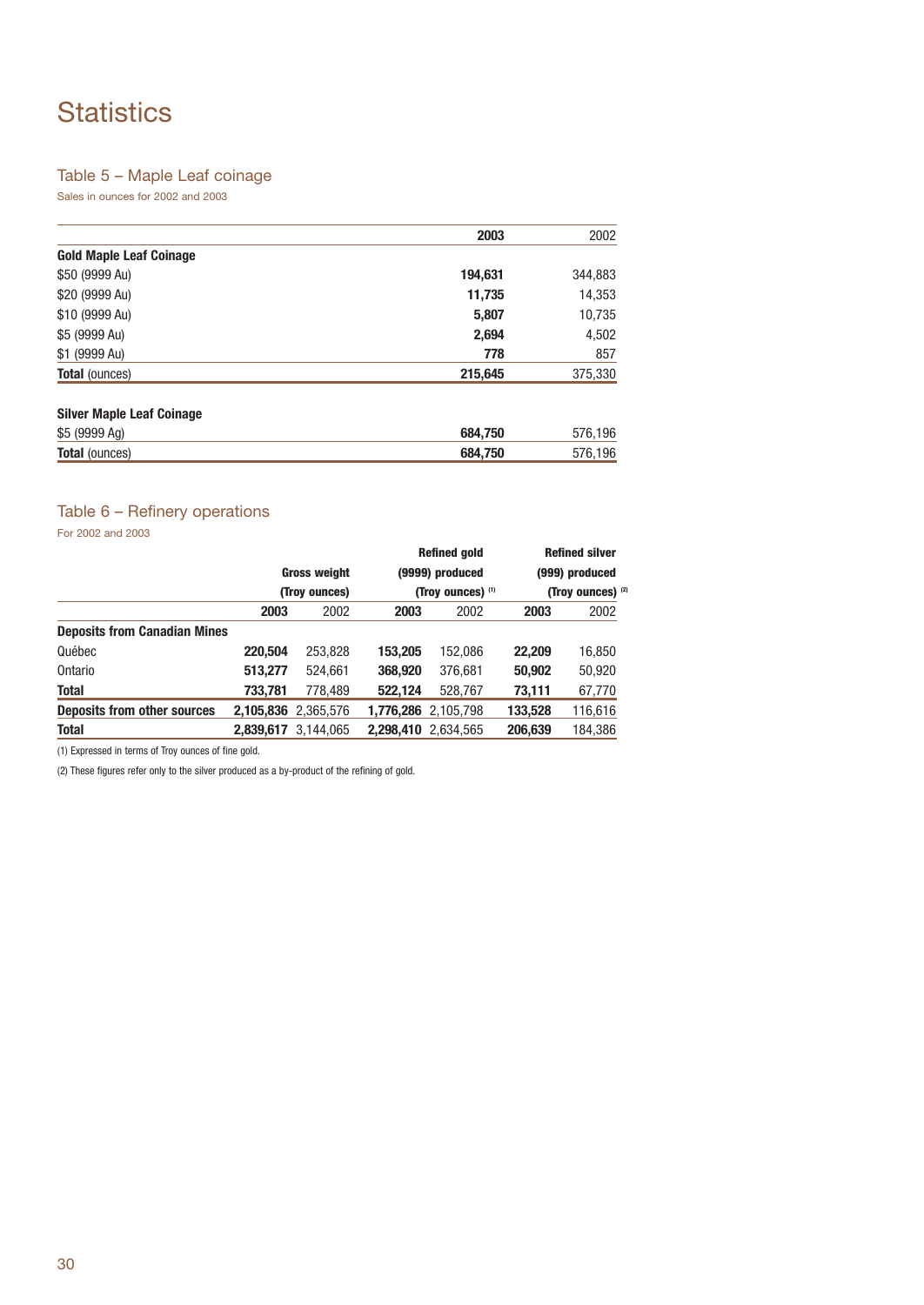# Management report

The consolidated financial statements contained in this annual report have been prepared by Management in accordance with Canadian generally accepted accounting principles and the integrity and objectivity of the data in these financial statements are Management's responsibility. Management is also responsible for all other information in the annual report and for ensuring that this information is consistent, where appropriate, with the information and data contained in the financial statements.

In support of its responsibility, Management has developed and maintains books of account, records, financial and management controls, information systems and management practices. These are designed to provide reasonable assurance as to the reliability of financial information, that assets are safeguarded and controlled, and that transactions of the Corporation and of its wholly-owned subsidiary are in accordance with the *Financial Administration Act* and regulations and, as appropriate, the *Royal Canadian Mint Act*, the by-laws of the Corporation, and the charter and by-laws of its wholly-owned subsidiary.

The Board of Directors is responsible for ensuring that Management fulfils its responsibilities for financial reporting and internal control. The Board exercises its responsibilities through the Audit Committee, which includes a majority of members who are not officers of the Corporation. The Committee meets with Management and the independent external auditor to review the manner in which these groups are performing their responsibilities and to discuss auditing, internal controls and other relevant financial matters. The Audit Committee has reviewed the consolidated financial statements with the external auditor and has submitted its report to the Board of Directors. The Board of Directors has reviewed and approved the consolidated financial statements.

The Corporation's external auditor, the Auditor General of Canada, audits the consolidated financial statements and reports to the Minister responsible for the Royal Canadian Mint.

Ottawa, Canada March 5, 2004

Conferille

Emmanuel Triassi Richard J. Neville, F.C.A. Chairperson Vice President, Finance and Administration & CFO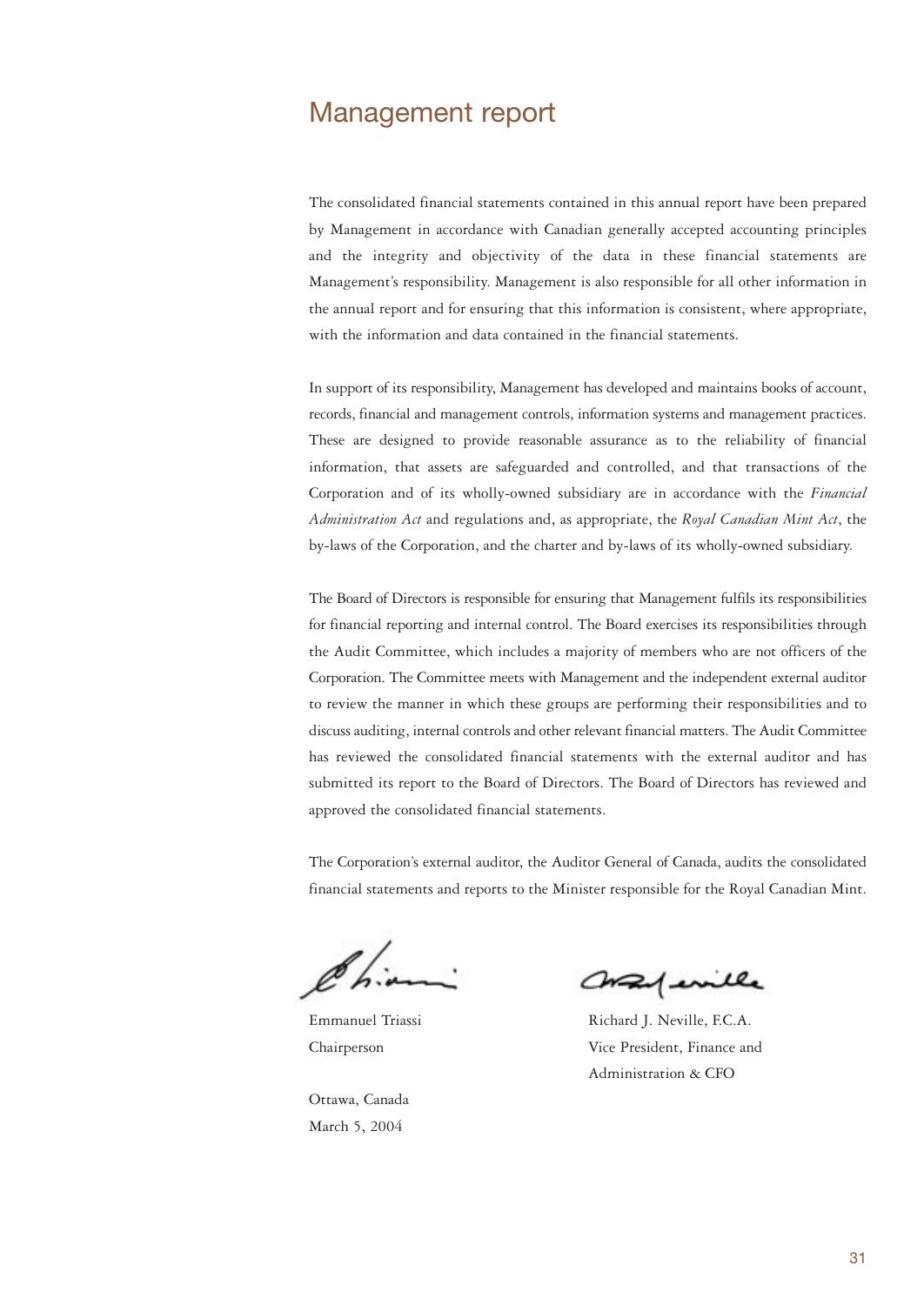# Auditor's report

To the Minister of National Revenue

I have audited the consolidated balance sheet of the Royal Canadian Mint as at December 31, 2003 and the consolidated statements of operations and retained earnings and cash flows for the year then ended. These financial statements are the responsibility of the Corporation's management. My responsibility is to express an opinion on these financial statements based on my audit.

I conducted my audit in accordance with Canadian generally accepted auditing standards. Those standards require that I plan and perform an audit to obtain reasonable assurance whether the financial statements are free of material misstatement. An audit includes examining, on a test basis, evidence supporting the amounts and disclosures in the financial statements. An audit also includes assessing the accounting principles used and significant estimates made by management, as well as evaluating the overall financial statement presentation.

In my opinion, these consolidated financial statements present fairly, in all material respects, the financial position of the Corporation as at December 31, 2003 and the results of its operations and its cash flows for the year then ended in accordance with Canadian generally accepted accounting principles. As required by the *Financial Administration Act*, I report that, in my opinion, these principles have been applied on a basis consistent with that of the preceding year.

Further, in my opinion, the transactions of the Corporation and of its wholly-owned subsidiary that have come to my notice during my audit of the consolidated financial statements have, in all significant respects, been in accordance with Part X of the *Financial Administration Act* and regulations, and, as appropriate, the *Royal Canadian Mint Act*, the by-laws of the Corporation and the charter and the by-laws of its wholly-owned subsidiary.

Kheila  $20.00$ 

Sheila Fraser, FCA Auditor General of Canada

Ottawa, Canada March 5, 2004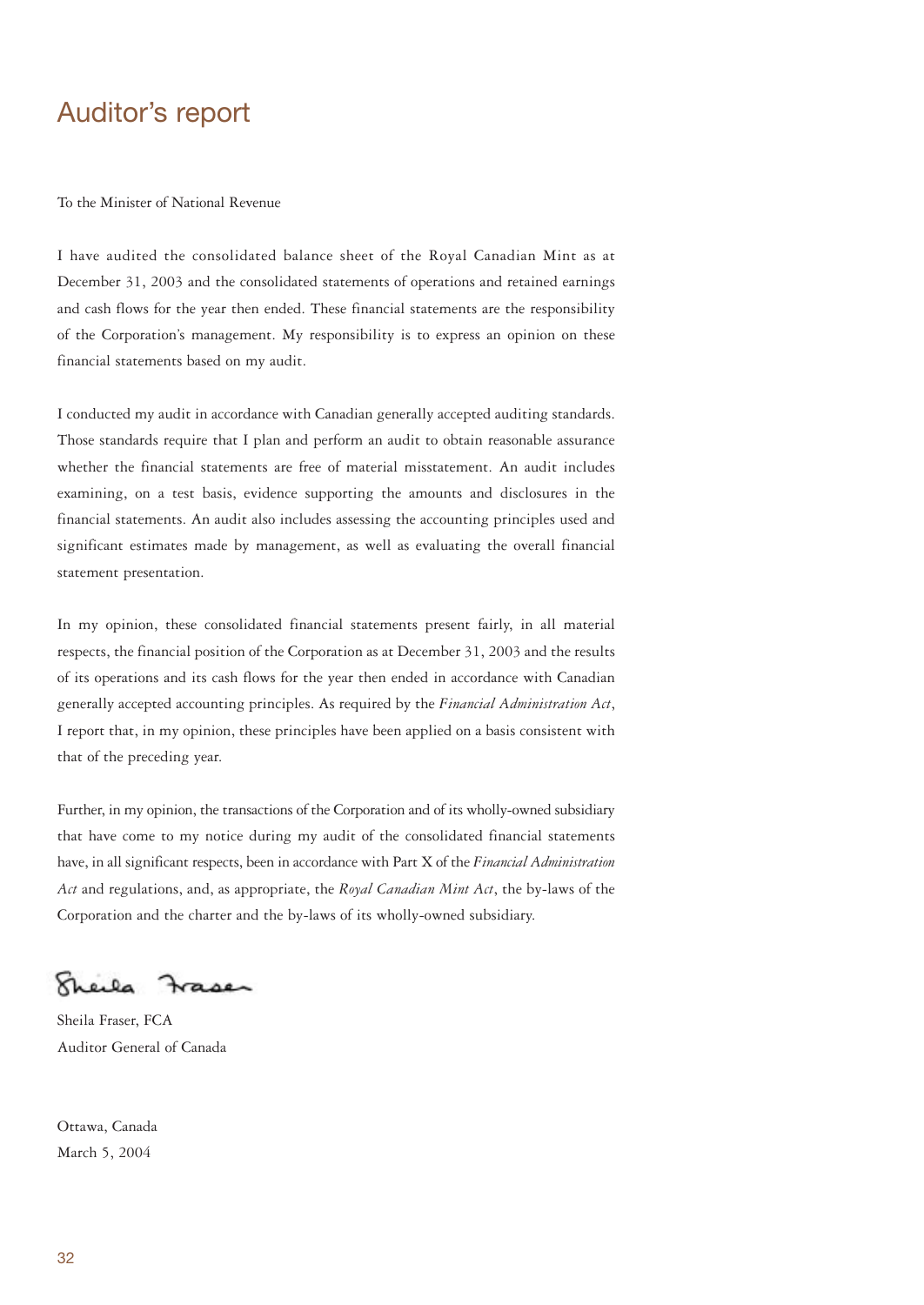# Consolidated balance sheet

as at December 31 (in thousands of dollars)

|                                                        | 2003         | 2002         |
|--------------------------------------------------------|--------------|--------------|
| <b>Assets</b>                                          |              |              |
| Current                                                |              |              |
| Cash                                                   | \$<br>1,448  | 1,452<br>\$  |
| Short-term investments (note 3)                        | 21,999       | 17,460       |
| Accounts receivable                                    | 9,735        | 13,761       |
| Prepaid expenses                                       | 1,333        | 1,718        |
| Inventories (note 4)                                   | 16,388       | 24,675       |
|                                                        | 50,903       | 59,066       |
| Deferred charges                                       | 1,163        | 757          |
| Property, plant and equipment (note 5)                 | 88,095       | 91,971       |
|                                                        | \$140,161    | \$151,794    |
| <b>Liabilities</b>                                     |              |              |
| Current                                                |              |              |
| Accounts payable and accrued liabilities               | \$<br>19,385 | 25,445<br>\$ |
| Current portion of loans (note 6)                      | 5,542        | 5,782        |
| Deferred revenues                                      | 875          | 2,526        |
|                                                        | 25,802       | 33,753       |
| Long-term                                              |              |              |
| Deferred revenues                                      | 2,776        |              |
| Loans (note 6)                                         | 19,000       | 23,358       |
| Future tax liabilities (note 7)                        | 23           | 93           |
| Employee future benefits (note 8)                      | 6,606        | 5,602        |
|                                                        | 28,405       | 29,053       |
| Shareholder's equity                                   |              |              |
| Share capital                                          |              |              |
| (authorised and issued, 4,000 non-transferable shares) | 40,000       | 40,000       |
| Retained earnings                                      | 45,954       | 48,988       |
|                                                        | 85,954       | 88,988       |
|                                                        | \$140,161    | \$151,794    |

Commitments (note 11)

The accompanying notes are an integral part of these statements.

Approved on behalf of Recommended for approval Approved by the Board of Directors on behalf of the Audit Committee Management

tone Beix' đ

Confinite

**Emmanuel Triassi J. Marc Brûlé, CA Richard J. Neville, FCA** Chairperson Chair Vice President, Finance and Administration & CFO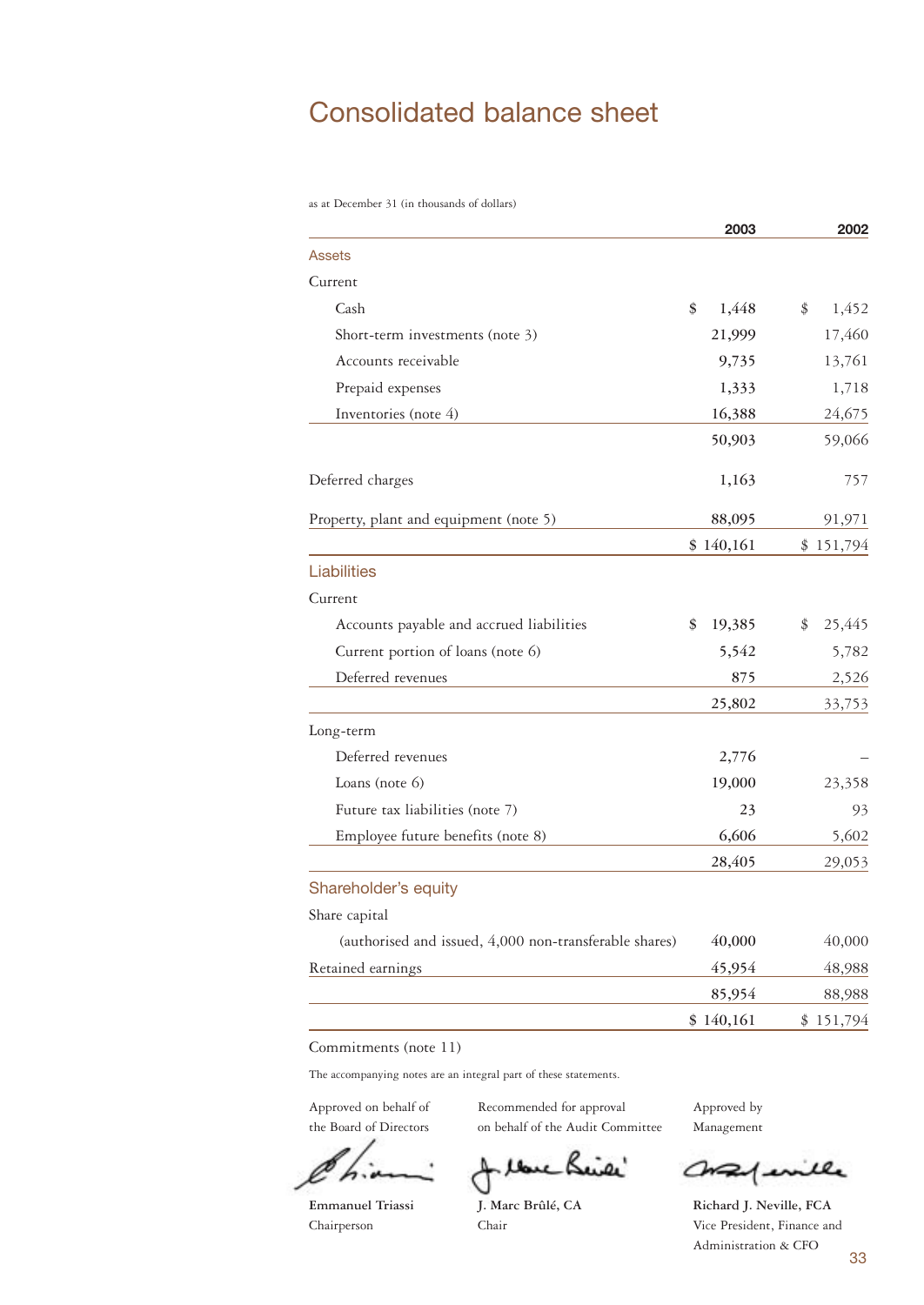# Consolidated statement of operations and retained earnings

for the year ended December 31 (in thousands of dollars)

|                                                              | 2003     | 2002         |
|--------------------------------------------------------------|----------|--------------|
| \$<br>Revenues                                               | 254,666  | \$350,360    |
| Cost of goods sold                                           | 200,170  | 297,134      |
| Gross profit                                                 | 54,496   | 53,226       |
| Other operating expenses                                     |          |              |
| Marketing and Sales                                          | 20,294   | 22,650       |
| Administration                                               | 20,994   | 21,808       |
| Amortization                                                 | 8,498    | 8,061        |
| Restructuring (note 12)                                      | 2,434    |              |
|                                                              | 52,220   | 52,519       |
| Income from operations                                       | 2,276    | 707          |
| Net foreign exchange gains (losses)                          | (513)    | 440          |
| Interest income                                              | 575      | 496          |
| Interest expense                                             | (1,828)  | (1,863)      |
| Income/(loss) from continuing operations before income tax   | 510      | (220)        |
| Income tax expense (note 7)                                  | (854)    | (206)        |
| Net loss from continuing operations                          | (344)    | (426)        |
| Net loss from discontinued operations—net of taxes (note 13) | (2,690)  | (4,982)      |
| Net loss                                                     | (3,034)  | (5, 408)     |
| Retained earnings, beginning of year                         | 48,988   | 54,396       |
| Retained earnings, end of year                               | \$45,954 | 48,988<br>\$ |

The accompanying notes are an integral part of these statements.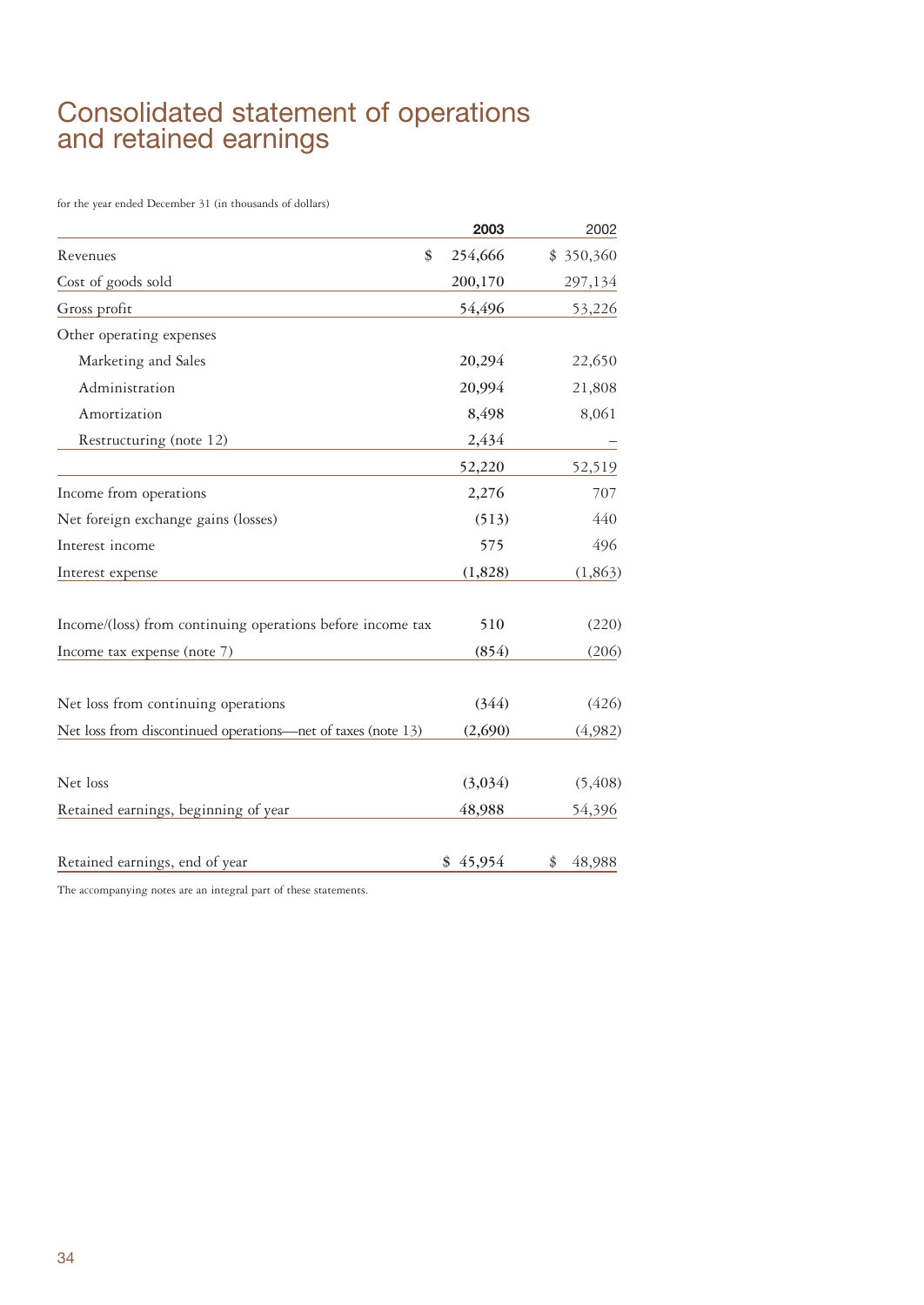# Consolidated cash flow statement

for the year ended December 31 (in thousands of dollars)

|                                                                                                                 | 2003        | 2002        |
|-----------------------------------------------------------------------------------------------------------------|-------------|-------------|
| Cash flows from operating activities                                                                            |             |             |
| Cash receipts from customers                                                                                    | \$260,014   | \$354,514   |
| Cash paid to suppliers and employees                                                                            | (243,757)   | (331, 299)  |
| Interest received                                                                                               | 575         | 496         |
| Interest paid                                                                                                   | (1,828)     | (1,863)     |
| Income taxes                                                                                                    | (1,233)     | 1,424       |
|                                                                                                                 | 13,771      | 23,272      |
| Cash flows from investing activities                                                                            |             |             |
| Purchase of short-term investments                                                                              | (4, 539)    | (17, 460)   |
| Purchase of property, plant and equipment                                                                       | (4,638)     | (4,967)     |
|                                                                                                                 | (9,177)     | (22, 427)   |
| Cash flows from financing activities                                                                            |             |             |
| Repayment of loans                                                                                              | (4,598)     | (4,630)     |
| Net decrease in cash                                                                                            | (4)         | (3,785)     |
| Cash at the beginning of year                                                                                   | 1,452       | 5,237       |
| Cash at the end of year                                                                                         | 1,448<br>\$ | \$<br>1,452 |
| the contract of the contract of the contract of the contract of the contract of the contract of the contract of |             |             |

The accompanying notes are an integral part of these statements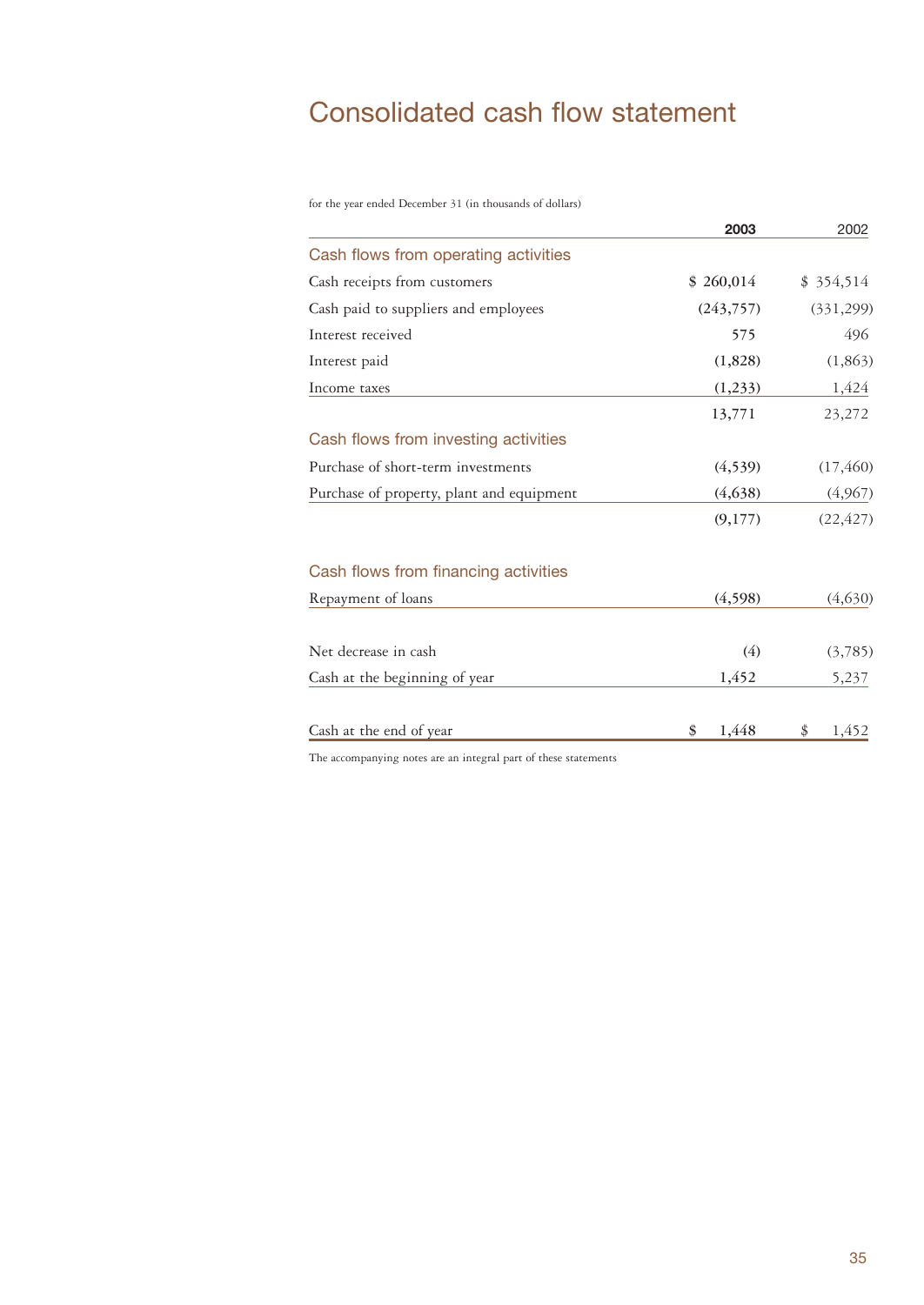# Notes to consolidated financial statements

December 31, 2003

# 1. Authority and objectives

The Mint was incorporated in 1969 by the *Royal Canadian Mint Act* to mint coins in anticipation of profit and carry out other related duties. The Mint is an agent Corporation of Her Majesty named in Part II of Schedule III to the *Financial Administration Act*. It produces all of the circulation coins used in Canada and manages the support distribution system for the Government of Canada. The Mint is one of the world's foremost producers of circulation, collector and bullion investment coins for the domestic and international marketplace. It is also one of the largest gold refiners in North America.

In 2002, the Mint incorporated RCMH-MRCF Inc., a wholly-owned subsidiary, to hold the Mint's interest (50%) in TGM Specialty Services Inc., a joint venture with a private sector partner. TGM Specialty Services Inc.'s objective is to offer packaging products and services to domestic and international markets.

The Mint may borrow money from the Consolidated Revenue Fund or any other source, subject to the approval of the Minister of Finance with respect to the time and terms and conditions. Since March 1999, following the enactment of changes to the *Royal Canadian Mint Act*, the aggregate of the amounts loaned to the Mint and outstanding at any time shall not exceed \$75 million.

# 2. Summary of significant accounting policies

These consolidated financial statements have been prepared in accordance with Canadian generally accepted accounting principles. The significant accounting policies of the Corporation are:

# **a) Consolidation**

The consolidated financial statements include the accounts of the Corporation and its wholly-owned subsidiary. Its interest in the joint venture is proportionately consolidated.

# **b) Short-term investments**

Short-term investments consist of investments in money market instruments with terms to maturity of 12 months or less. These investments are carried at cost, which approximates market.

### **c) Inventories**

Raw materials and supplies are valued at the lower of cost and replacement cost, cost being determined by the average cost method. Work in process and finished goods are valued at the lower of cost and net realisable value, cost being determined by the average cost method.

# **d) Property, plant and equipment**

Property, plant and equipment are recorded at cost and depreciated under the straight-line method at the following annual rates:

| Land improvements     | 2.5% |
|-----------------------|------|
| <b>Buildings</b>      | 2.5% |
| Equipment             | 10%  |
| Hardware and software | 20%  |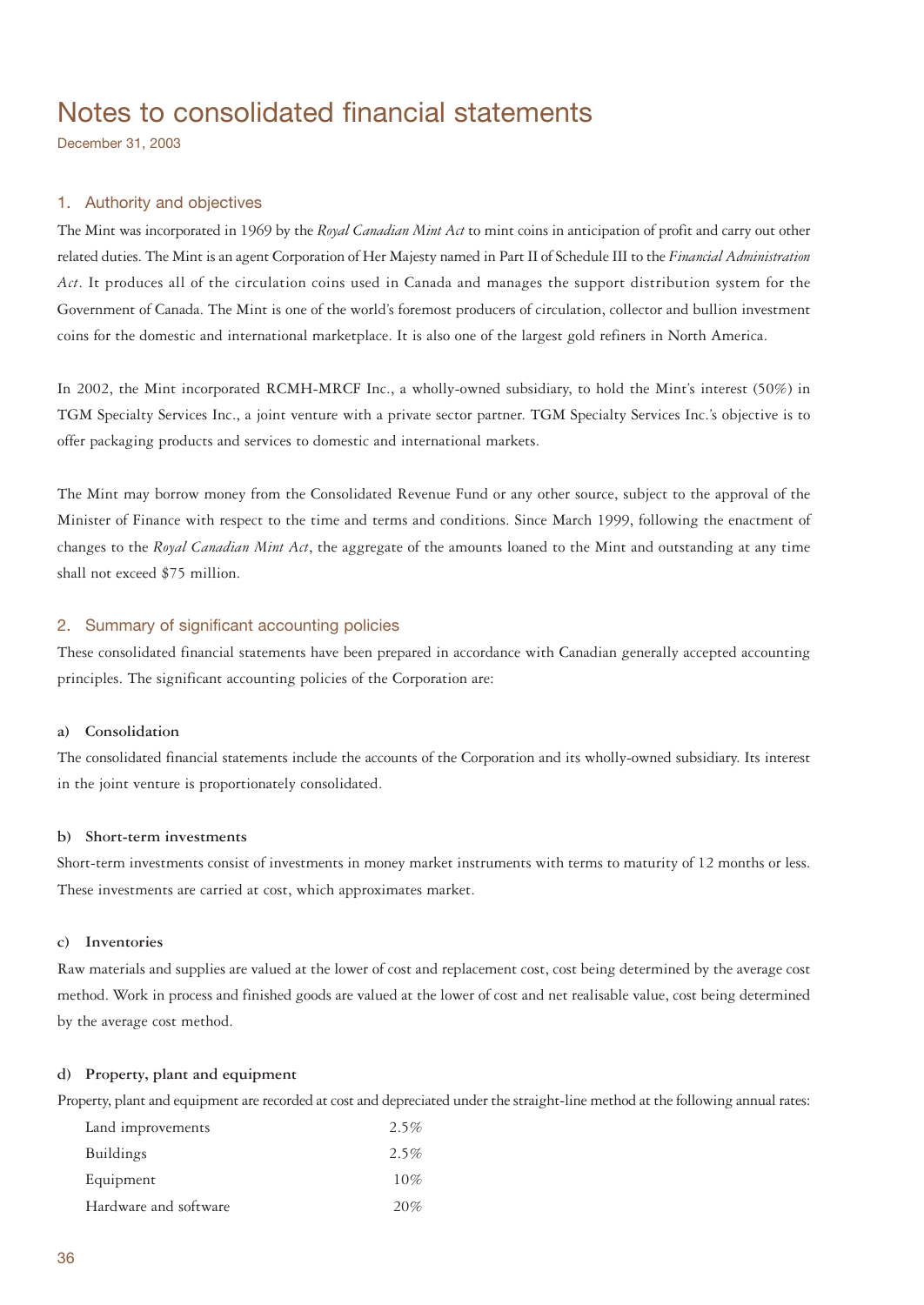### **e) Deferred revenues**

Payments received in advance on sales are not recognized as revenue until the products are shipped.

# **f) Deferred charges**

The cost incurred for specific projects in advance of sales are not recognized as expenses until the products are shipped.

# **g) Employee future benefits**

### i) Pension benefits

Employees participate in the Public Service Superannuation Plan administered by the Government of Canada. The Corporation's contribution to the plan reflects the full cost of the employer contributions. This amount is currently based on a multiple of the employees' required contributions, and may change over time depending on the experience of the Plan. These contributions represent the total pension obligations of the Corporation and are charged to operations on a current basis. The Corporation is not currently required to make contributions with respect to actuarial deficiencies of the Public Service Superannuation Account.

## ii) Other benefits

Employees are entitled to a severance benefit plan. These benefits are accrued as the employees render the services necessary to earn severance benefits. The cost of the benefits earned by the employees is actuarially determined using the projected benefit cost method projected on services. The valuation of the liability is based upon a current market-related discount rate and other actuarial assumptions, which represent management's best long-term estimates of factors such as future wage increases and employee resignation rates. The excess of any net actuarial gain (loss) over 10% of the benefit obligation is amortized over the remaining service period of active employees.

The Corporation is subject to the *Government Employees Compensation Act* and, therefore, is self-insured. As a self-insured employer, the Corporation is accountable for all such liabilities incurred since incorporation. Liability for workers' compensation benefits is actuarially determined based on known awarded disability and survivor pensions and other potential future awards in respect of accidents that occurred up to the value measurement date. The benefit entitlements are based upon relevant provincial legislations in effect on that date.

An accrued post-employment benefit obligation representing the continuation of certain employer paid benefits for employees on long-term disability is also actuarially determined. The determination takes into account expected mortality, recoveries and health care and dental trend rates. The excess of the net actuarial gain (loss) over 10% of the obligation is amortized over a period of 10 years, which is consistent with the average duration of these liabilities.

### **h) Foreign currency translation**

Monetary assets and liabilities denominated in foreign currencies are translated to Canadian dollars at the exchange rate in effect at the balance sheet date, or, when hedged, at rates prescribed by foreign currency contracts. Revenue and expense items are translated at average exchange rates during the year. All exchange gains and losses are included in determining net income for the year.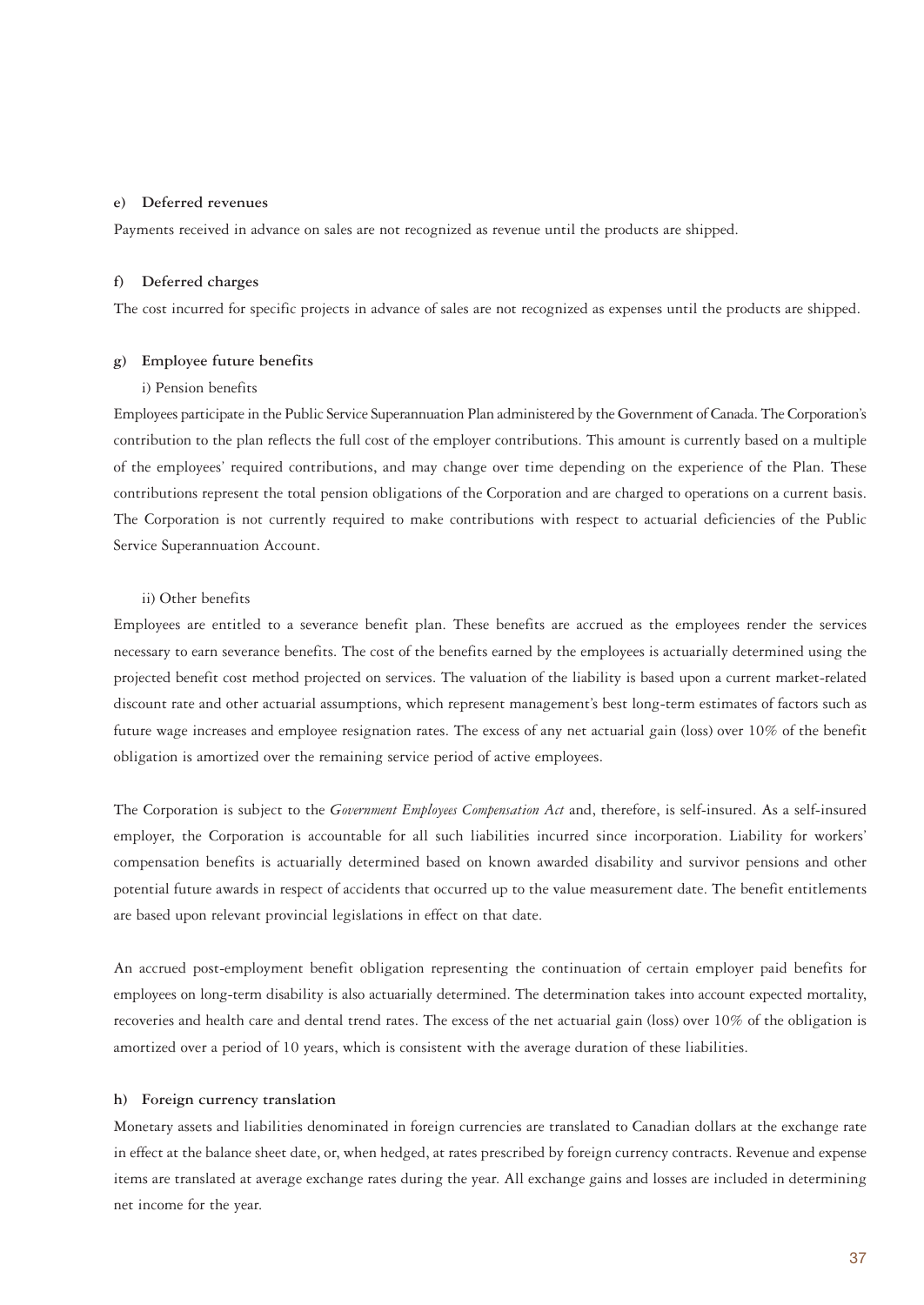# Notes to consolidated financial statements

December 31, 2003

### **i) Income tax**

Income tax expense is determined using the liability method, whereby the future income tax component is recognized on temporary differences using substantively enacted tax rates that are expected to apply to taxable income in the years in which those temporary differences are expected to be recovered or settled. Temporary differences between the carrying values of assets or liabilities used for tax purposes and those used for financial reporting purposes arise in one year and reverse in one or more subsequent years. In assessing the realizability of future tax assets, management considers known and anticipated factors impacting whether some portion or all of the future tax assets will not be realized. To the extent that the realization of future tax assets is not considered to be more likely than not, a valuation allowance is provided.

### **j) Derivative financial instruments**

The Corporation uses derivative financial instruments such as forward contracts and options to reduce the risk of loss due to adverse movements in foreign exchange and precious metal prices. The Corporation's policy is not to utilise derivative financial instruments for trading or speculation purposes.

A derivative must be designated and effective to be accounted for as a hedge. Effectiveness is achieved if the cash flows or fair values of the derivative substantially offset the cash flows of the hedged position and the timing is similar.

Gains or losses related to derivatives that are hedges are deferred and recognized in the same period as the corresponding hedged positions. If derivative financial instruments are closed before planned delivery, gains or losses are recorded as deferred revenue or deferred charges and recognized on the planned delivery date.

*Accounting Guideline 13: Hedging Relationships*, issued by the Canadian Institute of Chartered Accountants, comes into effect for the Mint's fiscal year beginning January 1, 2004. The new standard sets out more stringent criteria that hedging relationships must meet in order for the Corporation to continue its current accounting for derivative financial instruments. If these criteria are not met, the derivative financial instrument must be measured at fair value on the balance sheet with all changes in fair value recorded in income.

# **k) Use of estimates**

The preparation of financial statements in accordance with Canadian generally accepted accounting principles requires management to make estimates and assumptions that affect the reported amounts of assets and liabilities at the date of the financial statements and the reported amounts of income and expenses for the year. The inventory valuation allowance, employee-related liabilities and estimated useful lives of plant and equipment are the most significant items where estimates are used. Actual results could differ from those estimated.

# 3. Short-term investments

In accordance with the Corporation's short-term investment policy, all investments in Corporate entities must be rated R-1 low or better by the Dominion Bond Rating Service (DBRS) and investments in banking entities must be rated AA or better by Moody's or Standard and Poors. The investment vehicles consist primarily of commercial paper. The overall portfolio yield as at December 31, 2003 was 2.83% (2002 was 2.99%) and the average term to maturity is 27 days (2002 was 26 days). The fair market value of the investment portfolio at year-end approximates the book value.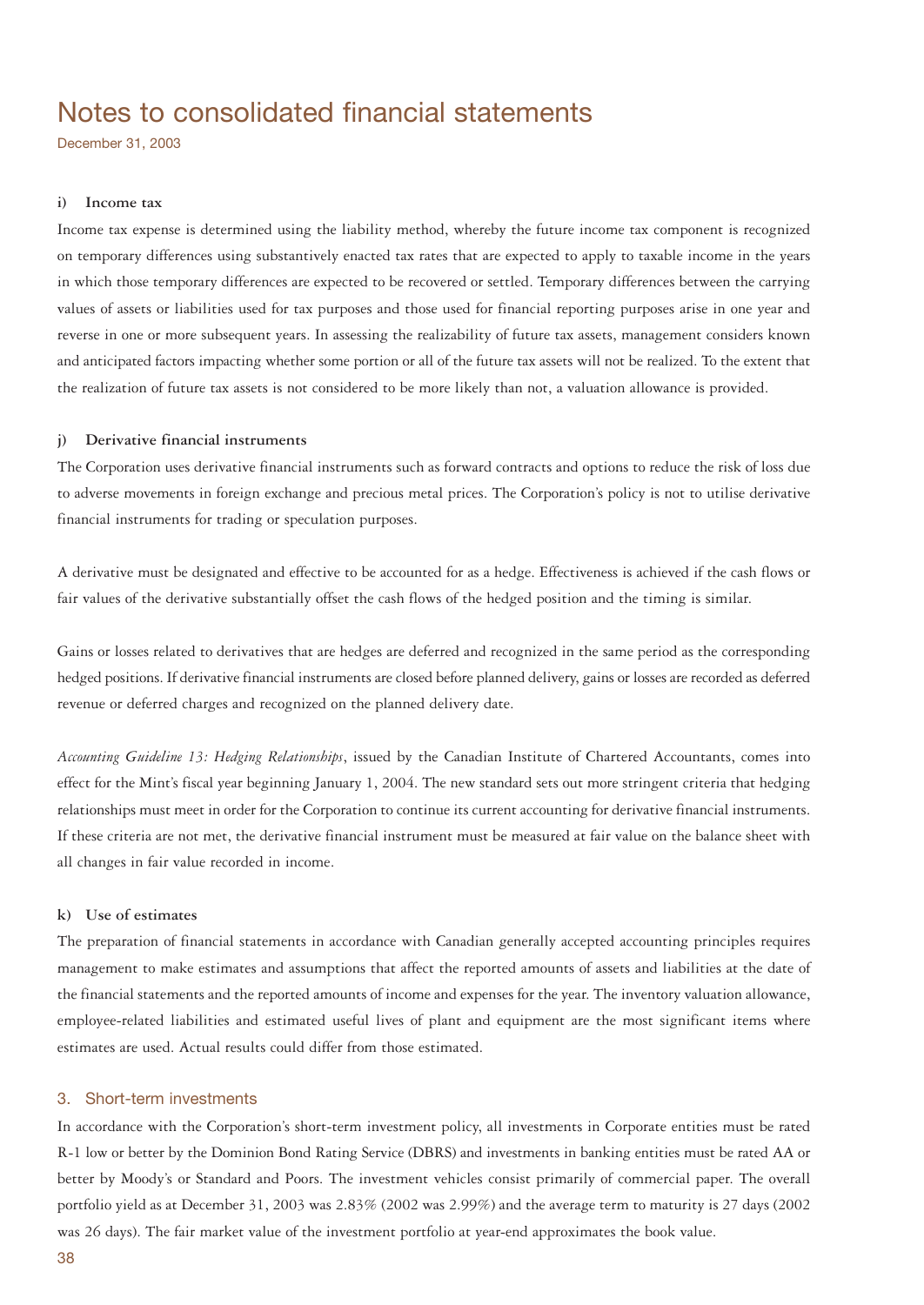# 4. Inventories

| (in thousands of dollars) | 2003     | 2002        |
|---------------------------|----------|-------------|
| Raw materials             | \$8,748  | 7,744<br>\$ |
| Work in process           | 4,905    | 4,504       |
| Finished goods            | 2,160    | 10,921      |
| Supplies                  | 575      | 1,506       |
|                           | \$16,388 | \$24,675    |

# 5. Property, plant and equipment

| (in thousands of dollars) |             |                             | 2003                            | 2002                     |
|---------------------------|-------------|-----------------------------|---------------------------------|--------------------------|
|                           | Cost        | Accumulated<br>Amortization | <b>Net</b><br><b>Book Value</b> | <b>Net</b><br>Book Value |
| Land                      | 3,226<br>\$ | \$                          | 3,226<br>\$                     | 3,266<br>\$              |
| Land improvement          | 922         | 753                         | 169                             | 175                      |
| Buildings                 | 76,065      | 25,336                      | 50,729                          | 51,808                   |
| Equipment                 | 82,610      | 53,474                      | 29,136                          | 32,403                   |
| Hardware and software     | 14,132      | 9,297                       | 4,835                           | 4,359                    |
|                           | \$176,955   | \$88,860                    | \$88,095                        | \$91,971                 |

# 6. Loans

| (in thousands of dollars)                                                   | 2003        | 2002        |
|-----------------------------------------------------------------------------|-------------|-------------|
| 10-year loan due December 2007, bearing interest at 5.840% calculated       |             |             |
| semi-annually with the principal repayable in ten equal annual installments |             |             |
| commencing December 1998                                                    | \$<br>4,000 | \$<br>5,000 |
| Amortizing bond with two year interest holiday maturing December 2009,      |             |             |
| semi-annual coupon at 7.753% starting June 2000 with principal repayable    |             |             |
| in ten equal installments commencing December 2000                          | 18,600      | 21,700      |
| Accrued interest on bond                                                    | 1,942       | 2,440       |
|                                                                             | 24,542      | 29,140      |
| Less the current portion of loans                                           | 5,542       | 5,782       |
|                                                                             | \$19,000    | \$23,358    |

The 10-year loan listed above is with Export Development Canada (EDC). EDC is a Crown corporation and is related to the Royal Canadian Mint as a result of common ownership. The loan with EDC was transacted at fair value and made on the same terms as those with third parties. The Bond is with a non-related third party.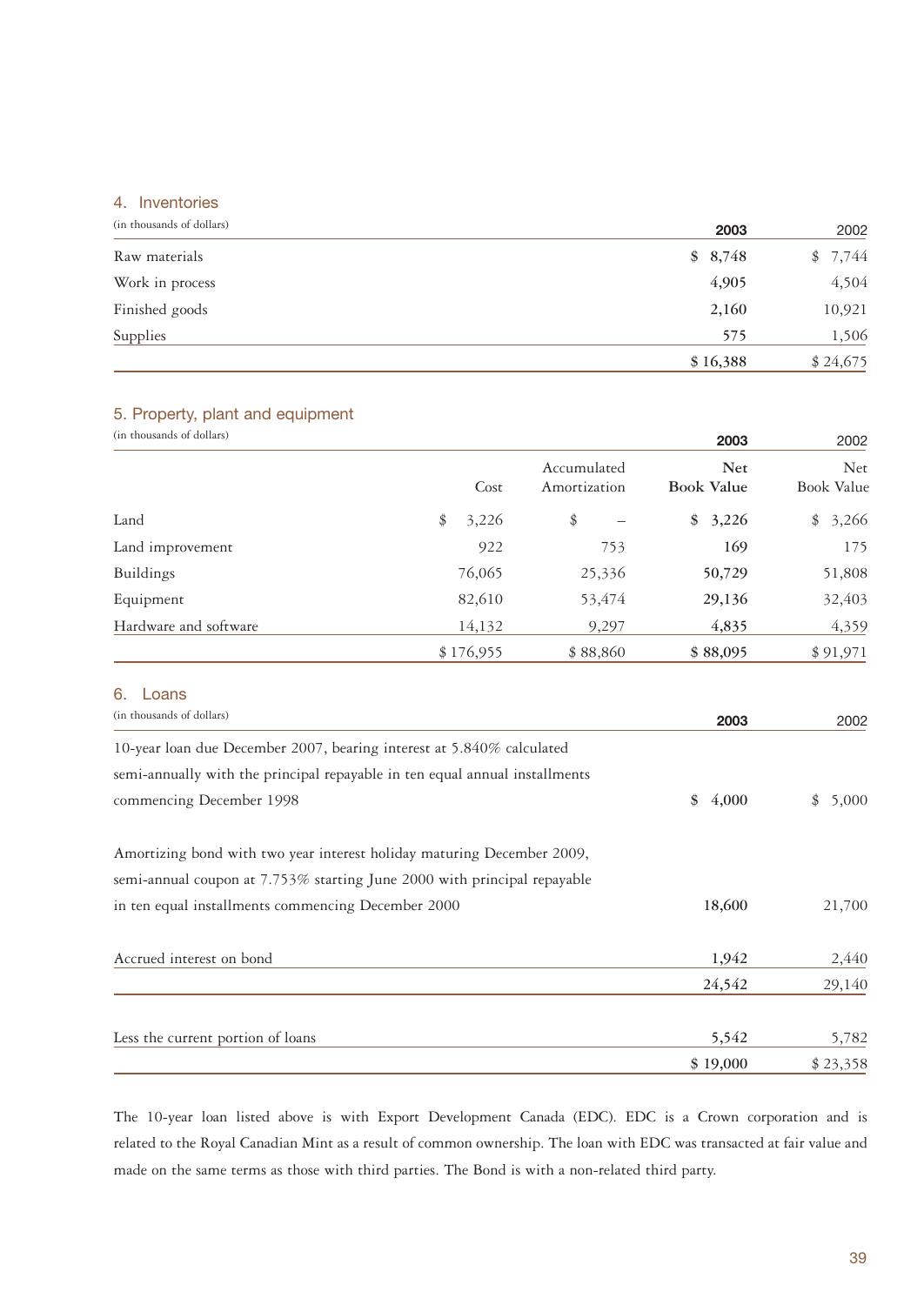# Notes to consolidated financial statements

December 31, 2003

# 7. Income taxes

| (in thousands of dollars)     | 2003 | 2002 |
|-------------------------------|------|------|
| Income tax expense            | 281  | 280  |
| Future tax expense (recovery) | 573  | (74) |
|                               | 854  | 206  |

Income tax expense on income (loss) from continuing operations differs from the amount that would be computed by applying the Federal statutory income tax rate of 34.52% (2002—36.12%) to income (loss) from continuing operations before income tax. The reasons for the differences are as follows:

|                                                     | 2003      |    | 2002 |
|-----------------------------------------------------|-----------|----|------|
| Computed tax expense (recovery)                     | \$<br>176 | \$ | (79) |
| Increase (decrease) resulting from:                 |           |    |      |
| Adjustment to future tax assets and liabilities for |           |    |      |
| enacted changes in tax laws and rates               | (34)      |    | (67) |
| Other net amounts                                   | 506       |    | 127  |
| Large Corporation Tax                               | 206       |    | 225  |
|                                                     | \$<br>854 | S  | 206  |

The tax effects of temporary differences that give rise to significant portions of the future tax assets and future tax liabilities at 2003 and 2002 are presented below:

|                              | 2003          | 2002          |
|------------------------------|---------------|---------------|
| Future tax assets:           |               |               |
| Loss carry-forwards          | \$<br>2,830   | \$<br>3,150   |
| Employee future benefits     | 2,332         | 1,960         |
| Inventories                  | 454           |               |
|                              | 5,616         | 5,110         |
| Less the valuation allowance | (441)         |               |
|                              | 5,175         | 5,110         |
| Future tax liability         |               |               |
| Capital assets               | \$<br>(5,198) | \$<br>(5,203) |
| Net future tax liability     | \$<br>(23)    | \$<br>(93)    |

The Corporation has unused tax losses of approximately \$8,700,000 (2002—\$9,867,000), which are available to be used to offset future taxable income and which begin to expire in 2008. The Corporation also has investment tax credits of approximately \$430,000 (2002—\$430,000) which begin to expire in 2009 and are available to reduce future taxes payable, the potential benefit of which has not been recognized in the financial statements.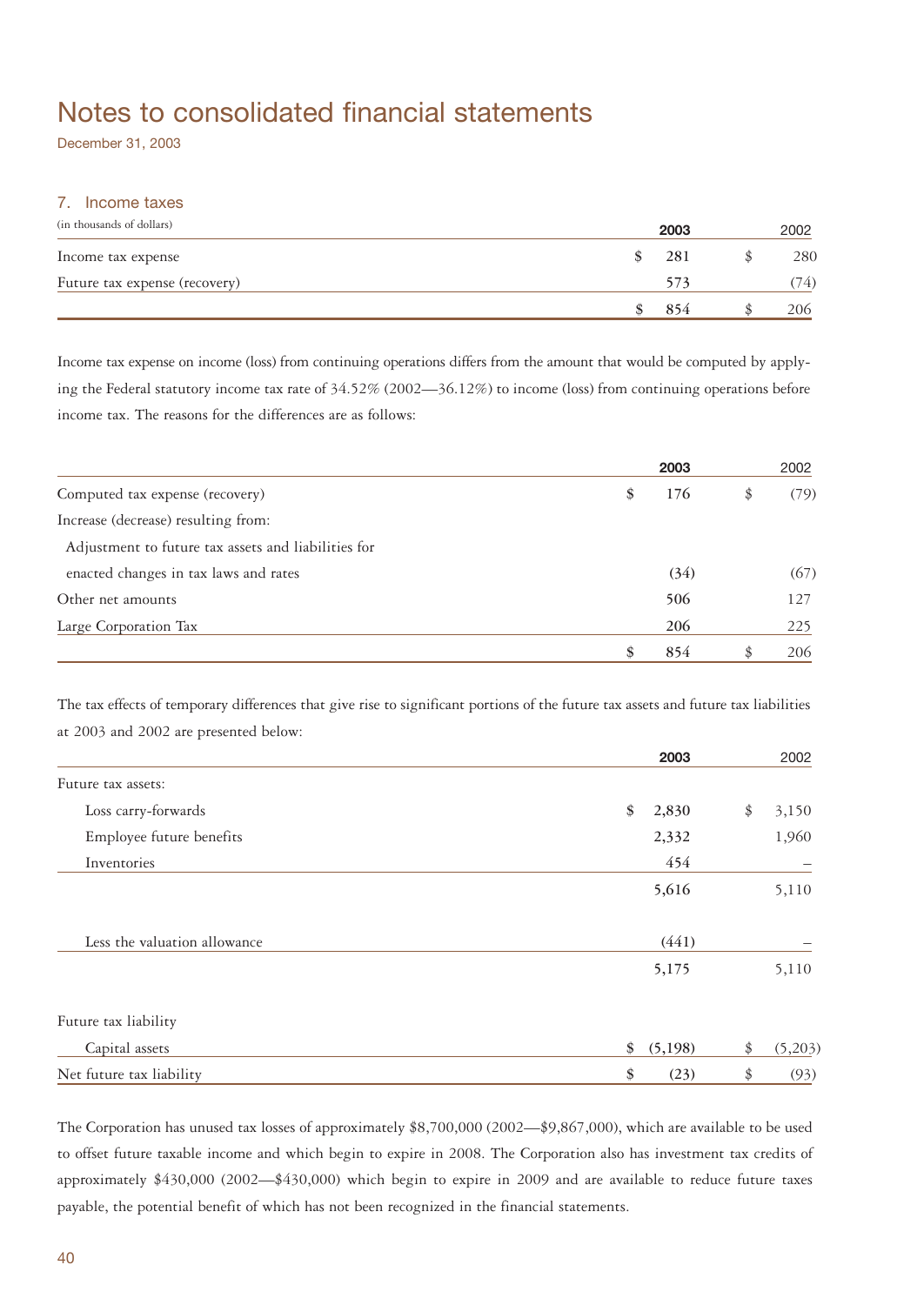### 8. Employee future benefits

### i) Pension benefits

The Public Service Superannuation Plan requires the Corporation to contribute at a rate of 2.14 times the employees' contribution (2002—2.14:1). The Corporation's contribution to the plan during the year was \$3,507,000 (2002—\$3,890,000).

### ii) Other benefits

The Corporation provides severance benefits and workers' compensation benefits to its employees. These benefits are not pre-funded and thus have no assets, resulting in a plan deficit equal to the accrued benefit obligation. The accrued benefit obligation of these benefits, including the short-term portion is \$6,927,000 at the end of the year (2002—\$6,102,000) and is fully recorded in the books of account. The current year's expense for these benefits is \$2,120,000 (2002— \$780,000), which includes an additional expense taken this year as a result of a complete actuarial valuation done as of December 31, 2003. The total benefits paid amount was \$1,295,000 (2002—\$618,000). The actuarial assumptions adopted in measuring the Corporation's accrued benefit obligations were based on a 6% liability discount rate (2002—6.5%), 6.5% health care rate (2002—4%) and rates of compensation increase of 4% to 4.5% (2002—4% to 4.5%), which reflect current economic indicators, merit and promotional increases.

### 9. Related party transactions

The Corporation is related in terms of common ownership to all Government of Canada owned entities. The Corporation enters into transactions with these entities in the normal course of business, under the same terms and conditions that apply to unrelated parties. Transactions with the Department of Finance related to the production and delivery of Canadian circulation coins are generally carried out on a cost plus basis.

## 10. Derivative financial instruments

The Corporation uses financial instruments such as forward contracts and options to reduce the risk of loss due to adverse movements in precious metal and foreign exchange prices. Precious metal forward contracts with a notional amount of \$6 million were outstanding at the end of the year (2002 - \$3.6 million). Foreign exchange forward contracts with a notional amount of \$6.2 million were outstanding at the end of the year (2002 - Nil). These contracts were not, nor intended to be, recorded on the balance sheet.

Fair value estimates for derivative contracts are based on quoted forward market prices at December 31, 2003. Since at December 31, 2003, the quoted forward market prices for precious metals are higher than the contract prices, therefore, the fair value of the precious metal contracts is \$1.9 million (2002 - \$0.2 million). Similarly, at December 31, 2003, the quoted forward market prices for the foreign exchange forward contracts are lower than the contract prices, therefore, the fair value of the foreign exchange contracts is a liability of \$0.2 million (2002 - Nil).

The anticipated transactions hedged are expected to occur within the six month period ending June 30, 2004. Any deferred gains or losses will be recognized in the consolidated statement of operations and retained earnings when the anticipated transactions occur. As at December 31, 2003, these unrealized gains and losses are a gain on the precious metal contracts of \$1.9 million and a loss of \$0.2 million on the foreign exchange contracts.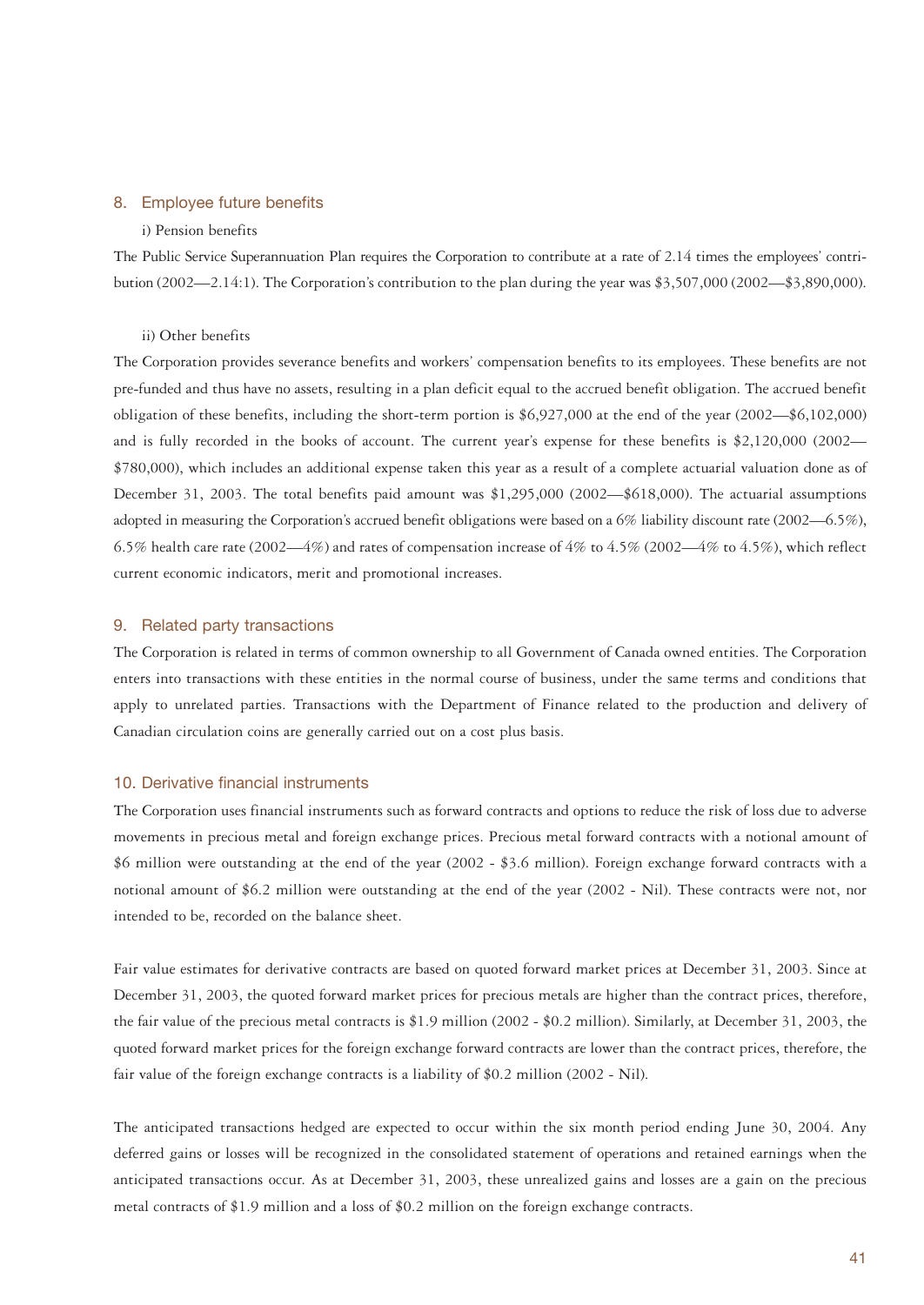# Notes to consolidated financial statements

December 31, 2003

# 11. Commitments

In order to facilitate the production of precious metal coins and manage the risks associated with changes in metal prices, the Mint leases, on a required basis, precious metals and pays lease charges based on market value. The metal under these contractual arrangements is not reflected in the Mint's statements. As at December 31, 2003, 3,031 ounces of gold; 654,304 ounces of silver; and 185 ounces of platinum were leased under these contracts (2002—113,119 ounces of gold; 898,787 ounces of silver; and 2,564 ounces of platinum).

# 12. Restructuring

In response to the economic environment in which the Mint operates, the Corporation's management conducted a review of its operations and implemented a restructuring plan in June 2003 to reduce costs and improve operating efficiencies. The Mint recorded a pre-tax restructuring charge to earnings of \$2,434,000. The restructuring charge represented the severance and benefits related to the reduction of approximately 14% of the Corporation's workforce.

The employee separations impacted both facilities across all functions of the Corporation. At the end of the year, there was \$369,000 of the total restructuring charge remaining to be paid in 2004.

# 13. Discontinued operations

On May 20, 2003, the Board of Directors approved management's formal plan to wind down the operation of its PURE .9999 Jewellery Line. As well, management decided to discontinue the Mint's Coin Jewellery Line, which is separate and distinct from the Watch Line. Accordingly, the results of the discontinued operations have been reported separately and the 2002 related operations, as previously reported in prior financial statements, have been reclassified.

On August 28, 2003, the sale of the .9999 jewellery inventory was completed. The Corporation received \$1,243,000 in cash proceeds. All coin jewellery referred to above was offered for sale at liquidation prices until year-end. Any balance remaining on hand at year-end was written down to its precious metal value. On January 16, 2004, the remaining coin jewellery inventory was melted with the precious metal content being reclaimed.

The results of the PURE .9999 and Coin Jewellery operations were as follows:

| (in thousands of dollars)             |         | 2003 2002 |
|---------------------------------------|---------|-----------|
| Revenue                               | \$1,786 | 997       |
| Loss before income tax                | (3,333) | (7,340)   |
| Income tax recovery                   | 643     | 2,358     |
| Net loss from discontinued operations | (2,690) | (4,982)   |